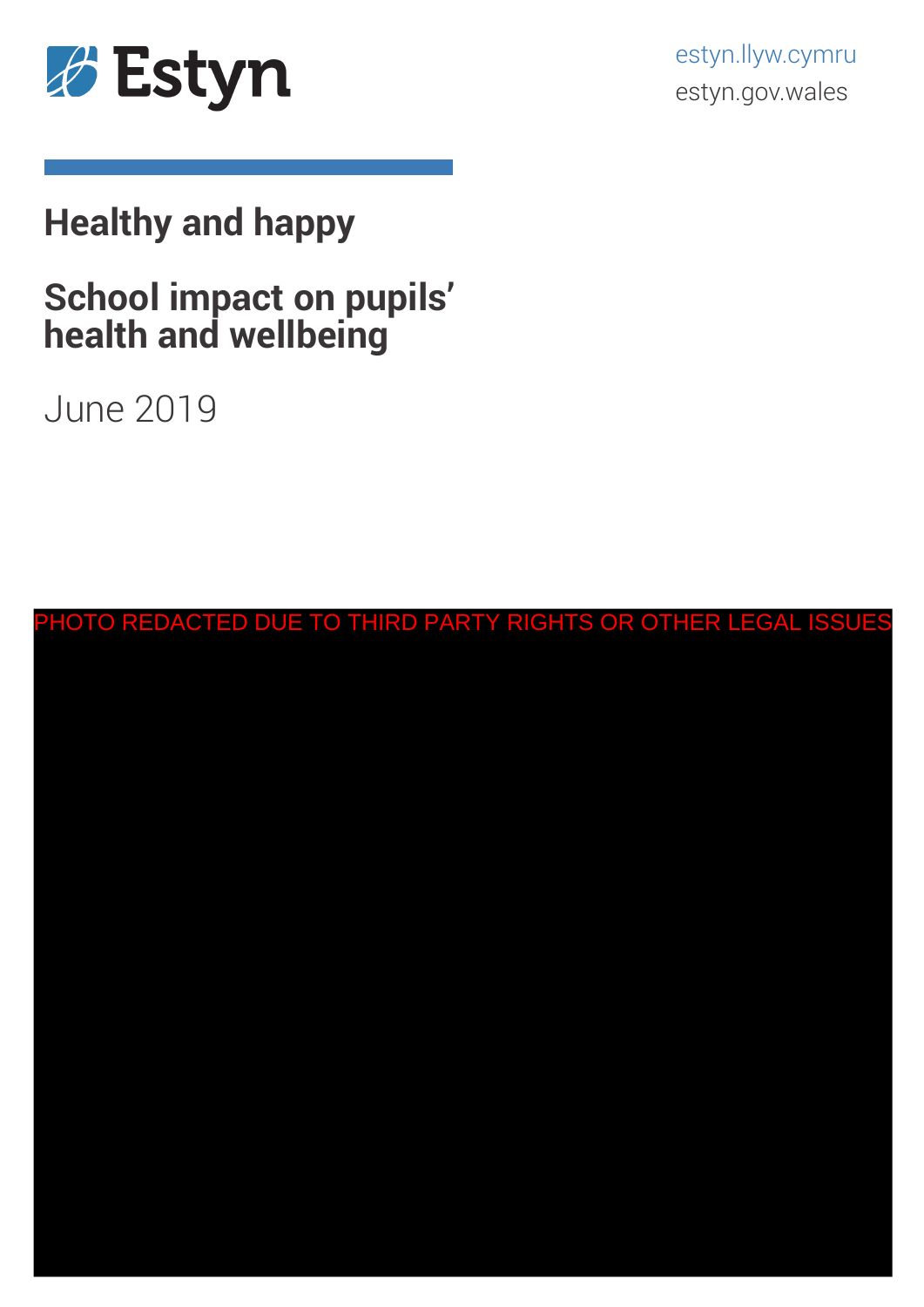#### **The purpose of Estyn is to inspect quality and standards in education and training in Wales. Estyn is responsible for inspecting:**

- $\lambda$  nursery schools and settings that are maintained by, or receive funding from, local authorities
- $\lambda$  primary schools
- $\lambda$  secondary schools
- $\lambda$  special schools
- $\lambda$  pupil referral units
- all-age schools
- $\lambda$  independent schools
- $\lambda$  further education
- $\lambda$  independent specialist colleges
- $\lambda$  adult community learning
- $\lambda$  local authority education services for children and young people
- $\lambda$  teacher education and training
- Welsh for adults
- work-based learning
- $\lambda$  learning in the justice sector

Estyn also:

- $\lambda$  provides advice on quality and standards in education and training in Wales to the National Assembly for Wales and others
- $\lambda$  makes public good practice based on inspection evidence

Every possible care has been taken to ensure that the information in this document is accurate at the time of going to press. Any enquiries or comments regarding this document/publication should be addressed to:

Publication Section **Estvn** Anchor Court Keen Road **Cardiff** CF24 5JW or by email to [publications@estyn.gov.wales](mailto:publications@estyn.gov.wales)

This and other Estyn publications are available on our website: [www.estyn.gov.wales](http://www.estyn.gov.wales/)

**© Crown Copyright 2019: This report may be re-used free of charge in any format or medium provided that it is re-used accurately and not used in a misleading context. The material must be acknowledged as Crown copyright and the title of the document/publication specified.**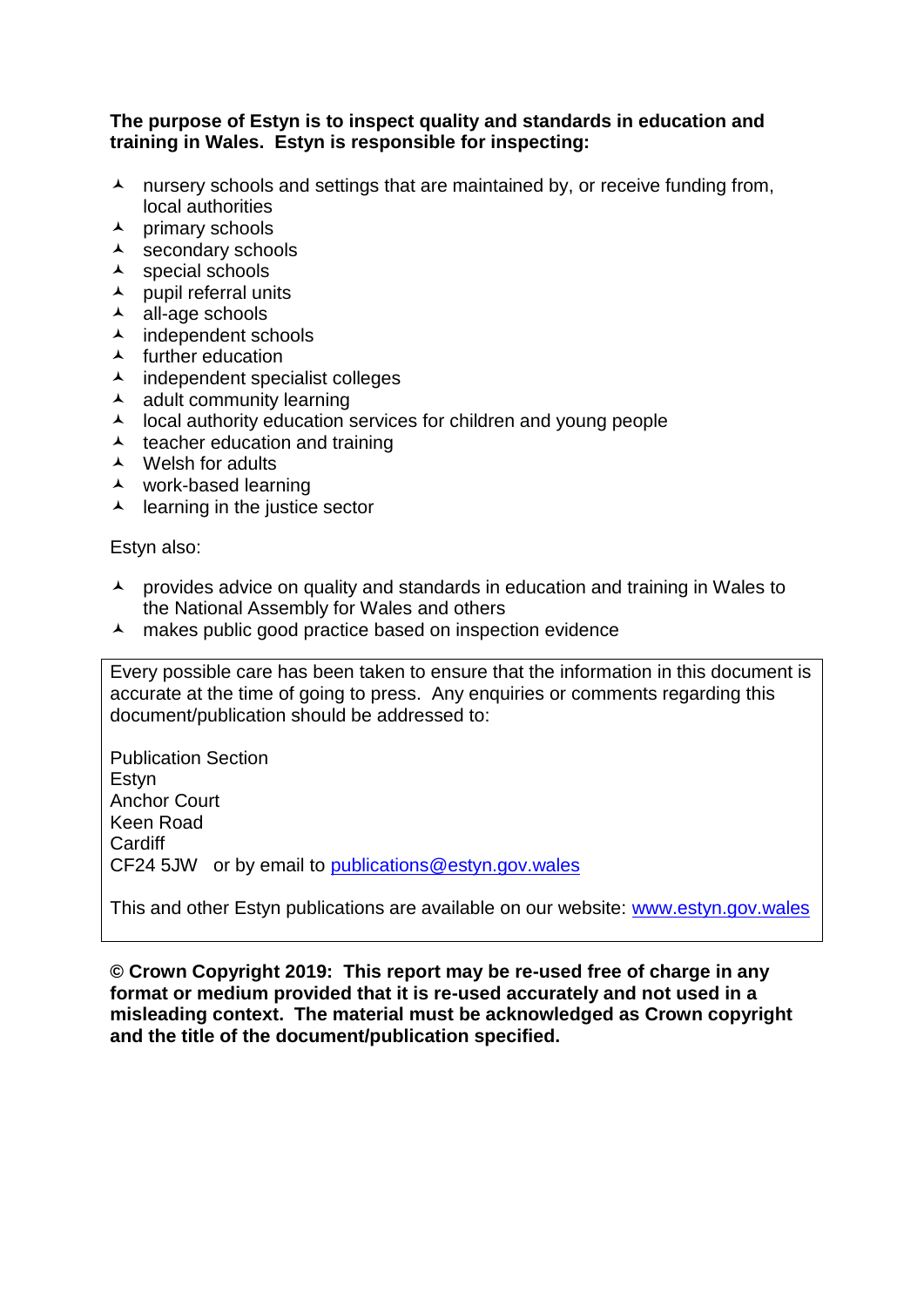| <b>Contents</b>                               | <b>Page</b> |
|-----------------------------------------------|-------------|
| <b>Introduction</b>                           | 1           |
| <b>Background</b>                             | 1           |
| <b>Main findings</b>                          | 8           |
| <b>Recommendations</b>                        | 10          |
| Leadership and school culture                 | 11          |
| Understanding children's health and wellbeing | 17          |
| Curriculum, teaching and learning experiences | 20          |
| <b>Environment and facilities</b>             | 24          |
| School support services                       | 27          |
| <b>External support services</b>              | 29          |
| Working with parents and carers               | 31          |
| Professional learning                         | 33          |
| <b>Appendix: Evidence base</b>                | 35          |
| <b>Glossary</b>                               | 36          |
| <b>References</b>                             | 37          |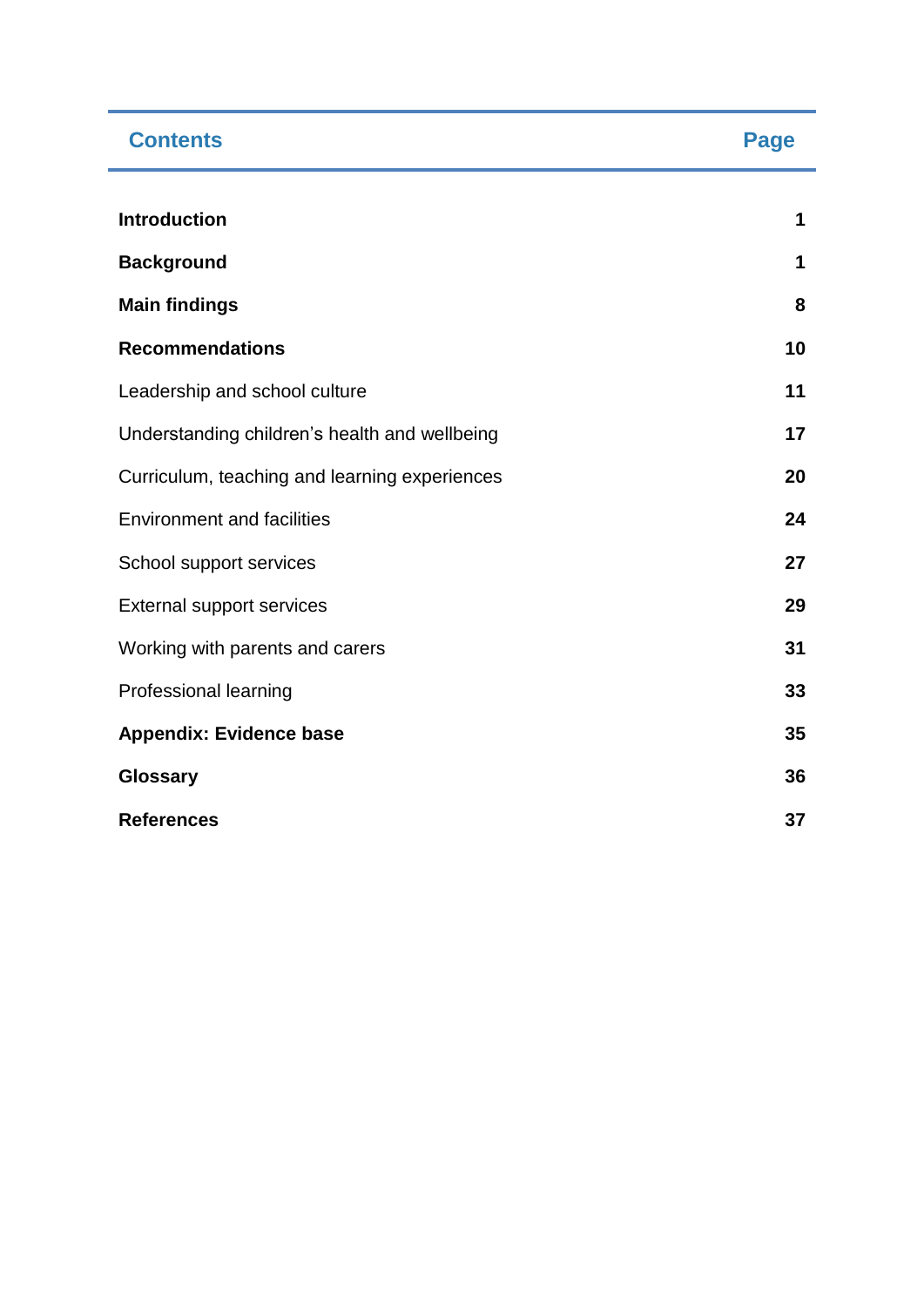# **Introduction**

This report is in response to a request for advice in the Cabinet Secretary for Education's remit letter to Estyn for 2018-2019. The report evaluates how well primary and secondary schools in Wales support the health and wellbeing of pupils.

Some schools used as examples in this report have not been named because of the sensitive nature of the case concerned. The examples are not necessarily from schools visited as part of the survey and may also have been drawn from Estyn's wider inspection evidence base.

# **Background**

## **Defining health and wellbeing**

Definitions of health are fairly universally accepted, and usually refer to a person's physical or mental condition or state, and the extent to which it is free from illness. Definitions of wellbeing are more variable than those for health. In the Social Services and Well-being (Wales) Act (National Assembly for Wales, 2014, p.115), "well-being means well-being in relation to any of the following—

- physical and mental health and emotional well-being
- protection from abuse and neglect
- education, training and recreation
- domestic, family and personal relationships
- contribution made to society
- securing rights and entitlements
- social and economic well-being
- suitability of living accommodation
- physical, intellectual, emotional, social and behavioural development …
- "welfare" as that word is interpreted for the purposes of the Children Act 1989"

## **The health and wellbeing of children and young people in Wales**

The Well-being of Future Generations (Wales) Act 2015 aims to improve the social, economic, environmental and cultural wellbeing of people living in Wales. The Welsh Government (2018b) has identified 46 national indicators to help evaluate progress towards the achievement of the seven 'well-being goals' set out in the Act. These indicators are predominantly objective measures. In its report 'Well-being of Wales 2017-18: what do we know about children's well-being?', the Welsh Government (2018a) analysed the indicators that relate most to children and young people. Some key points in the summary of the report are as follows:

*"There have been long-term improvements in terms of a healthy start in life, with*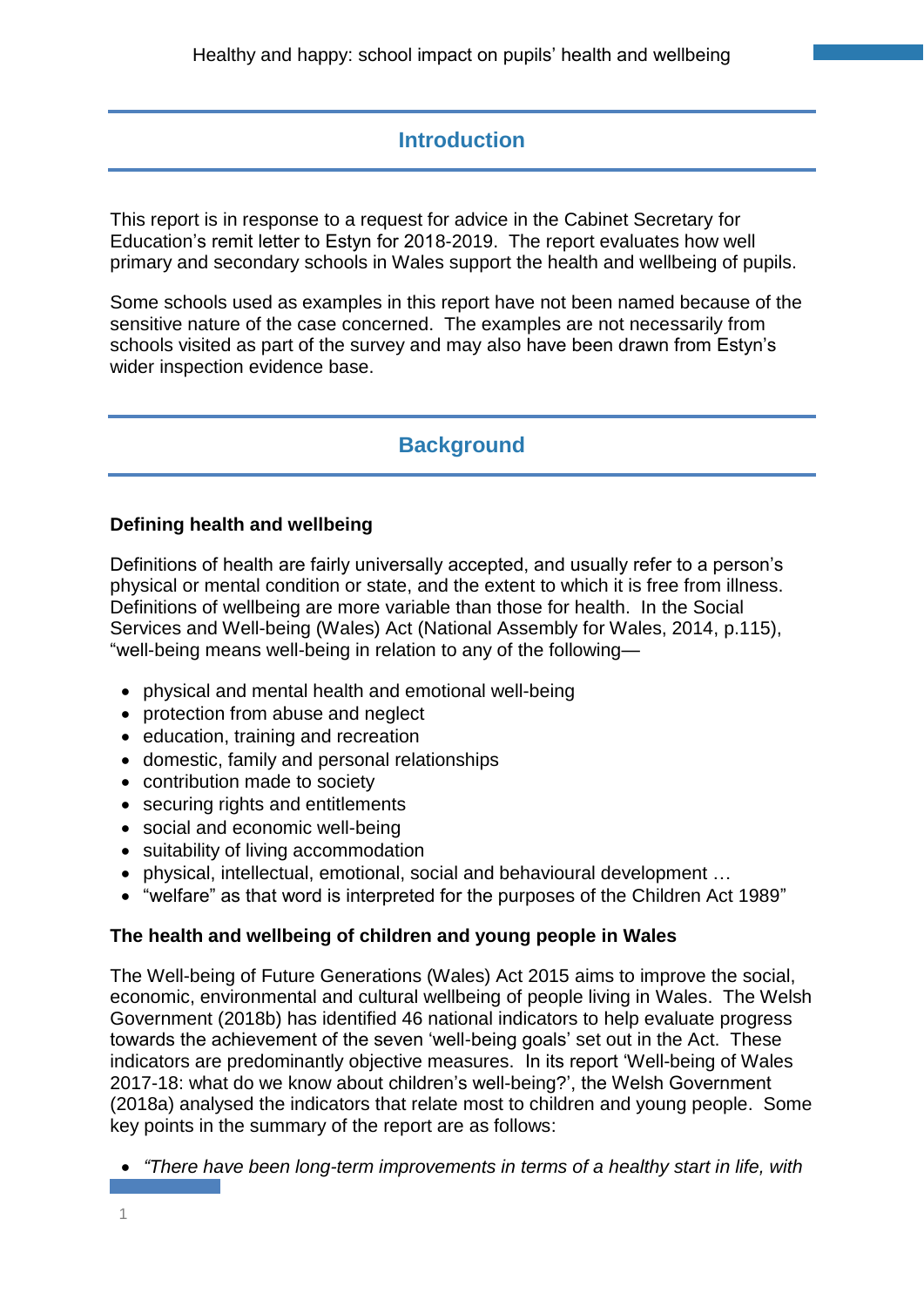*a decline in low birth weight babies, improvements in dental health and breastfeeding take-up increasing over the decade. Vaccine uptake in young infants remains high and stable.*

- *Adverse Childhood Experience studies highlight the relationship between harmful experiences in childhood with negative long-term outcomes.*
- *Children are the population group most likely to be in relative income poverty, with the latest data showing that 28 per cent were living in income poverty. This has fallen over the past few years.*
- *Fewer children live in workless households, with falls in the latest year and over the medium-term.*
- *During secondary school there are dramatic changes in children's well-being, self-reported health and lifestyles. Whilst at age 11 girls and boys report similar well-being and self-reported health, by aged 16 a gap is evident, with girls reporting lower well-being and worse health.*
- *A third of secondary school pupils feel lonely some of the time. Figures for Wales are similar to other parts of the UK, and girls are more likely to feel lonely than boys.*
- *Rates for smoking and drinking have fallen considerably over the years for those aged 11-16. However the number of healthy lifestyle behaviours declines rapidly as children progress through secondary school.*
- *Attainment in primary and secondary school has risen in recent years, although there is variation between socio-economic groups.*
- *Participation in education, employment or training for young people postcompulsory education has been increasing in recent years (Welsh Government, 2018a, pp.2-3)."*

The [School Health Research Network](http://www.shrn.org.uk/) (SHRN) (2019a; 2019b) published data from its survey of 103,971 pupils in secondary schools in Wales (almost two-thirds of Wales' secondary school population), which took place in autumn 2017. This survey is connected to the World Health Organization's (WHO) (2016) international Health Behaviour in School-aged Children (HBSC) survey. Findings from the Wales survey (SHRN 2019b) show that the youngest pupils in secondary school are most likely to self-report behaviours associated with good physical health, and that these positive behaviours are less prevalent in older year groups. Examples of this are shown in the chart below.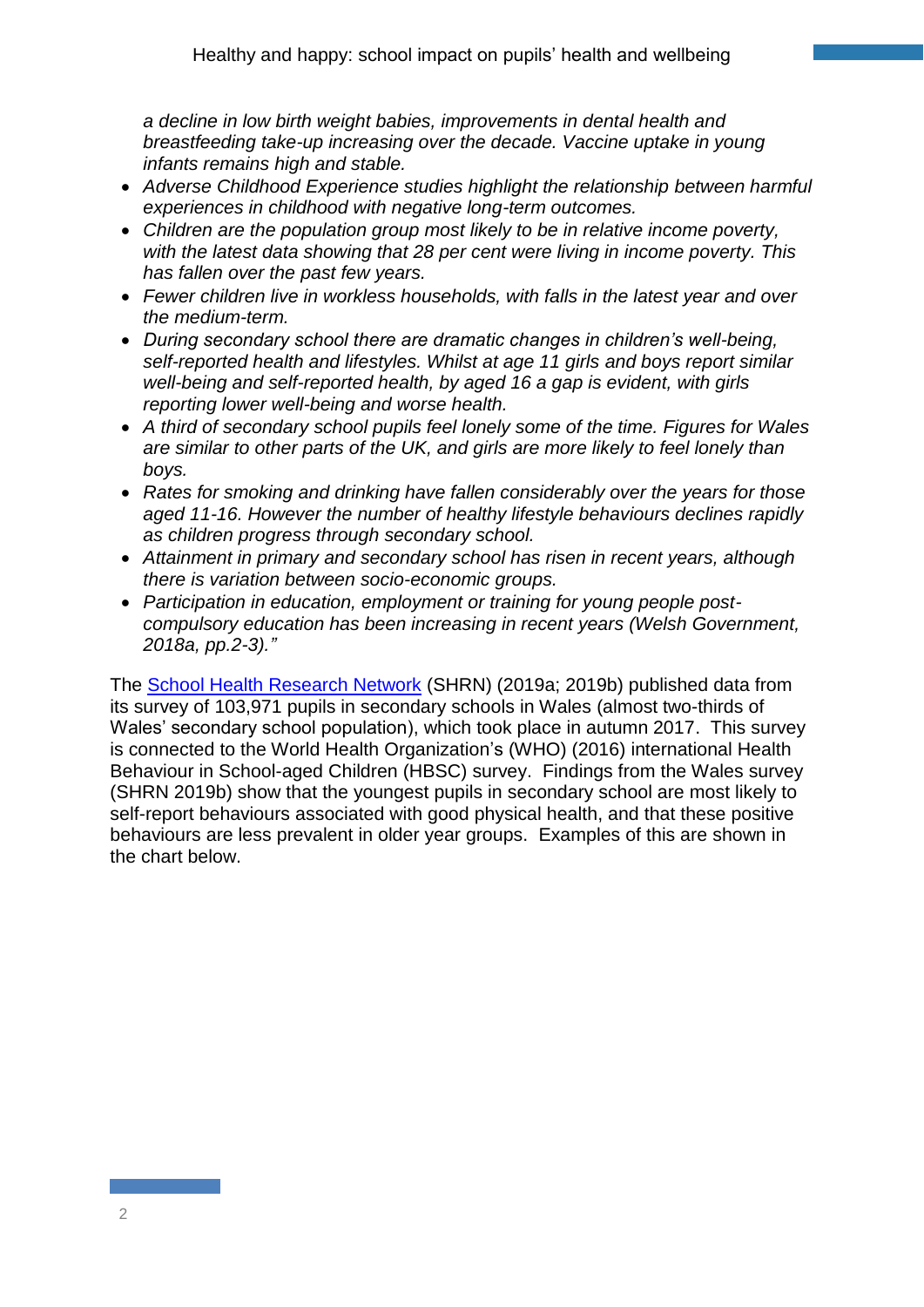### **Figure 1: Difference in behaviours associated with good physical health between Year 7 and Year 11**



## Source: (School Health Research Network, 2019b)

The proportion of pupils who have 'ever sent a sexually explicit image of themselves' rises from just 2% in Year 7 to 25% in Year 11 (SHRN, 2019b, p.119). A quarter of Year 11 pupils reported that they had 'ever had sexual intercourse', with just under half of pupils reporting that they had used a condom at last sexual intercourse (SHRN, 2019b, p.118).

The survey highlights that Year 7 pupils are most likely to report that their experience of secondary school has a positive impact on their wellbeing, and that pupils' views are notably more negative in older year groups. Examples are shown in the chart below.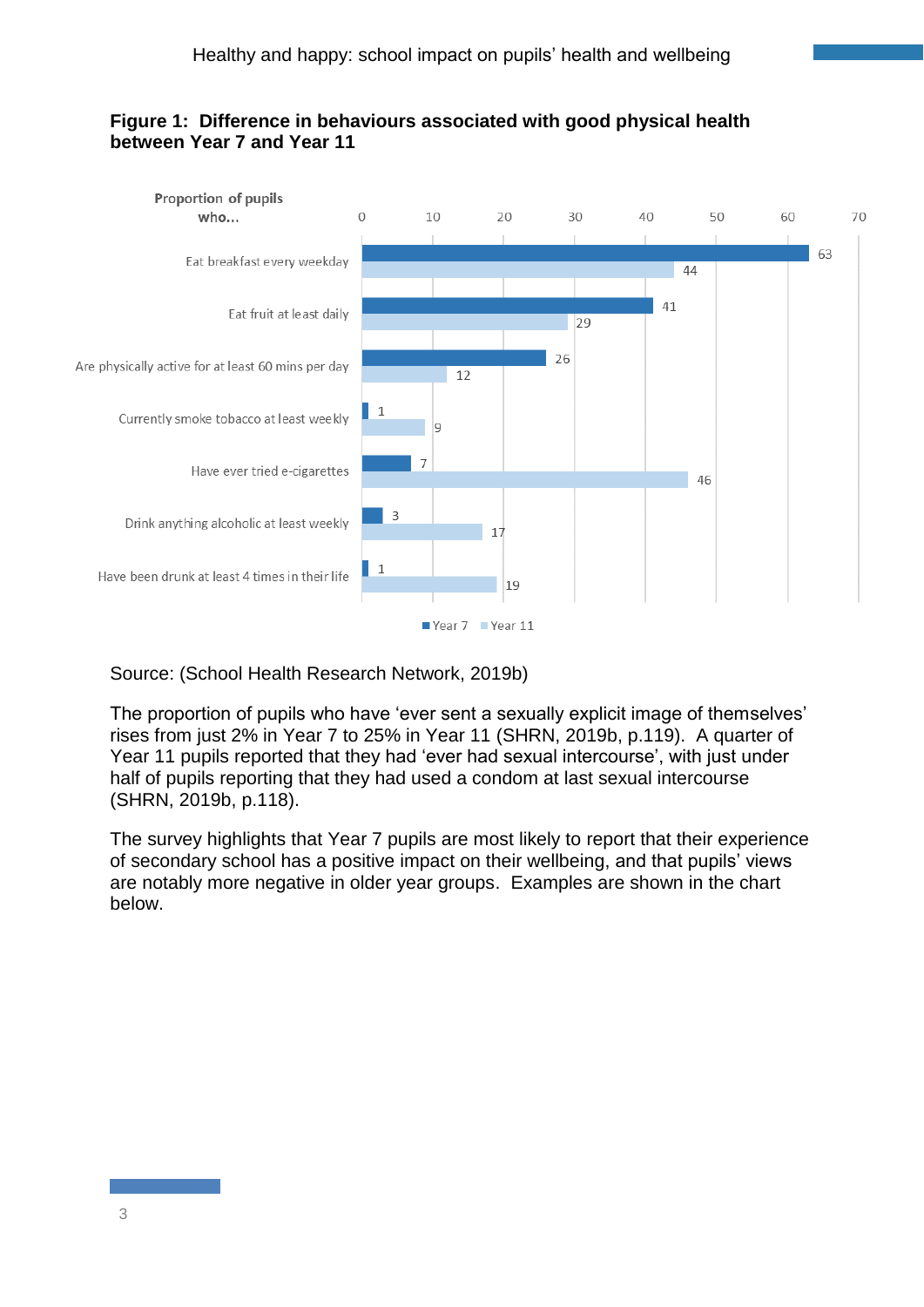

# **Figure 2: Difference in pupils' school experiences between Year 7 and Year 11**

### Source: (School Health Research Network, 2019b)

The survey found that bullying levels were similar across all year groups, with just over a third of pupils reporting that they 'have been bullied at school in the past couple of months' (SHRN, 2019b, p.93). Around a sixth of pupils reported that they had 'bullied another person at school in the past couple of months' (SHRN, 2019b, p.71).

As well as feeling more negative about their experience in school and expressing greater concerns about their wellbeing, pupils as they got older also reported in the survey that support for their wellbeing waned. For example:

- the proportion of pupils who agree that 'there is support at their schools for students who feel unhappy, worried or unable to cope' decreases from 85% in Year 7 to 64% in Year 11 (SHRN, 2019b, p.95)
- the proportion of pupils who agree there is 'a member of staff they can confide in' decreases from 80% in Year 7 to 65% in Year 11 (SHRN, 2019b, p.81)

Overall, the findings from the SHRN survey (2019a, 2019b) indicate that pupils start secondary school feeling generally positive about themselves and about school and generally have healthy lifestyles, but these positive feelings decrease during their secondary school experience.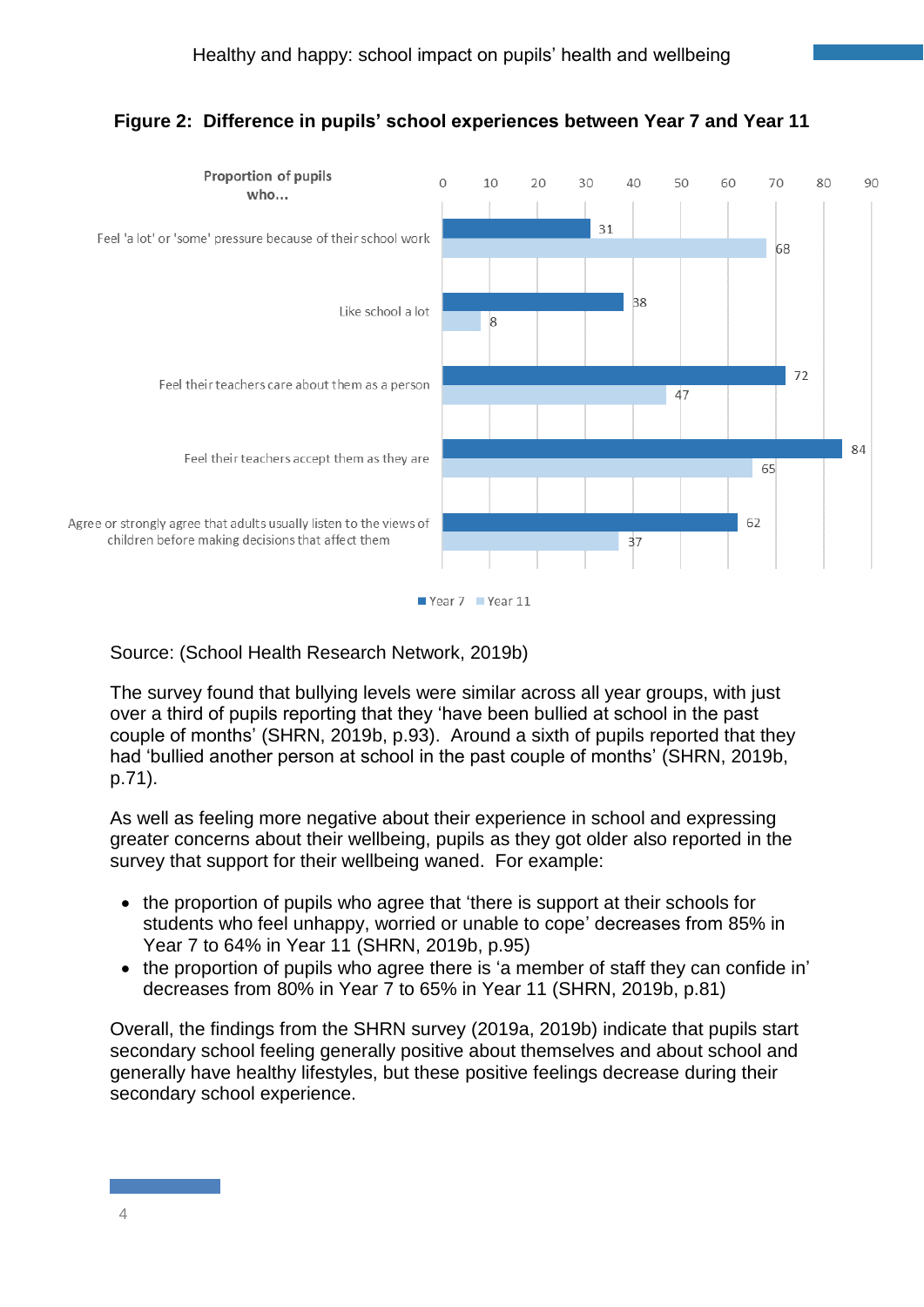## **Research insights**

Professor Colleen McLaughlin and Dr Barbie Clarke's [research](https://www.nuffieldfoundation.org/sites/default/files/McLaughlin%20%20Clarke%20-%20relational%20matters%202010.pdf) (2010) identified relationships in schools as a critical factor that affects pupils' health and wellbeing. In particular, relationships between teachers and pupils, and pupils' peer relationships, are those which are key, particularly in relation to mental health and emotional wellbeing. [Research in Wales](http://ppiw.org.uk/files/2016/02/PPIW-Report-Promoting-Emotional-Health-Well-being-and-Resilience-in-Primary-Schools-Final.pdf) by Professor Robin Banerjee et al. (2016) found that, where such relationships are strong in a school that also has good pedagogical approaches to learning experiences and provides evidence-based targeted interventions for specific groups and individuals, then the result is sustained, positive impacts on pupils' health and wellbeing.

Researchers seem clear that the resource or approach that a school chooses to use to support pupils' health and wellbeing is not the key determinant of success. For example, a [research study](https://assets.publishing.service.gov.uk/government/uploads/system/uploads/attachment_data/file/181718/DFE-RR049.pdf) (Humphrey et al., 2010) on the use of the SEAL (Social and Emotional Aspects of Learning) toolkit in schools, which was targeted at schools in England but also widely used in Wales, found that the following differences in implementation at classroom level affected success: superficial implementation, selective implementation, whether or not it was part of a whole-school approach and, crucially, what the researchers called the 'will' and 'skill' of individual teachers.

Professors Katherine Weare and Melanie Nind (2011, p.29) drew similar conclusions in their [research,](https://www.npg-rsp.ch/fileadmin/npg-rsp/Themen/Fachthemen/Weare_2011_MH_in_school_evidence.pdf) which focused on mental health:

The characteristics of more effective interventions included: teaching skills, focusing on positive mental health; balancing universal and targeted approaches; starting early with the youngest children and continuing with older ones; operating for a lengthy period of time and embedding work within a multimodal/whole-school approach which included such features as changes to the curriculum including teaching skills and linking with academic learning, improving school ethos, teacher education, liaison with parents, parenting education, community involvement and coordinated work with outside agencies. Interventions were only effective if they were completely and accurately implemented: this applied particularly to whole-school interventions which could be ineffective if not implemented with clarity, intensity and fidelity.

An important factor that makes supporting pupils' health and wellbeing in secondary schools harder than those in primary schools is the onset of adolescence. In her book ['Inventing Ourselves: The Secret Life of the Teenage Brain'](https://www.penguin.co.uk/books/111/1110515/inventing-ourselves/9781784161347.html), Professor Sarah-Jane Blakemore (2018) explains how brains develop in adolescence and how this relates to behaviour and affects how adolescents relate to each other and their environment. For example, the research explains typical adolescent behaviours such as increased risk-taking and the need for intense friendships, and sets out why an apparently 'easy child' can become a 'challenging teenager' (Blakemore, 2018). Our understanding of adolescence, Blakemore argues, should inform how staff work with pupils in secondary schools to support their health and wellbeing.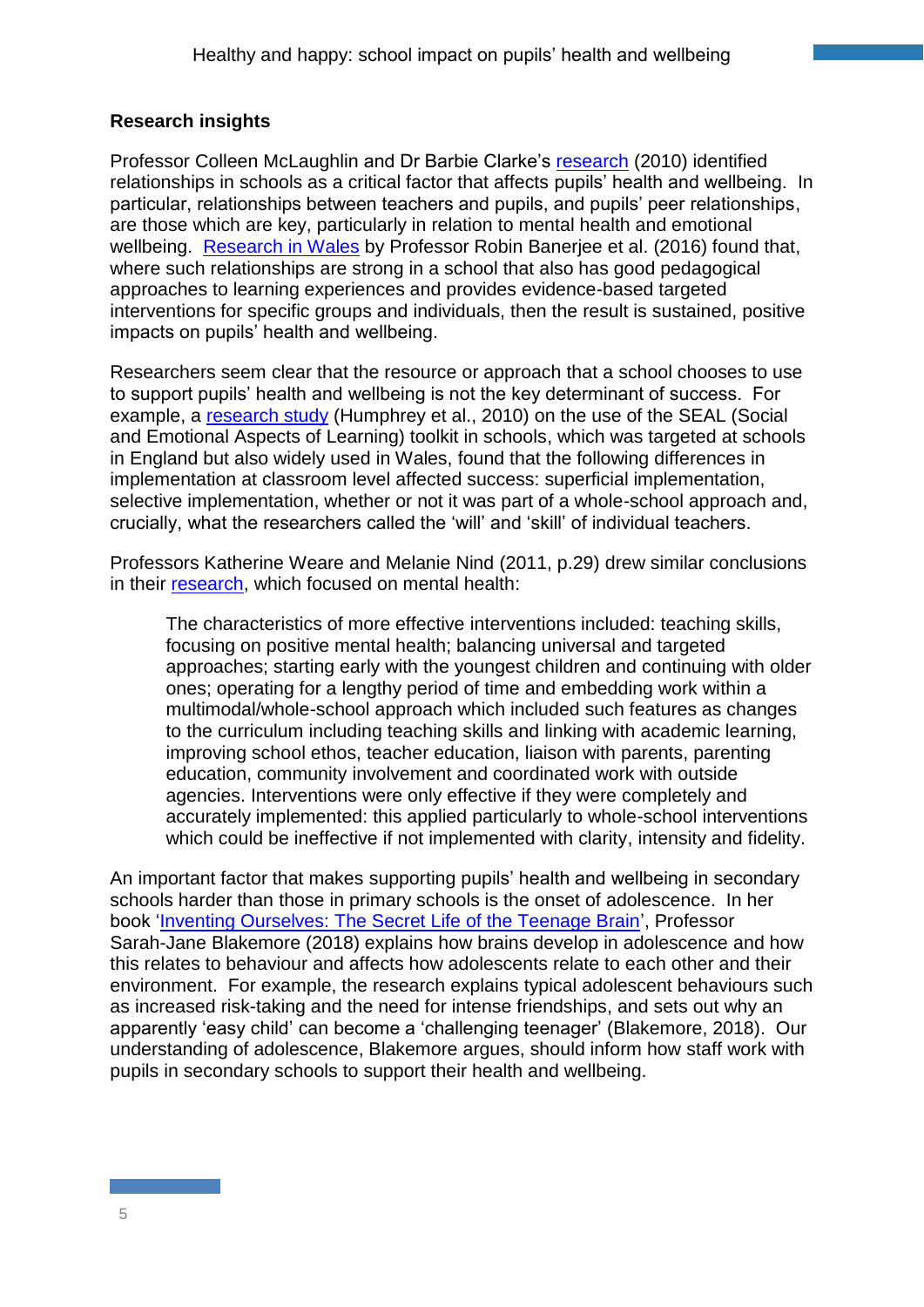## **Welsh Government policy**

The [Welsh Government's Learning Wales](https://learning.gov.wales/resources/improvementareas/Well-being/?lang=en) website (2016b) lists a wide range of legislation, regulation, policy, guidance and reports which is relevant to supporting pupils' health and wellbeing in schools, including:

- [Foundation phase framework](https://beta.gov.wales/sites/default/files/publications/2018-02/foundation-phase-framework-revised-2015.pdf) (Welsh Government, 2015a) (Revised 2015)
- [Physical education in the national curriculum for Wales](https://learning.gov.wales/docs/learningwales/publications/130425-physical-education-inthe-national-curriculum-en.pdf) (Welsh Assembly Government, 2008)
- [Personal and social education framework for 7 to 19-year-olds in Wales](https://learning.gov.wales/docs/learningwales/publications/130425-personal-and-social-education-framework-en.pdf) (Welsh Assembly Government, 2013)
- [Guidance for substance misuse education](https://beta.gov.wales/sites/default/files/publications/2018-03/guidance-for-substance-misuse-education.pdf) (Welsh Government, 2013a)
- [Sex and relationships education in schools](https://learning.gov.wales/docs/learningwales/publications/130425-sex-and-relationships-education-in-schools-en.pdf) (Welsh Assembly Government, 2010b)
- The Future of the Sex and Relationships Education Curriculum in Wales: [Recommendations of the Sex and Relationships Education Expert Panel](https://gweddill.gov.wales/docs/dcells/publications/180104-future-of-the-sex-and-relationships-education-curriculum-in-wales-en.pdf) (Welsh Government, 2017b)
- [Nurture groups: a handbook for schools](https://beta.gov.wales/sites/default/files/publications/2018-12/nurture-groups-a-handbook-for-schools.pdf) (Welsh Assembly Government, 2010a)
- [Healthy eating in maintained schools](https://beta.gov.wales/sites/default/files/publications/2018-12/healthy-eating-in-maintained-schools-statutory-guidance-for-local-authorities-and-governing-bodies.pdf) (Welsh Government, 2014)
- [Access to free drinking water](https://learning.gov.wales/docs/learningwales/publications/access-to-drinkingwater-en.pdf) (Welsh Government, 2016a)
- School toilets: Good practice quidance for schools in Wales (Welsh Government, 2012)
- [Welsh network of healthy schools scheme](http://www.wales.nhs.uk/sitesplus/888/page/82249) (Public Health Wales, 2018)
- [SchoolBeat](https://www.schoolbeat.org/) (the police All-Wales School Liaison Core Programme) (Welsh Government, 2011b)
- [School Nursing Framework for Wales](https://gov.wales/docs/phhs/publications/170523schoolnurseen.pdf) (Welsh Government and NHS Wales, 2017)
- [Supporting learners with healthcare needs](https://beta.gov.wales/sites/default/files/publications/2018-12/supporting-learners-with-healthcare-needs.pdf) (Welsh Government, 2017a)
- Statutory quidance to Welsh local authorities on the provision of independent [counselling services](https://beta.gov.wales/sites/default/files/publications/2018-03/statutory-guidance-to-welsh-local-authorities-on-the-provision-of-independent-counselling-services.pdf) (Welsh Government, 2013b)
- [In-reach to schools programme](http://www.wales.nhs.uk/news/49534) (NHS Wales, 2018)
- [Inclusion and pupil support](https://beta.gov.wales/sites/default/files/consultations/2018-01/151216-inclusion-and-pupil-support-draft-guidance-en.pdf) (Welsh Government, 2015b)
- [Respecting others: Anti-bullying overview](https://beta.gov.wales/sites/default/files/publications/2018-03/respecting-others-anti-bullying-overview.pdf) (Welsh Government, 2011a)
- Respect and resilience: [Developing community cohesion](https://gov.wales/sites/default/files/publications/2018-03/respect-and-resilience-developing-community-cohesion.pdf) (Welsh Government, 2016c)
- School Councils [\(Wales\) Regulations 2005](http://www.legislation.gov.uk/wsi/2005/3200/contents/made) (National Assembly for Wales, 2005)

In 2015, [Successful Futures](https://gweddill.gov.wales/docs/dcells/publications/150225-successful-futures-en.pdf) (Donaldson, 2015), an independent report on curriculum and assessment arrangements in Wales commissioned by the Welsh Government, proposed a new curriculum for Wales that includes health and wellbeing as one of six areas of learning and experience. The Welsh Government (2019a) has published resources on its [website](https://beta.gov.wales/preparing-new-curriculum) that help schools to prepare for this. The Welsh Government (2019b) has also published draft guidance on [relationships and](https://beta.gov.wales/sites/default/files/consultations/2019-02/relationships-and-sexuality-education-in-schools-guidance.pdf)  [sexuality education in schools.](https://beta.gov.wales/sites/default/files/consultations/2019-02/relationships-and-sexuality-education-in-schools-guidance.pdf)

## **National Assembly for Wales committees**

The Children, Young People and Education Committee (CYPE) published Mind [Over](https://www.assembly.wales/laid%20documents/cr-ld11522/cr-ld11522-e.pdf)  Matter [\(National Assembly for Wales, CYPE Committee, 2018\).](https://www.assembly.wales/laid%20documents/cr-ld11522/cr-ld11522-e.pdf) This is a report on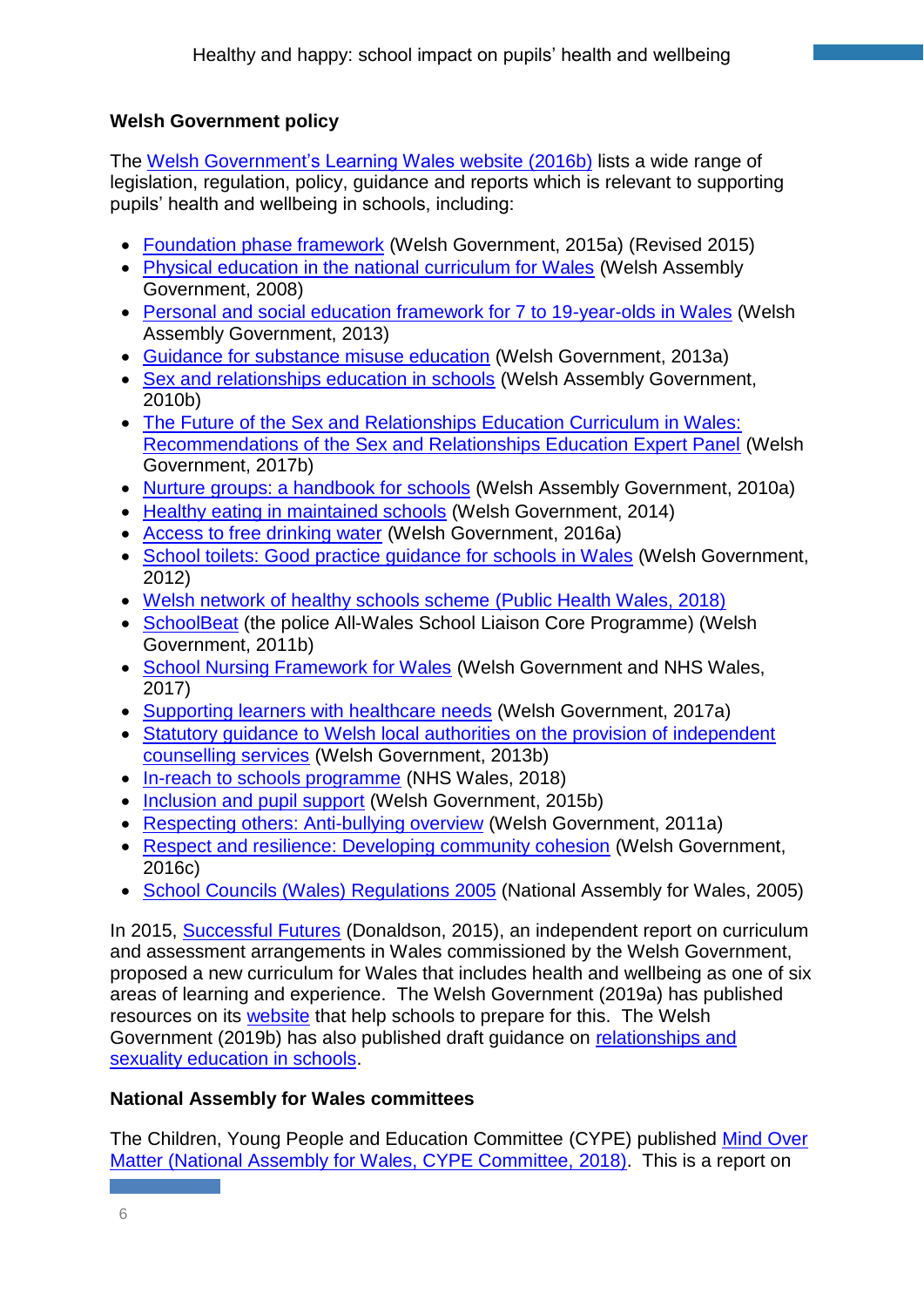the step change needed in emotional and mental health support for children and young people in Wales.

## **Estyn thematic reports**

Estyn has published several relevant reports in recent years, including:

- [Involving parents](https://www.estyn.gov.wales/thematic-reports/involving-parents-communication-between-schools-and-parents-school-aged-children) (2018)
- [A review of healthy relationships education](https://www.estyn.gov.wales/thematic-reports/review-healthy-relationships-education) (2017)
- [Pupil participation](https://www.estyn.gov.wales/thematic-reports/pupil-participation-best-practice-guide) (2016)
- [Action on bullying](https://www.estyn.gov.wales/thematic-reports/action-bullying-june-2014) (2014)
- [Physical education in secondary schools](https://www.estyn.gov.wales/thematic-reports/physical-education-secondary-schools-february-2012) (2012)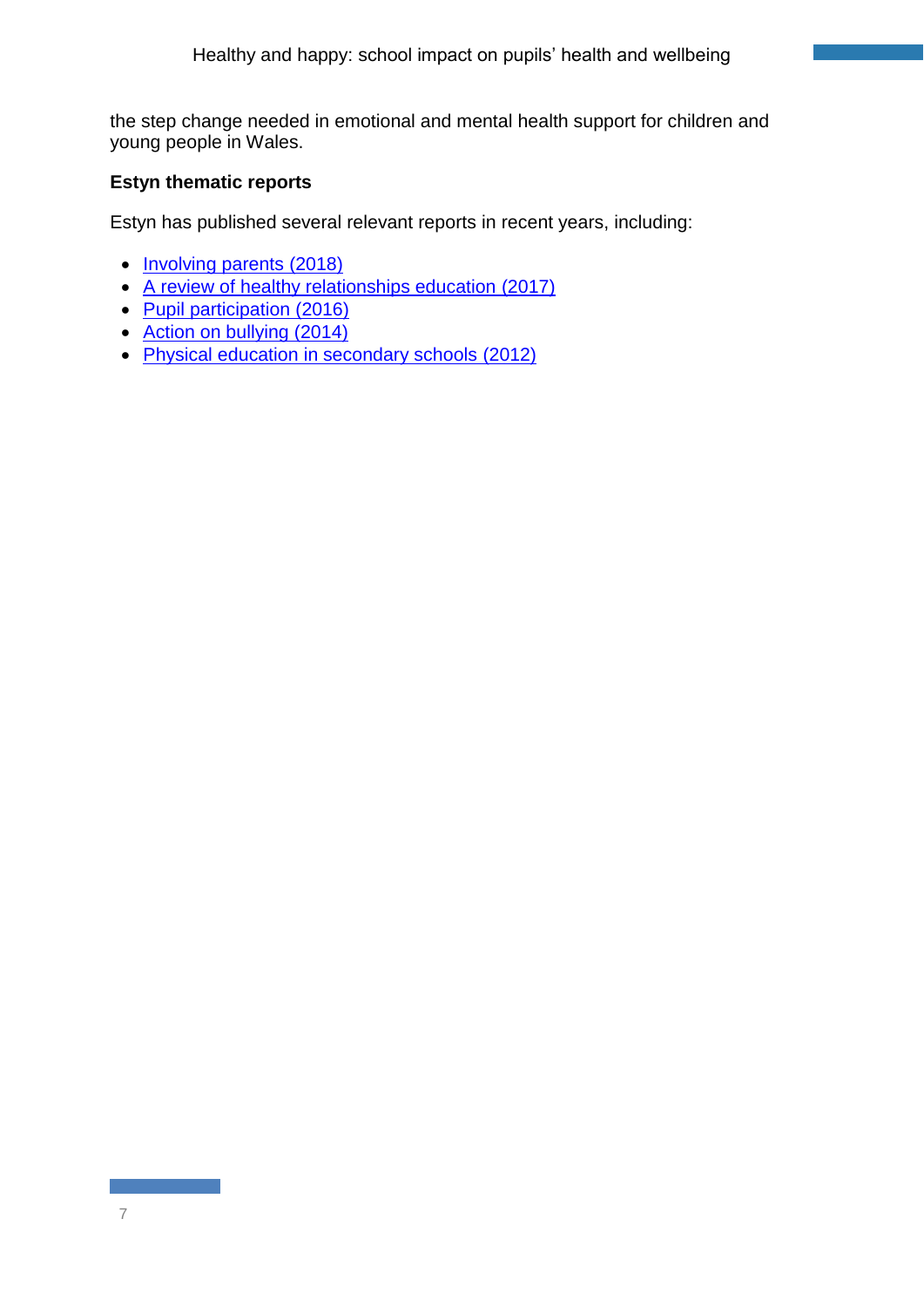# **Main findings**

- 1 Around two-thirds of primary schools and a third of secondary schools in Wales have an inclusive whole-school approach to supporting pupils' health and wellbeing. These schools aim to make sure that the everyday school experience of pupils is consistent with messages given about health and wellbeing in lessons, assemblies and in school policies. They develop pupils as healthy, confident individuals, ready to lead fulfilling lives as valued members of society – one of the four purposes of the emerging new curriculum for Wales. They have:
	- policies and practices that ensure pupils make good progress in their learning
	- leaders who 'walk the talk' about supporting pupils' health and wellbeing
	- a nurturing culture, where positive relationships enable pupils to thrive
	- an inclusive community and ethos
	- detailed knowledge about pupils' health and wellbeing that influences policies and actions and policy
	- environment and facilities that promote good health and wellbeing, such as space to play, socialise and relax at break times
	- a broad and balanced curriculum, that includes discrete, evidence-based learning experiences that promote health and wellbeing
	- supportive pastoral care and targeted interventions for pupils that need additional support
	- effective links with external agencies
	- close partnerships with parents and carers
	- continuing professional learning for all staff that enables them to support pupils' health and wellbeing
- 2 Most other schools have several strong aspects to their support for pupils' health and wellbeing, despite their approach not being fully whole-school. However, unless a school has all the key aspects listed above, in order to present a coherent message and a consistent experience for pupils, there is a risk that isolated good work is undermined and its impact limited. For example, lessons about bullying are of limited value unless pupils are satisfied with how the school deals with allegations of bullying; similarly, policies about restorative practice mean little to pupils unless staff apply those approaches when working with pupils.
- 3 Discrepancy between the messages given and the lived experience of pupils is a key reason why secondary schools are less successful than primary schools in supporting pupils' health and wellbeing. The changes that come with adolescence also make it more challenging for secondary schools to support pupils' health and wellbeing. This too may partly explain why secondary schools are generally less successful than primary schools at supporting pupils' health and wellbeing, though it should not be used as an excuse.
- 4 Leaders are responsible for promoting staff wellbeing, protecting staff from excessive workload and ensuring that they are safe in work. Schools where pupil wellbeing is supported effectively tend also to provide strong support for staff wellbeing.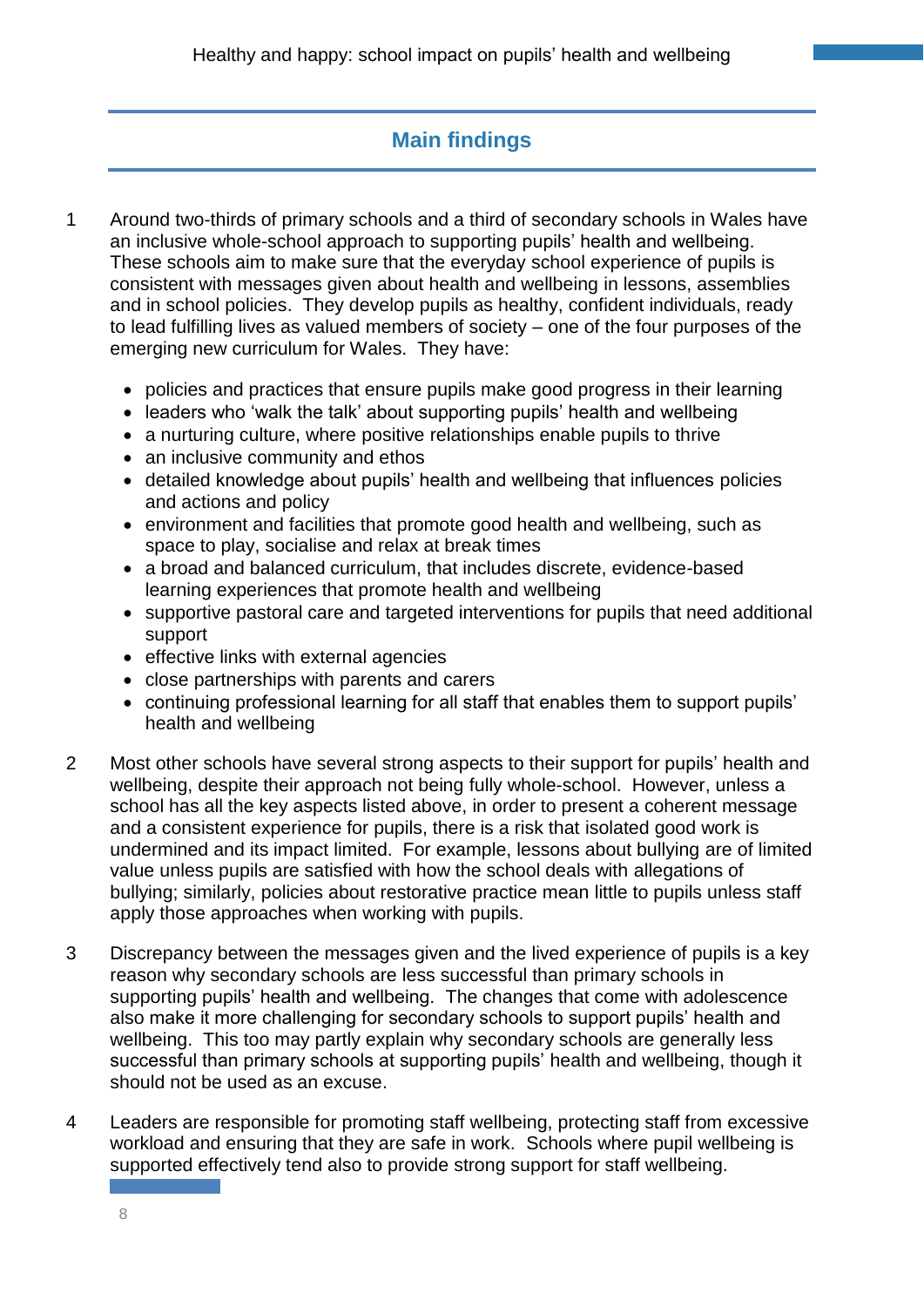- 5 Involving pupils meaningfully in the evaluation and development of a school's work to support their health and wellbeing is a key factor for success. Pupils' sense of belonging and value is often rooted in the extent to which they feel that staff care about them, take time to get to know them, and listen to their views.
- 6 The quality of relationships between staff and pupils and in peer relationships between pupils is a critical factor in whether or not pupils thrive in school. Pupils report that simple actions like teachers smiling and greeting them by name, and engaging in positive conversation at the start of the school day, help them settle and feel cared for, whereas the few teachers who shout at pupils, embarrass them, or treat them unfairly, harm their sense of wellbeing.
- 7 In a few schools, leaders devolve responsibility for health and wellbeing too much to one member of staff, or a small team of staff. These schools lose the sense that health and wellbeing is everyone's business, and leave pupils with a perception that not everyone cares.
- 8 All schools provide learning experiences relating to health and wellbeing, including physical education (PE) and personal and social education (PSE). Primary schools tend to provide better quality experiences in PSE, whereas secondary schools tend to provide better quality experiences in PE. However, primary schools generally do not teach sex and relationships education well, and secondary schools do not give enough time to PE as pupils get older.
- 9 All primary and secondary schools use a range of strategies to support pupils who have specific needs relating to their health and wellbeing. The effectiveness of these strategies is heavily dependent on the quality of the relationship between the staff and pupils involved. In addition to their own work, all schools work with staff from various external agencies, such as counsellors, nurses, police officers, social workers and youth workers. This multi-agency work is most effective in supporting pupils' health and wellbeing when each party trusts each other and understands how best to work together in the pupils' best interests. Schools' work with parents similarly works well when schools have built trust and communicate effectively.
- 10 Pupils are critical of school toilets that are not accessible, clean or safe. Pupils in around half of the schools surveyed – mainly secondary schools – expressed concern about toilets. Concerns raised included general uncleanliness, closed facilities, locks on cubicle doors that are missing or do not work, a lack of sanitary disposal facilities, no hot water or handwash, and unsuitable arrangements for transgender pupils. In schools with separate toilet blocks for male and female pupils, pupils are also concerned about anti-social behaviour, which is very rarely a concern where pupils have access to single cubicle toilets attached to open washrooms that can be monitored easily. Pupils have strong views about toilets, but schools have not always taken enough account of their views.
- 11 Few teachers enter the profession with substantial background training in child or adolescent development, or how best to support children's health and wellbeing. Only a minority of staff in schools think that the training or guidance they have received initially or in-service has helped them to support pupils with their wellbeing and mental health.

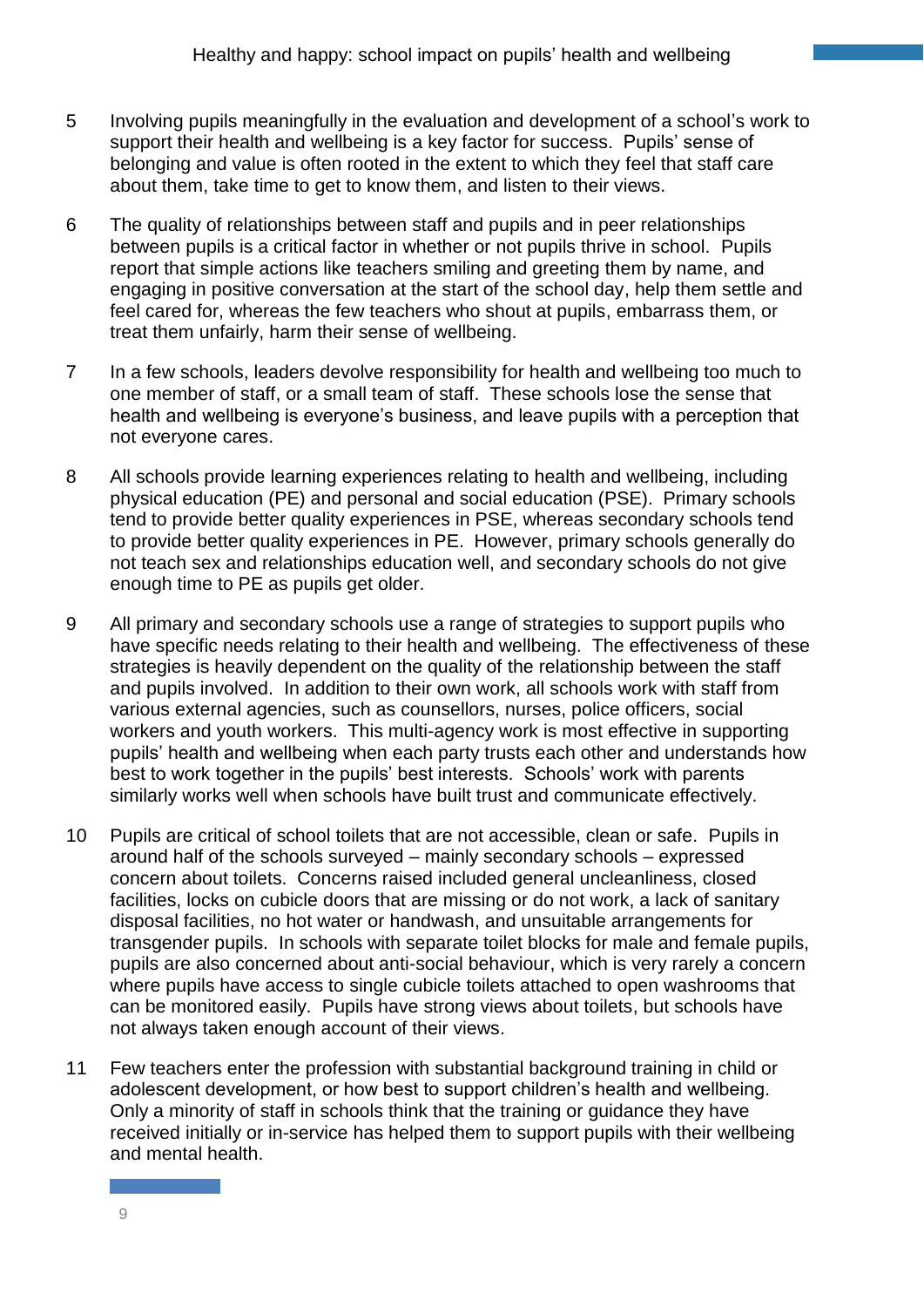## **Recommendations**

#### **Schools should:**

- R1 Develop a coherent whole-school approach that supports all pupils' health and wellbeing
- R2 Strengthen relationships between staff and pupils and peer relationships between pupils
- R3 Improve the quality of teaching and learning experiences in health and wellbeing, within a broad a balanced curriculum
- R4 Take better account of pupils' views and academic research in developing their approaches to supporting pupils' health and wellbeing
- R5 Ensure that the school's environment and services support pupils' health and wellbeing

#### **Local authorities and regional consortia should:**

- R6 Support schools to develop a whole-school approach to health and wellbeing
- R7 Support effective working between schools and other agencies in the best interests of children and young people and their families

#### **Initial teacher education providers should:**

R8 Ensure that new teachers are trained to understand child and adolescent development and prepared to support pupils' health and wellbeing

#### **The Welsh Government should:**

R9 Ensure that pupils' health and wellbeing is valued in accountability approaches used in the education system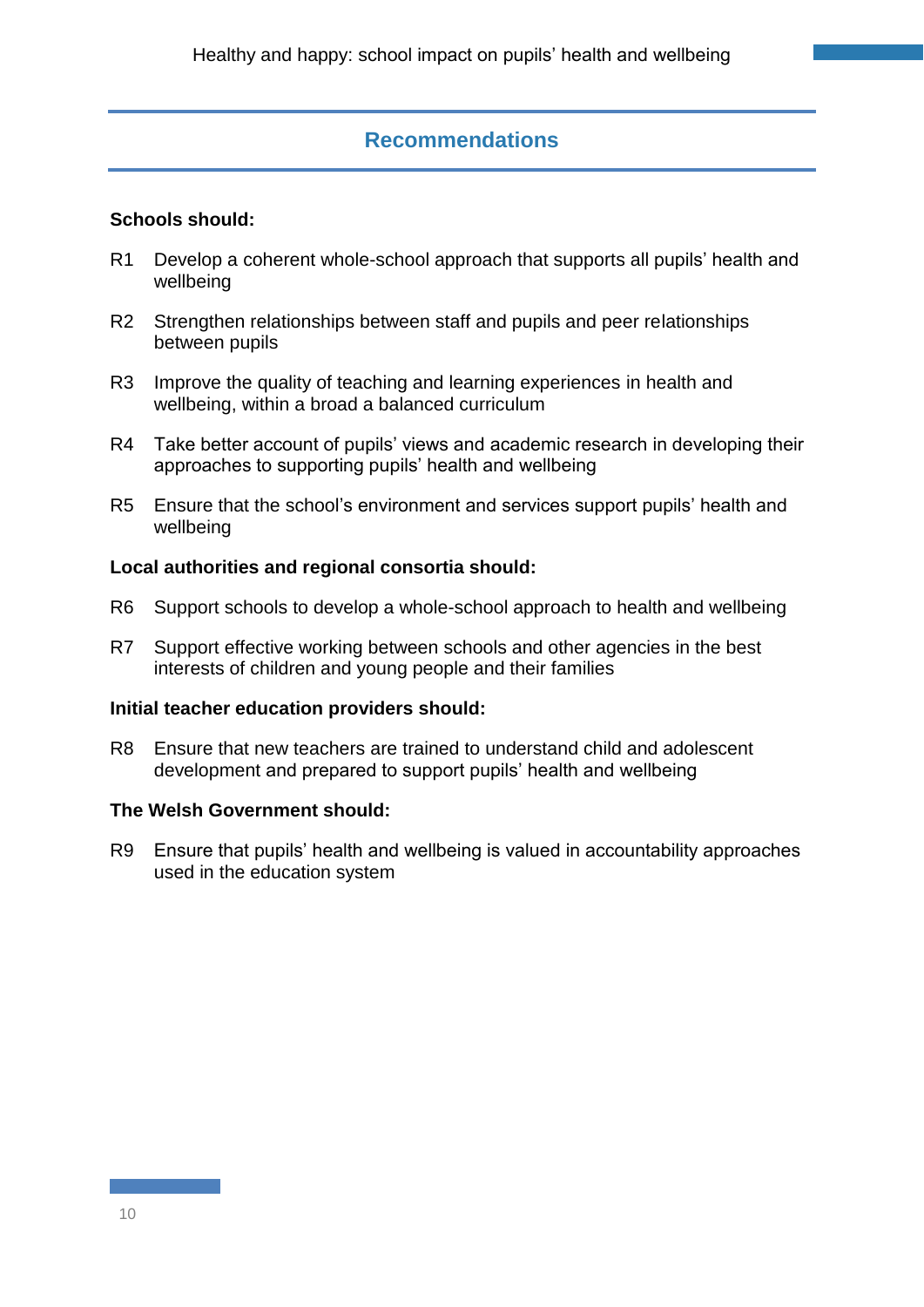# **Leadership and school culture**

#### **Whole-school approach**

- 12 Around two-thirds of primary schools and a third of secondary schools in Wales have an inclusive whole-school approach to supporting pupils' health and wellbeing. These schools aim to make sure that the everyday school experience of pupils is consistent with messages given about health and wellbeing in lessons, assemblies and in school policies. They develop pupils as healthy, confident individuals, ready to lead fulfilling lives as valued members of society – one of the four purposes of the emerging new curriculum for Wales. They have:
	- policies and practices that ensure pupils make good progress in their learning
	- leaders who 'walk the talk' about supporting pupils' health and wellbeing
	- a nurturing culture, where positive relationships enable pupils to thrive
	- an inclusive community and ethos
	- detailed knowledge about pupils' health and wellbeing that influences policies and actions and policy
	- environment and facilities that promote good health and wellbeing, such as space to play, socialise and relax at break times
	- a broad and balanced curriculum, that includes discrete, evidence-based learning experiences that promote health and wellbeing
	- supportive pastoral care and targeted interventions for pupils that need additional support
	- effective links with external agencies
	- close partnerships with parents and carers
	- continuing professional learning for all staff that enables them to support pupils' health and wellbeing
- 13 Nine-in-ten primary schools and three-quarters of secondary schools have several strong aspects to their support for pupils' health and wellbeing, despite their approach not being fully whole-school. However, unless a school has all the key features listed above, in order to present a coherent message and a consistent experience for pupils, there is a risk that any good work is undermined and its impact limited. For example, lessons about bullying are of limited value unless pupils are satisfied with how the school deals with allegations of bullying; similarly, policies about restorative practice mean little to pupils unless staff apply those approaches when working with pupils. Discrepancy between the messages given and the lived experience of pupils is a key reason why secondary schools are less successful than primary schools in supporting pupils' health and wellbeing.
- 14 While not the subject of this report, it is important for pupils' long-term health and wellbeing that they leave school literate and numerate, and with good education outcomes that enable them to progress into further education, training or employment. Schools have an important role to play in supporting pupils' long-term health and wellbeing needs, as well as their present needs. For example, good education outcomes, including good literacy and numeracy skills, are strongly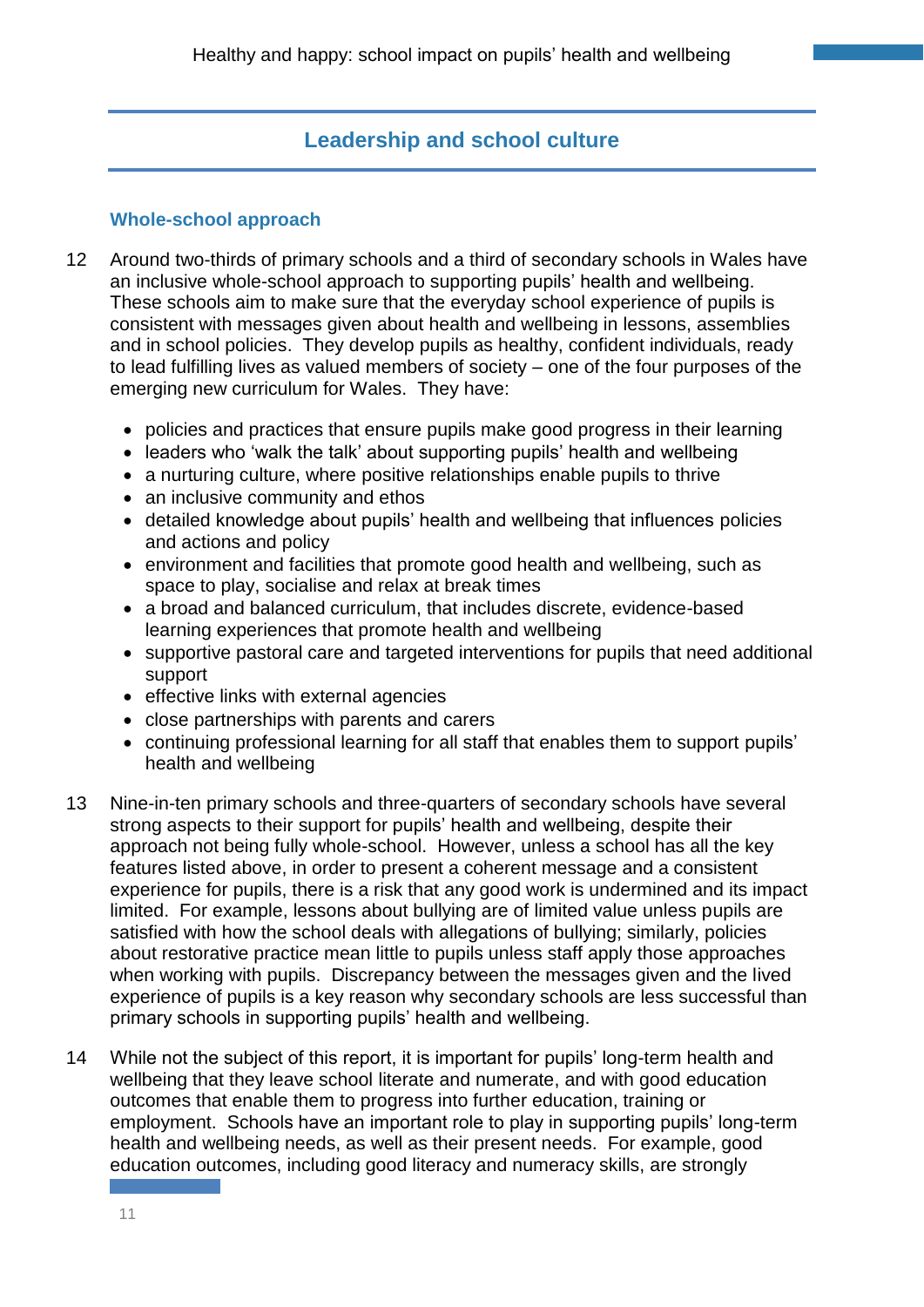associated with good adult outcomes in health and wellbeing. Therefore schools' work on health and wellbeing cannot be purely focused on measures of their health and wellbeing today, but must take account of the foundations pupils need for the rest of their life beyond compulsory education.

#### **Leadership**

- 15 Schools that successfully support pupils' health and wellbeing have strong, moral leadership. The headteacher is particularly influential in setting a vision and values for the school and ensuring that these are shared by the governing body, other leaders and all members of staff. Strong leaders ensure that their school upholds children's rights, promotes wellbeing holistically and is an inclusive community.
- 16 Successful schools translate their vision into clear policies and plans to support pupils' health and wellbeing. Leaders ensure that there are systems to monitor the school's impact on pupils' wellbeing.
- 17 All school leaders talk about the importance of pupils' health and wellbeing. However, the best school leaders are a model for how they wish other staff to relate to pupils in the school. These leaders 'walk the talk' through the way they interact with staff, pupils and parents, through their use of resources and the priority they give to supporting the health and wellbeing of the whole school community.

At **Ysgol Gynradd Pencarnisiog**, the headteacher has successfully improved the culture of the school over the last two and a half years. The school historically had a culture that implied that small, rural schools do not have issues with pupils' wellbeing, and being a pupil in need of support or intervention carried a stigma. As a result, pupils were not always supported well enough. The headteacher has worked with staff and parents to promote health and wellbeing, putting it at the heart of her vision for the school. Pupils in the school now speak freely about wellbeing and the importance of sharing worries and fears. Pupils understand the value and impact of the intervention service in the school for pupils who are struggling, even if they have not received support themselves. Staff in the school have a better understanding of the needs and feelings of pupils and are improving learning experiences and support services in response.

18 Schools where pupil wellbeing is supported effectively tend to also provide strong support for staff wellbeing. Leaders are responsible for promoting staff wellbeing, protecting staff from excessive workload and ensuring that they are safe in work. This report does not aim to evaluate how schools support staff wellbeing, but it is important to acknowledge staff wellbeing as an important factor that affects pupil wellbeing.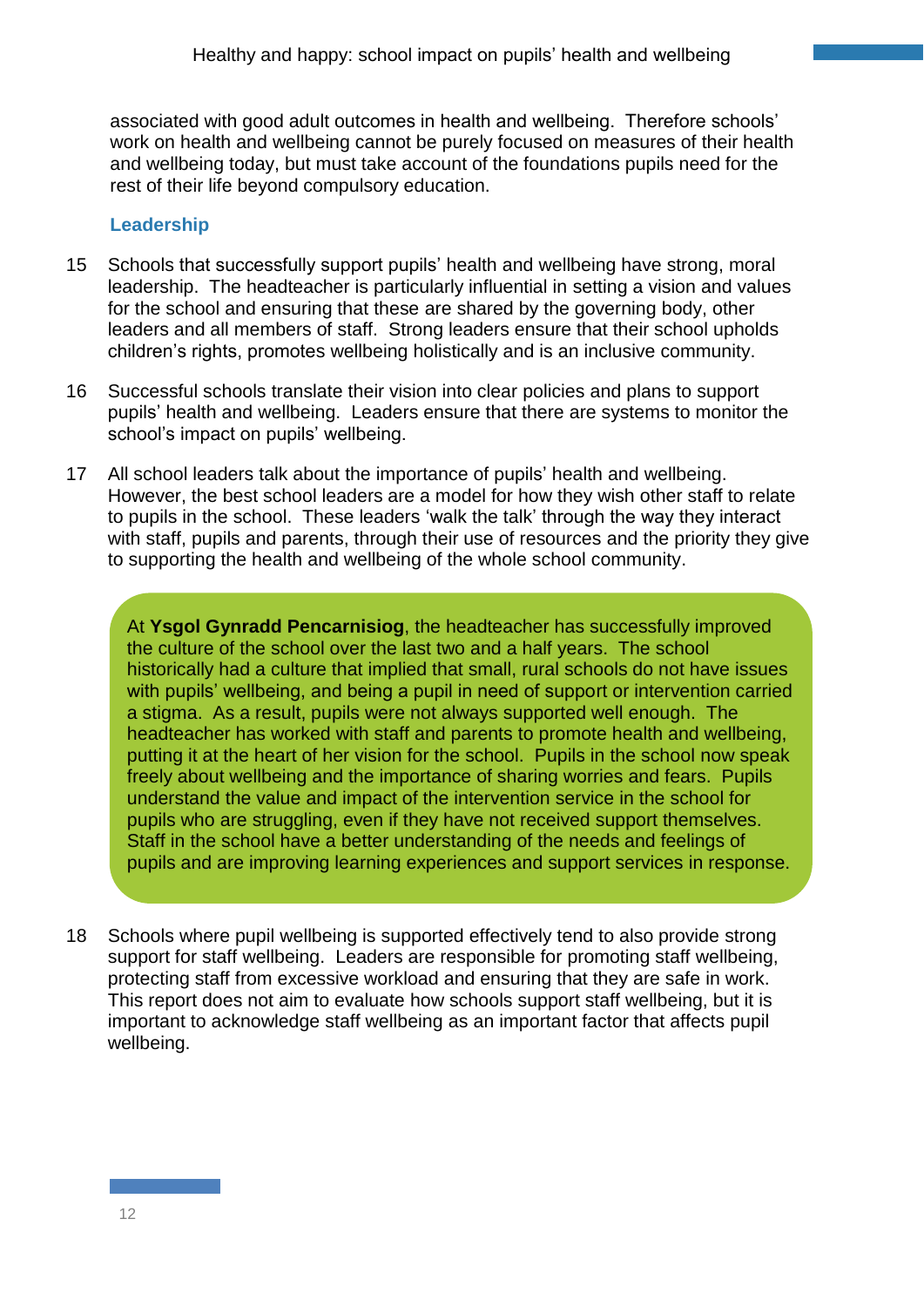**Penllergaer Primary School**, Swansea, paid for the local school-based counselling service to provide regular supervision<sup>1</sup> for any member of staff who wished to participate. Staff who participated found it valuable to be able to share their feelings and experiences and learnt skills in supporting each other. The school now runs its own supervision in-house.

#### **School culture**

19 School culture and ethos has a significant impact on pupils' health and wellbeing as it influences pupils' sense of belonging and value. Pupils expect school to be a safe and secure place, where they are valued equally and respected, and where their rights are promoted and upheld.

**Archbishop McGrath Catholic High School** has a caring ethos based on its Christian values. The school uses the Jesuit Pupil Profile (2013) effectively to provide a structured, cultural approach to developing eight virtues in pupils, and which staff promote. Relationships between staff and pupils in the school, support services, the curriculum, collective worship and assemblies, and extra-curricular activities all contribute to pupils' development of these virtues that support their wellbeing.

20 Positive relationships between staff, pupils and parents are fundamental to a culture that supports pupils' wellbeing. The best schools support every member of staff, including non-teaching staff, such as midday supervisors and receptionists, to work with pupils in a nurturing way that builds strong relationships based on an understanding of how their words and actions affect pupils' wellbeing. In good schools, teachers endeavour to encourage, nurture and motivate pupils and support the development of their resilience. These teachers guard from their strong relationships creating an unhelpful dependency culture that fails to support the development of pupils' personal and social skills. A few teachers do not treat all pupils with respect and their interaction with pupils harms their wellbeing, damages the culture of the school and often causes pupils to have negative attitudes towards the school. These negative behaviours are more prevalent in secondary schools than primary schools.

<sup>1</sup> Supervision consists of a practitioner meeting regularly with a skilled professional to discuss casework and other professional issues in a structured way. The purpose is to help the practitioner learn from their experience and progress in expertise, as well as to ensure good services for pupils.

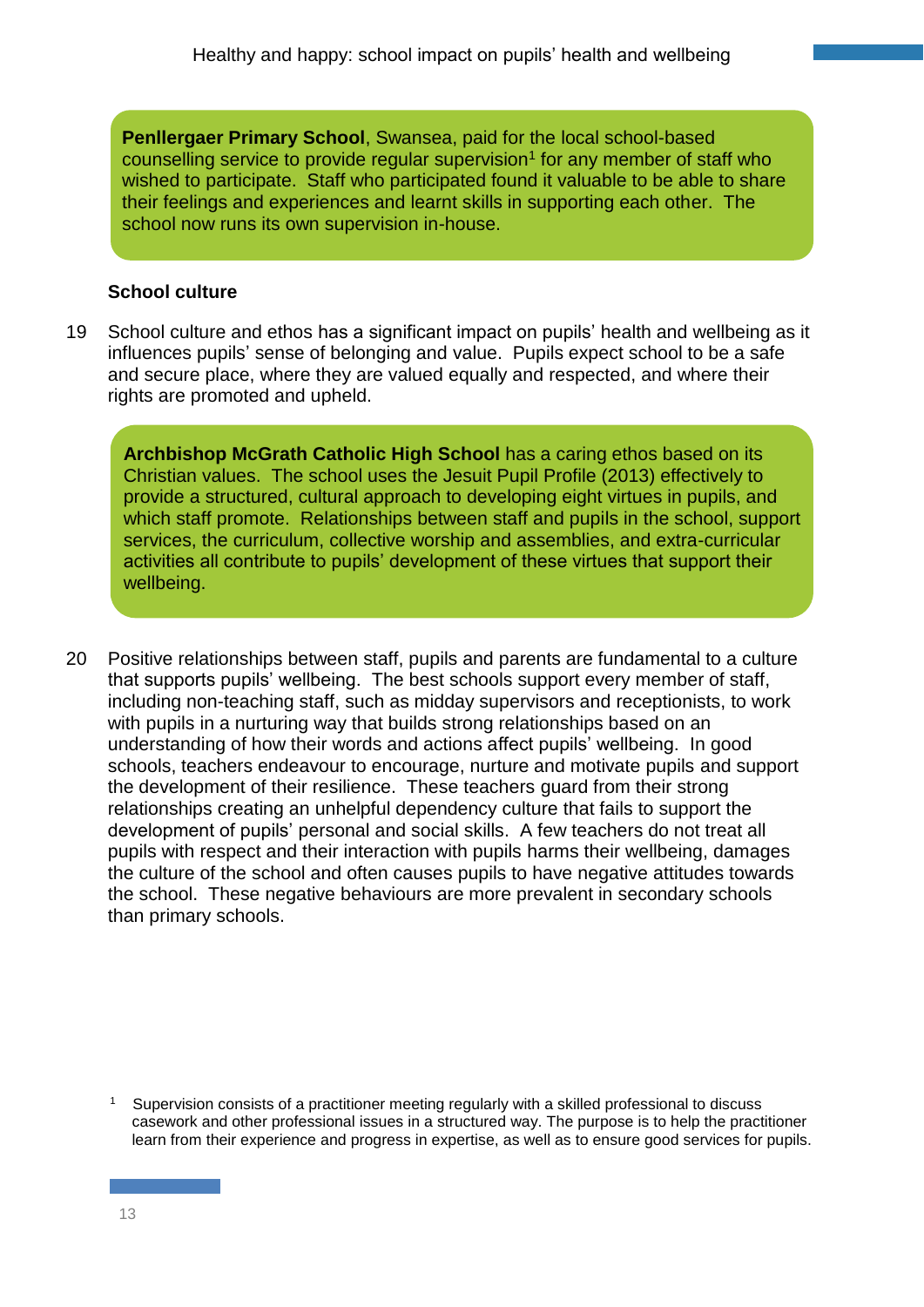1 When **Eastern High School** was first inspected in 2014, current performance and the school's prospects for improvement were judged to be unsatisfactory. The inspection highlighted serious concerns about pupils' wellbeing. In 2017, the school was judged to have made strong progress in addressing all the inspection recommendations. The school had undertaken valuable work to strengthen leadership which had a notably positive effect on the culture and ethos of the school and resulted in much better support for pupils' wellbeing. The school's vision is to enable all pupils to "flourish in life", and this vision is underpinned by the following values and beliefs:

- A sense of belonging encourages confidence and growth
- We accept that young people are still developing, physically, mentally and emotionally
- As educators it is our responsibility to address the developmental needs of the whole child
- In the 21st Century a teacher's expertise increasingly lies in their understanding of how young people learn rather than simply their subject knowledge
- Collaboration fosters confidence, creativity and reciprocity

The improvements in leadership in the school have had a notably positive effect on the culture and ethos of the school and its support for pupils, resulting in improvements in pupils' wellbeing.

- 21 How the school day starts can make a significant difference to a pupil's wellbeing, and the best schools ensure that pupils feel safe and welcomed on arrival and are supported to settle comfortably once the formal school day starts. In these schools, staff are proactively positive with pupils in their early interactions, greeting pupils by name, smiling, providing a reassuring presence and quickly identifying anyone who may benefit from additional support. How teachers approach pupils' arrival at individual lessons in a secondary school affects pupils' wellbeing in a similar way.
- 22 The best leaders ensure that they listen objectively to feedback from all pupils about their experience in school, and make sure that pupils know that they are responding to it. Most schools have democratic systems, often through a school council, that give pupils a formal way to be involved in decision-making in the school. However, schools occasionally interfere with the democratic process such as when staff, and not pupils, decide who should sit on the school council, or when staff appoint a 'head boy' and 'head girl' and then ask them to chair the school council. Such an approach goes against statutory regulations. Pupils are outspoken against what they view as tokenistic consultation by schools that can make them feel undervalued.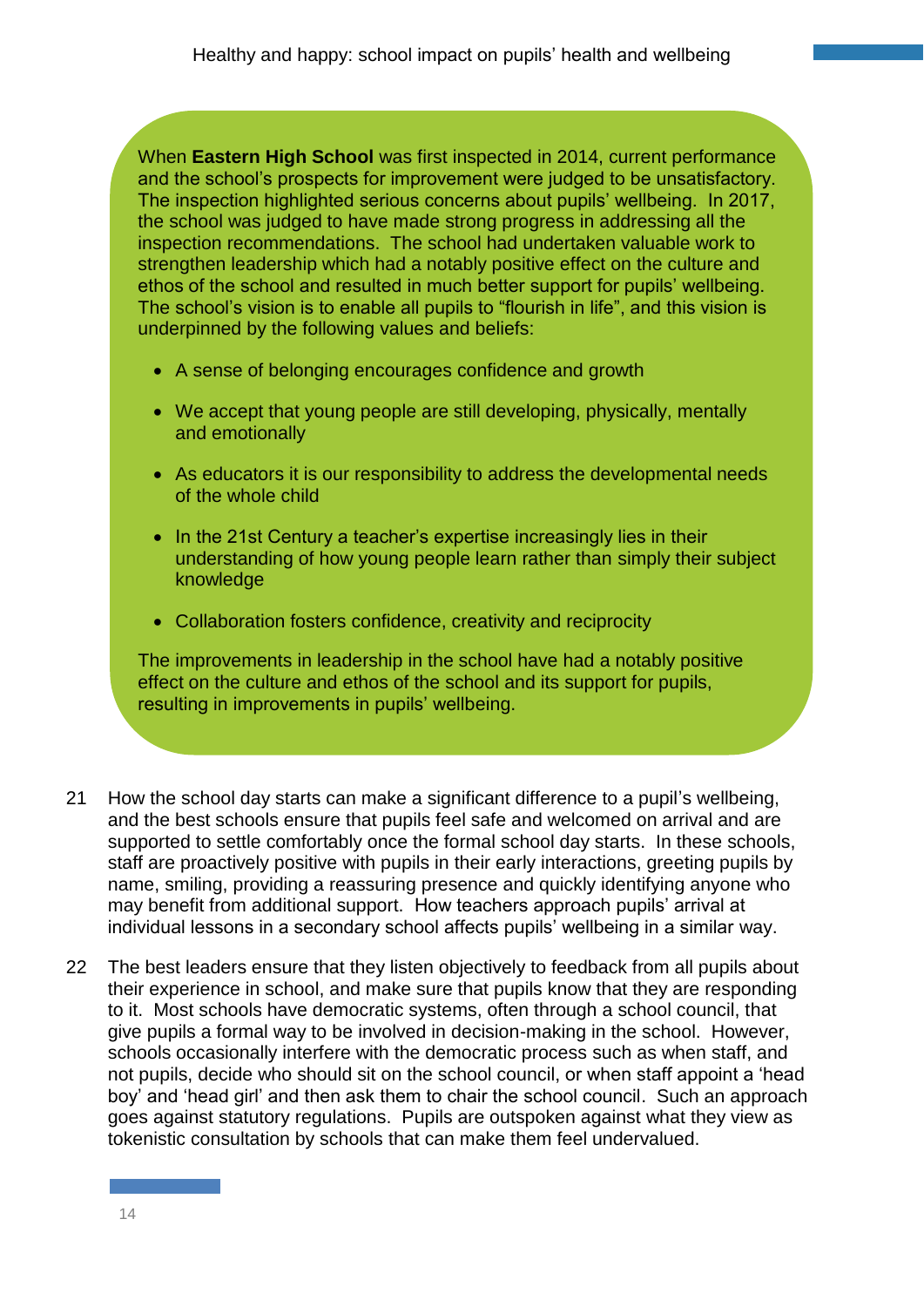**Cantref Primary School** empowers pupils by giving them a range of suitable leadership roles and responsibilities, and enabling groups of pupils to develop the school's work on the United Nations Convention on the Rights of the Child. As a result, pupils have a very strong voice in the school, show respect to everyone in the school community and feel equally valued. The culture in the school allows pupils to carry out 'learning walks' where they observe learning activities and then provide helpful and respectful feedback to relevant staff.

- 23 In a few schools, leaders devolve responsibility for health and wellbeing too much to one member of staff, or a small team of staff. In such schools, teaching and non-teaching staff too readily seek to refer pupils on as soon as they mention an issue relating to health and wellbeing. These schools lose the sense that health and wellbeing is everyone's business, and leave pupils with a perception that not everyone cares.
- 24 Good schools use restorative approaches to prevent issues escalating, to address poor behaviour during learning experiences or resolve disputes involving pupils. Using restorative approaches respects the value of all those concerned and encourages empathic relationships. Restorative approaches work particularly well where the approach is also used by police officers, social workers, youth workers and other external staff working with pupils and their families outside of the school, as the consistency of approach to conflict resolution consolidates pupils' attitudes and skills. In schools that do not use restorative approaches, or do not use them consistently, incidents of poor behaviour are more likely to escalate into more serious incidents or repeat themselves, and pupils are more likely to be excluded from school.
- 25 When pupils transition from primary to secondary school, it can be a particularly stressful time. All schools provide support for pupils with transition. Some Year 7 pupils struggle with the significant change in their school experience. The change from having one teacher for most of the week to having as many as ten or more teachers can be particularly challenging. Some secondary schools have adapted their arrangements for Year 7 pupils to reduce the number of teachers they have, and pupils in these schools are positive about this. Other factors than can affect pupils' wellbeing adversely during the transition to Year 7 are the change in school size, orientation around a large site, toilet and lunch arrangements, travel arrangements and the loss of a breakfast club.
- 26 Pupils have increasing opportunities as they progress through primary school to take on responsibilities. This is good for their wellbeing and supports the development of their personal and social skills. However, when pupils transfer to secondary schools, they often find that they initially have far fewer opportunities to take on responsibility and further develop their skills. This can be demotivating for pupils and have a negative impact on their self-esteem.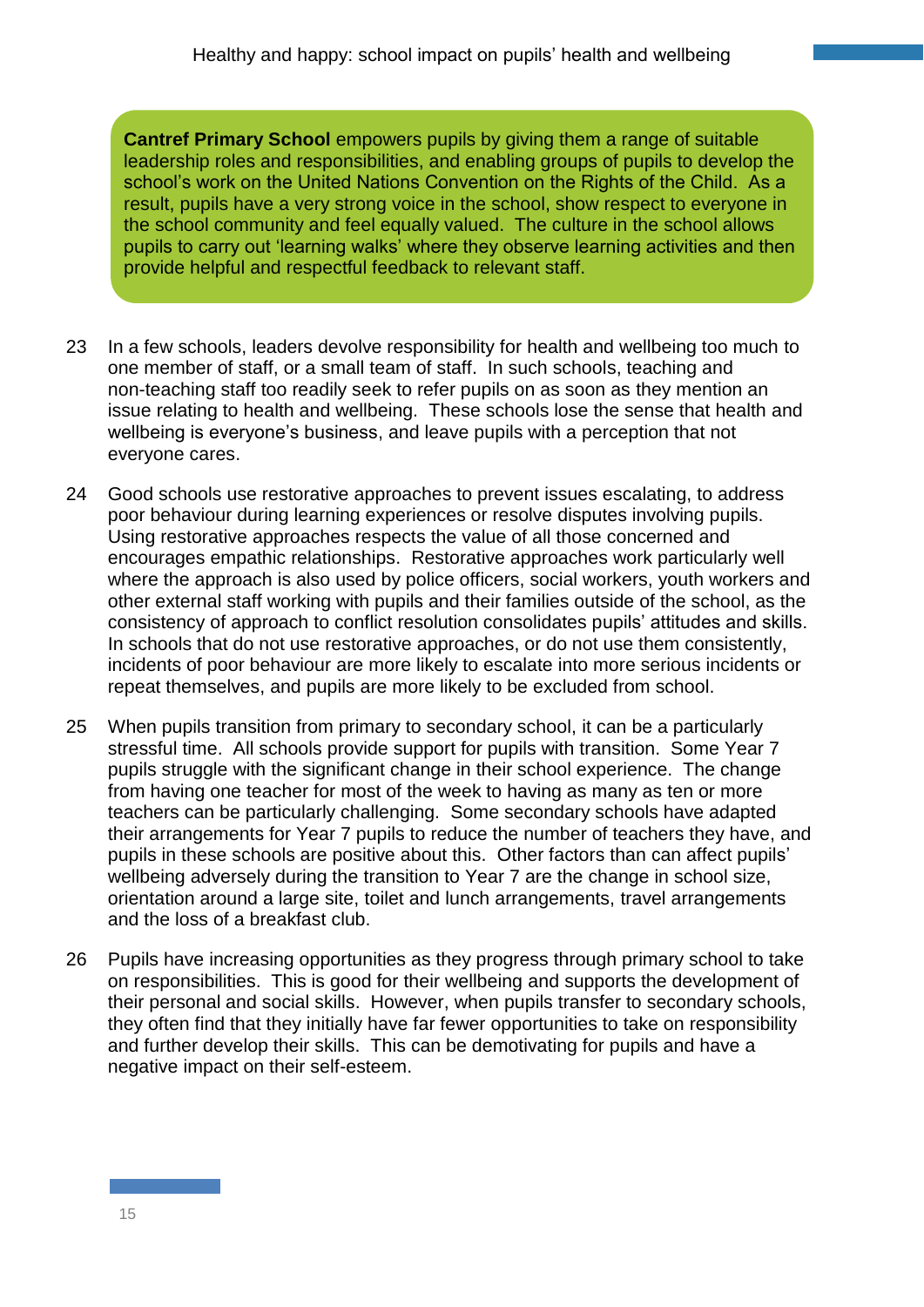2 **King Henry VIII Comprehensive School** works closely with its partner primary schools to take a comprehensive approach to making transition as smooth as possible. The focus through the range of activities is to build positive relationships between pupils, parents and the staff at King Henry VIII School prior to pupils arriving there in Year 7. The approach includes:

- teachers from King Henry VIII contributing to lessons in Year 5 and 6
- pupils from Year 5 visiting King Henry VIII for activities as well as in Year 6
- music and sports events during Year 6 for all partner primary schools at King Henry VIII School
- informal parents' evenings
- wellbeing leader from King Henry VIII visiting partner primary schools to meet pupils, discuss expectations, hopes and fears about life in secondary school
- specific work to plan for continuity of support for vulnerable pupils
- previous year 7 pupils very involved in supporting new Year 7 pupils on arrival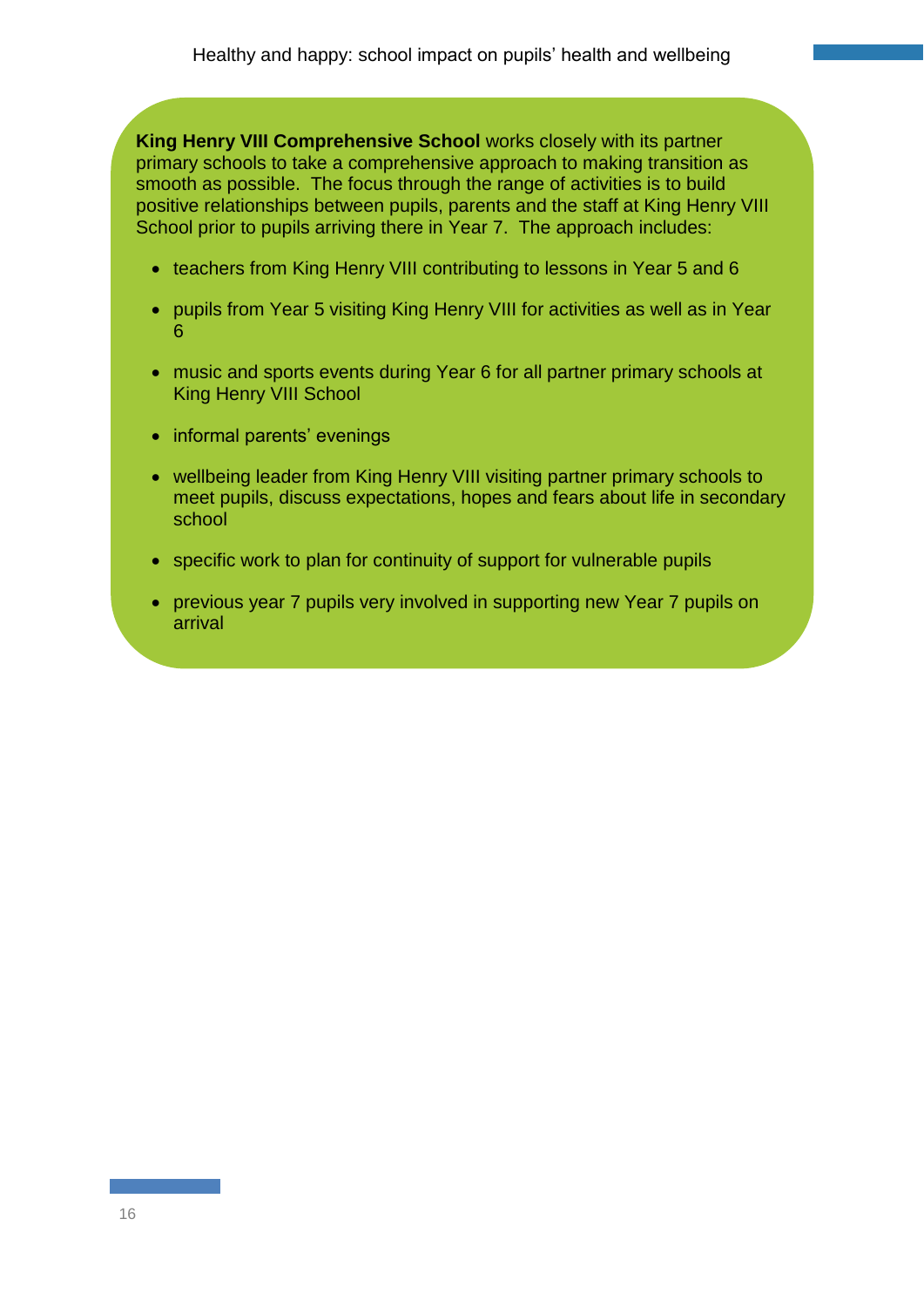# **Understanding children's health and wellbeing**

#### **Self-evaluation and planning for improvement**

27 All schools have a variety of approaches that help them to understand pupils' wellbeing, both from an objective and subjective perspective. What separates good schools is the effective way in which they use information about pupils' wellbeing to improve pupils' school experience. In good schools, staff analyse regularly a wide range of data about pupils' wellbeing and consider this alongside the views of pupils and their parents as well as the views of professionals. Staff use their analysis to evaluate specific aspects of wellbeing and plan for improvement where necessary. In good schools, staff have a strong focus on gathering and analysing information about the wellbeing of vulnerable learners in particular, and often use additional, specific tools to help them understand pupils and monitor their progress.

**Y Pant Comprehensive School** carries out a wellbeing audit regularly, which the school created themselves using free software. This audit gives every pupil a valuable opportunity to share how they feel about themselves, their relationships and their progress in school. This is used well by staff alongside other information they have about their pupils, such as their attendance and behaviour, to identify those who may benefit from additional support.

- 28 An increasing proportion of schools use externally produced frameworks well to help them self-evaluate and identify areas for improvement relating to health and wellbeing. A few primary schools and a very few secondary schools have received the [Welsh Network of Healthy School Schemes National Quality Award](https://www.publichealthnetwork.cymru/en/social-determinants/education/welsh-network-of-healthy-school-schemes-wnhss/) (NQA), as they meet or exceed minimum standards covering a wide range of matters relating to health and wellbeing. These schools used the minimum standards to help them consider the extent to which they provided a 'whole-school' approach to health and wellbeing, and planned for improvement where necessary. Compared to schools that have the NQA, around twice as many primary schools and three times as many secondary schools are using Unicef's [Rights Respecting Schools Award](https://www.unicef.org.uk/rights-respecting-schools/resources/teaching-resources/?sisearchengine=284&siproduct=Campaign_%2A%2ARRSA-Rights-Broad) to evaluate and develop their work to uphold and promote children's rights. Schools do not have to use such award schemes in order to develop good practice, but when used well they provide useful frameworks that helps schools progress.
- 29 Almost all secondary schools in Wales participated in the latest School Health Research Network survey (2019a), which is linked to the international Health Behaviour in School-Aged Children (HBSC) survey (2016). Good schools ensured that they had high participation rates in the survey across all year groups to maximise the confidence they could have in, and the usefulness of, the results. During visits to schools, it was too often apparent that the survey findings had not been widely shared within the school, limiting their potential influence. Good schools have shared their findings with staff and pupils and sought to understand objectively the reasons

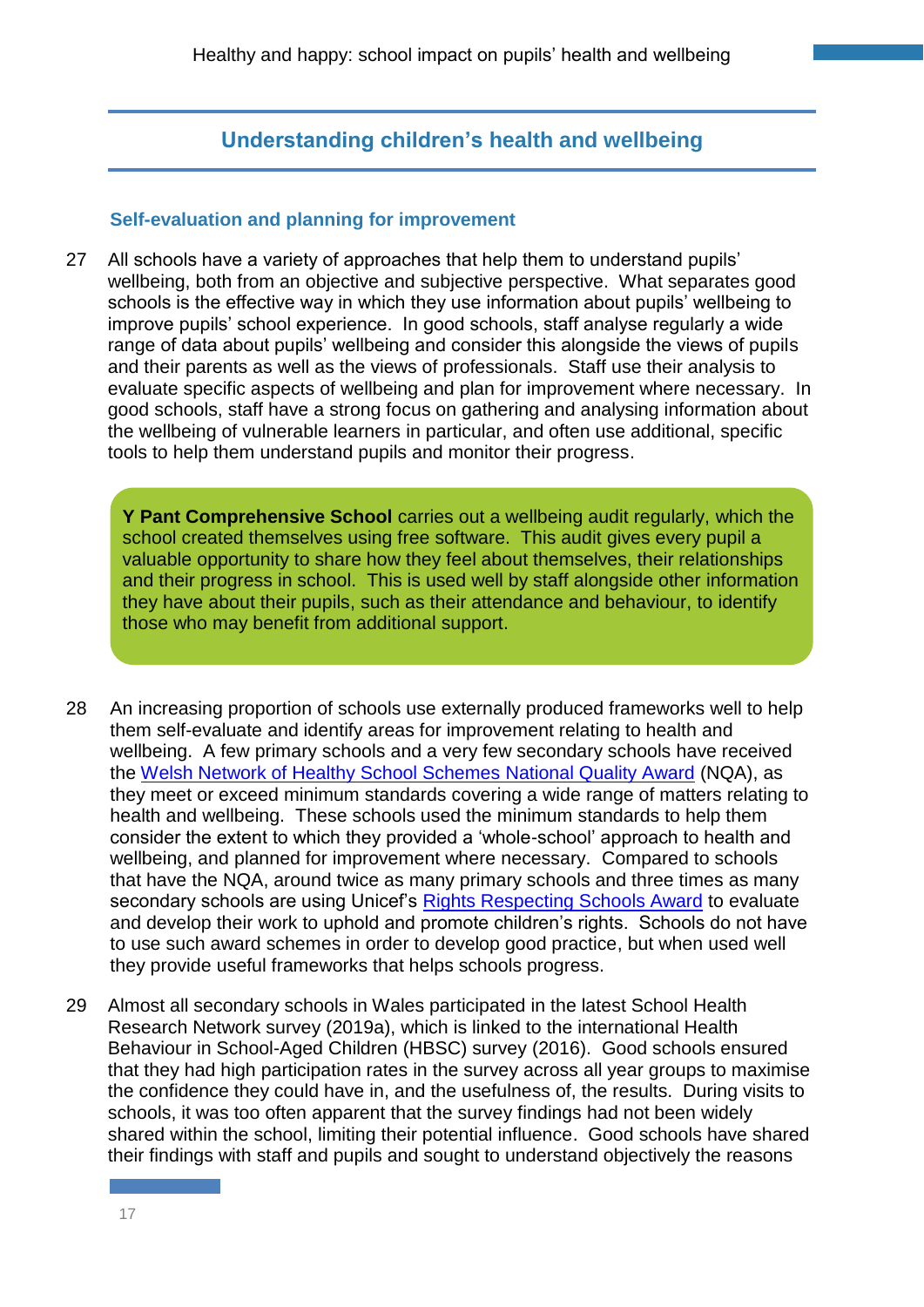behind results that were notably more or less positive than average, and planned for improvement for areas that were deemed a priority.

### **Objective wellbeing**

- 30 All schools have a range of useful information about pupils' objective wellbeing. For example, all schools know which pupils are eligible for free school meals, those who are looked-after children and those with a special educational need. Schools are often provided with further information about pupils by their local authority with accompanying analysis, such known as a 'vulnerability assessment profile', which takes account of risk factors for health and wellbeing such as the number of previous schools a pupil has attended and attendance and exclusion. Such a profile helps schools to know which pupils are more vulnerable and supports schools in tracking pupils over time.
- 31 However, schools have weaker information about some other groups of pupils who are statistically likely to have poorer wellbeing as information is not recorded nationally or locally or because a child's circumstances or status is unknown. For example, schools do not always know if a pupil is a young carer or if their parents are separating. For some groups of pupils, schools usually become aware of the child's circumstances but systems do not capture if a pupil identifies as a different gender from that assigned at birth.

#### **Subjective wellbeing**

- 32 Good schools focus attentively on subjective wellbeing. Most schools use a variety of ways to gather information that relates to subjective wellbeing, including focus groups of pupils and surveys provided by local or national government agencies, charities and private companies, as well as those that schools have developed for free themselves. Surveys that schools create themselves are often as useful as those they would have to pay for, as it is the action that the school takes in response to the results that potentially makes a difference to pupils. If a school uses a particular survey to measure subjective wellbeing over a sustained period, then anomalies and trends in scores can prompt staff to have a discussion with the pupils concerned to evaluate whether or not the pupil would benefit from additional support.
- 33 Good schools have safe and secure ways of recording and managing all safeguarding concerns. Increasingly, schools use electronic tracking tools effectively that enable any member of staff to log even minor incidents or small pieces of information about a pupil. This in turn allows senior staff to monitor vulnerable pupils or alerts them to an emerging issue with a pupil who staff did not previously consider as vulnerable.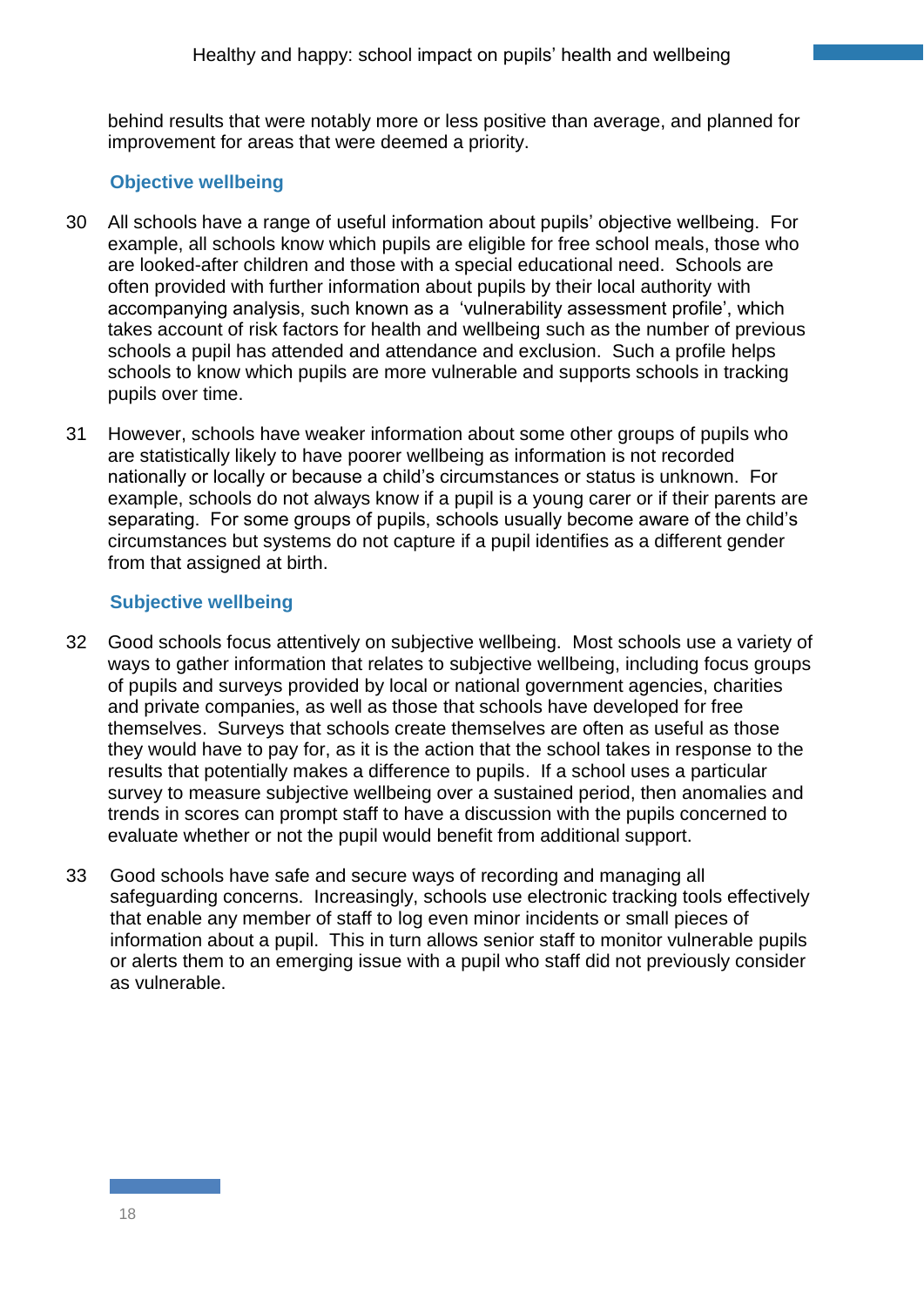In one secondary school, a pupil who wrote an answer in a mock examination that suggested he may have extremist views was noted on the school's system by the exam invigilator. A different member of staff was concerned about the same pupil's comments in a religious education lesson and noted this on the school system. Alongside other information submitted by other staff, the school's leaders were able to identify that this pupil was vulnerable to being radicalised and took swift steps to work with external partners to ensure that the pupil received support and intervention.

34 Welsh Government guidance (2011a) advises schools to keep accurate records of bullying and Estyn (2014, p.7) recommended in its 'Action on Bullying' report that schools 'record and monitor incidents of bullying in relation to the protected characteristics and use this information to review strategic equality objectives'. However, only a minority of schools keep useful records about bullying, with schools often only recording what they regard as serious. By not recording carefully any allegation of bullying by pupils or what may be considered as a minor incident, schools are at risk of being unable to build up a picture over time about certain pupils whose wellbeing may be a significant concern but unknown to the school. It also means that schools are unable to evaluate effectively their work in relation to the protected characteristics.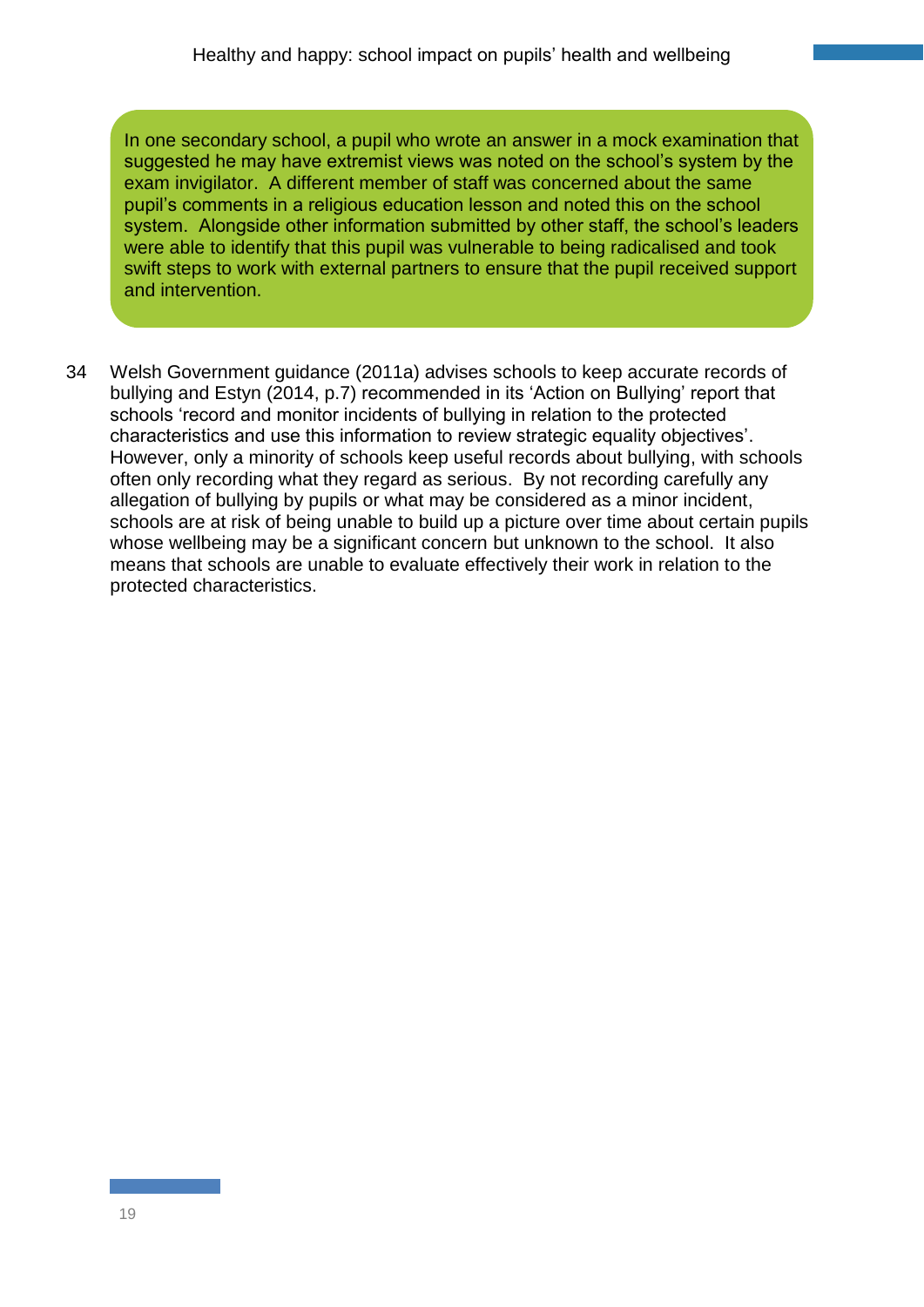# **Curriculum, teaching and learning experiences**

#### **Curriculum planning**

- 35 In good schools, all teachers take opportunities to reinforce important messages about pupils' health and wellbeing through all aspects of a broad and balanced curriculum. Good schools plan learning experiences carefully that support the progressive development of social and emotional skills over time. In schools where teaching and learning experiences in the expressive arts are strong, these experiences contribute significantly to pupils' social and emotional development and their overall wellbeing.
- 36 Outdoor learning environments and learning experiences that take place off the school site, including residential trips and work experience, help pupils to be more engaged in their learning and support their health and wellbeing. However, only around half of primary schools use outdoor learning environments effectively in the foundation phase, the phase of education where outdoor learning opportunities are most common. Overall, schools do not make enough use of outdoor and off-site learning experiences to support pupils' personal and social development.
- 37 Good schools strike an appropriate balance between health and wellbeing being the responsibility of all teachers and specific learning experiences being led by staff who are best placed to provide them. For example, in secondary schools, where personal and social education (PSE) is frequently taught by form tutors, it is often variable in quality across the school because of the different skills and attitudes of teachers towards teaching PSE.
- 38 Irrespective of the subject they are teaching, teachers sometimes use language or resources that have a negative impact on pupils' wellbeing or are inconsistent with messages that promote good health. Using resources that do not reflect the diversity of society can leave pupils from under-represented groups feeling less valued as a result and risks perpetuating unhelpful stereotypes in other pupils' minds.

A school had a learning activity in its scheme of work on databases, and required pupils to enter their gender during the activity. A teacher noticed that the only options for gender were male or female, which is not inclusive and could harm some pupils' self-esteem, so the teacher amended the activity before asking the pupils to complete the task.

39 An increasing proportion of secondary schools have reduced the number of option choices pupils can make at key stage 4 to three, or even two in a very few cases, or require pupils to choose options during Year 8. Pupils often do not know at a young age what career they may pursue and benefit from the school providing a broad and balanced curriculum. The School Health Research Network survey (2019b) shows a substantial increase in pupils' stress levels associated with their work towards qualifications in Years 10 and 11. Reducing options and starting qualification courses a year early may result in increasing pupils' stress levels at an earlier age.

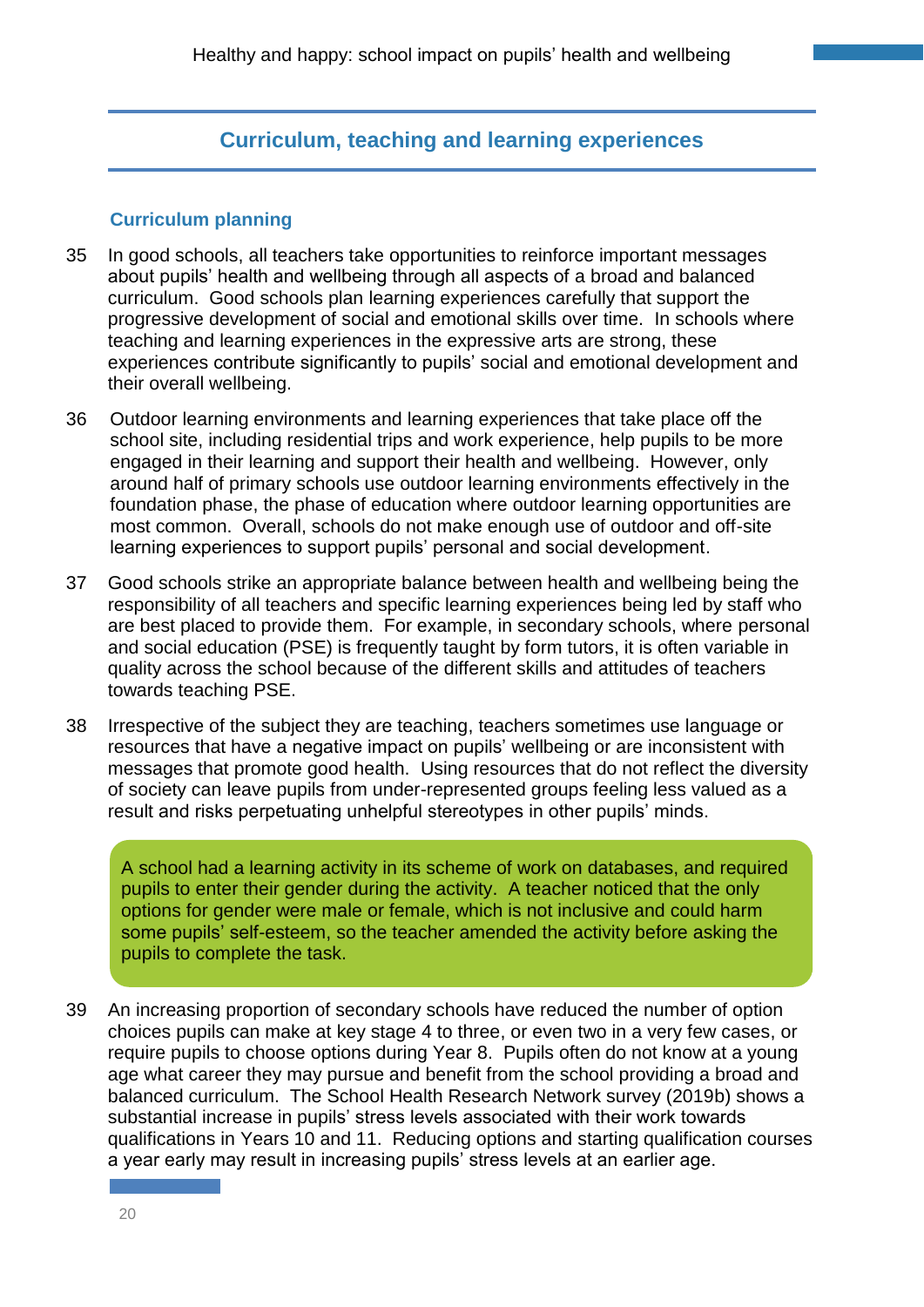## **Personal and Social Education**

- 40 All schools provide PSE, usually through a blend of cross-curricular and discrete learning experiences. However, the quality of learning experiences varies a lot, particularly in secondary schools.
- 41 Most primary schools provide regular, discrete learning experiences that broadly cover the learning outcomes set out in the PSE Framework (Welsh Assembly Government, 2013). A few schools rely too heavily on external agencies to teach aspects of PSE, particularly those aspects taught by School Community Police Officers and Specialist Community Public Health Nurses, commonly known as school nurses. Teachers know their pupils and can tailor learning experiences to take account of individual pupils' needs and circumstances in a way that an external contributors cannot do. Regularly using external contributors perpetuates the idea that teachers are less able to provide good teaching and learning experiences about health and wellbeing than an external specialist. External contributions work best when they add value to the core learning experiences provided by pupils' usual teachers.
- 42 Secondary schools with the best PSE provision use a blend of regular lessons, taught by staff who teach the subject effectively, special PSE events, and strong support from other subject areas.
- 43 In many secondary schools, PSE is provided through sporadic events rather than through regular, structured learning. While such an approach provides opportunities for a range of external visitors to contribute, the approach does not cater for pupils who need regular opportunities to consolidate their learning and develop their skills, attitudes and values in a range of contexts. Also, vulnerable pupils are more likely to be absent from school on special event days, yet they are the pupils who would benefit most as they are the most at risk in terms of their health and wellbeing.
- 44 When PSE is taught predominantly through regular lessons, pupils often express concern that their teacher does not appear to want to teach PSE and that they have to work through tedious worksheets.
- 45 In 2007, Estyn (2007, p.6) published a report on sex and relationships education that recommended improvements in provision in schools, including the need to 'ensure that sex and relationships education is taught as part of an integrated programme rather than as 'one-off' individual sessions'. In a report on healthy relationships, Estyn (2017, p.8) found similar issues and recommended that schools 'ensure that key messages around healthy relationships are embedded in the curriculum and reinforced regularly'. In addition to concerns about the quality of sex and relationships education, the 2017 report also noted that schools do not allocate enough time or importance to healthy relationships education, and this still remains the case (Estyn, 2017).
- 46 Senior staff use assemblies well in most schools to reinforce messages about health and wellbeing. Most schools use external visitors to contribute to assemblies, which can introduce pupils to services that can help them with their health and wellbeing outside of the school day.

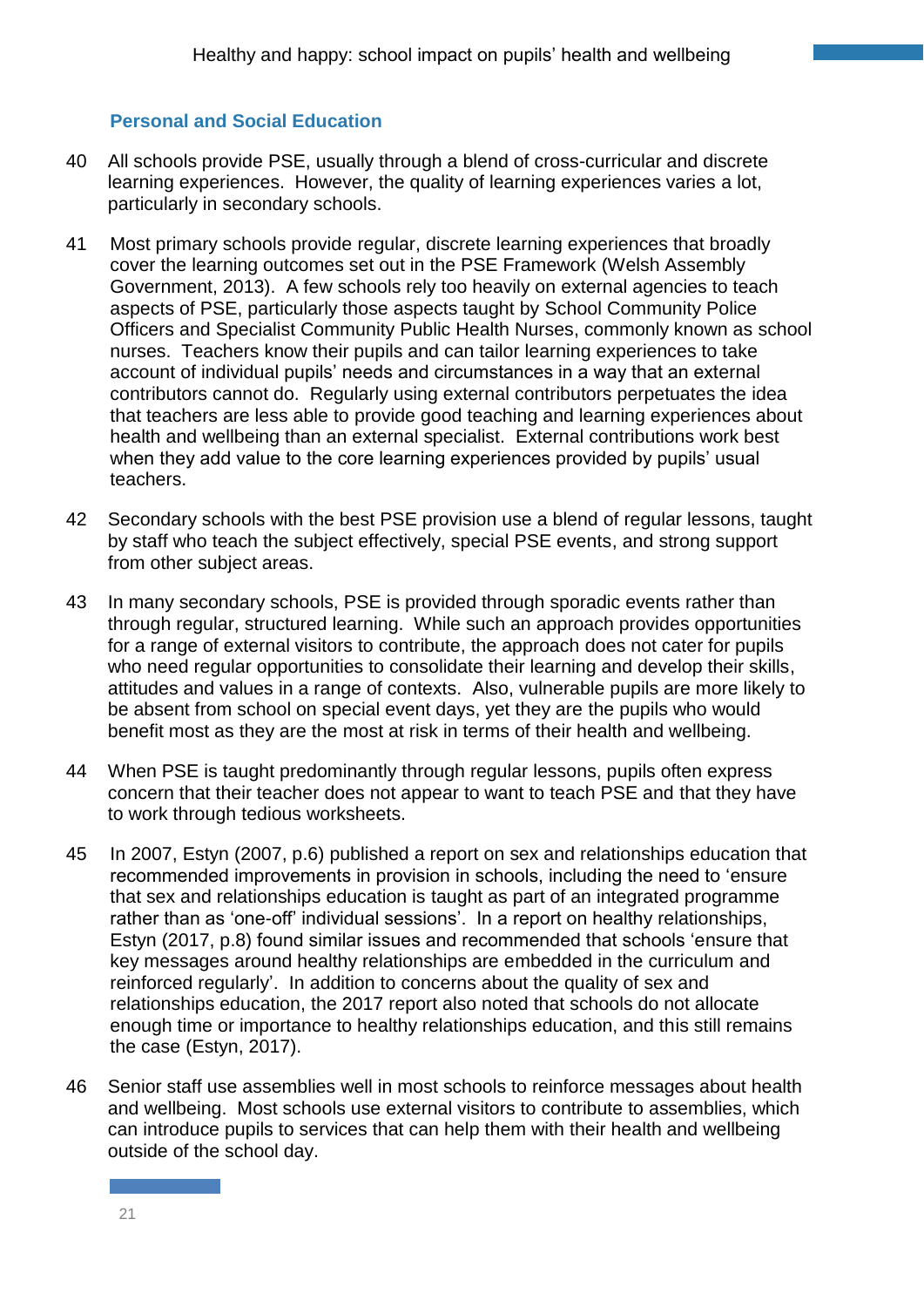- 47 All schools and several external agencies expressed concern during visits about the rising negative impact that smartphone and internet use is having on pupils' health and wellbeing as a result of issues such as peer pressure, sexting (the electronic exchange of sexually explicit images), online bullying, altered body images, the promotion of self-harm, fake news and extremist material. Most schools are providing learning experiences for pupils designed to help them consider the risks associated with their smartphone and internet use and develop skills to discern what is helpful and unhelpful for their health and wellbeing.
- 48 All schools include learning experiences about healthy eating in their PSE curriculum. However, factors other than knowledge of healthy eating often have more influence in pupils' decision-making. For example, all pupils know that vegetables are good for their health, but this has little impact on the choices they make when buying food from their school canteen at lunchtime. This emphasises the need for a whole-school approach to health and wellbeing, so that learning experiences are not out of context.
- 49 In research carried out by the National Assembly for Wales (CYPE Committee, 2017a), almost all staff in schools agree that promoting good mental health should be taught as part of the school curriculum. However, around two-thirds of pupils in Wales would like their school to teach them more about how to look after their mental health (National Assembly for Wales, CYPE Committee, 2017b). Schools that provide good learning experiences about mental health use evidence-based approaches and plan for progression over time, with plenty of opportunities for learning to be reinforced and practiced.
- 50 A few secondary schools use qualifications to accredit pupils' learning in personal and social education. However, learning in these schools often becomes focused on completing tasks associated with the qualification, and lessons are less likely to feature engaging and meaningful learning experiences about important health and wellbeing issues. In these schools, the pressure for pupils to gain accreditation for learning has unhelpfully superseded the intrinsic value of good learning experiences.

## **Physical education**

- 51 Most primary schools schedule all pupils to have around two hours of physical education (PE) per week. However, the scheduled sessions are too readily missed for a variety of reasons, such as the availability of a hall, the availability of external specialists who are brought in to provide sessions, inclement weather or another learning activity taking priority. Small primary schools struggle to offer the same variety of physical activities that other schools do.
- 52 No secondary school schedules all pupils to have around two hours of PE per week. Schools commonly provide around two hours of PE for pupils in Year 7, but this often reduces for pupils in Year 8 or Year 9. In key stage 4, it is very common for pupils to only have an hour at most of PE per week, except for the small proportion of pupils who choose to study for a related qualification and therefore receive substantially more activity time.
- 53 Many pupils in primary schools and most pupils in secondary schools have regular vigorous activity as part of PE. However, not all teachers ensure that pupils exert

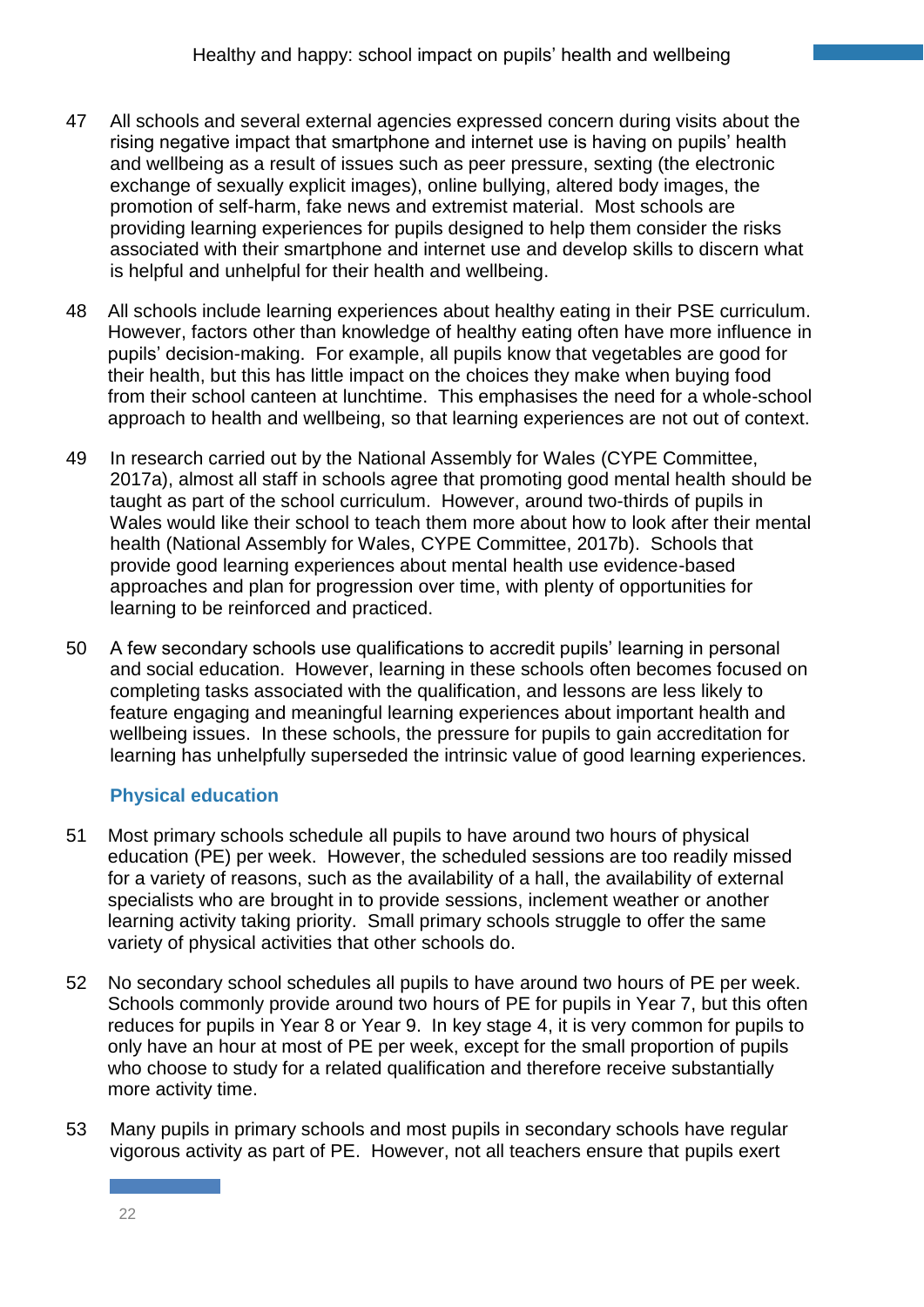themselves enough during these sessions to support their fitness and physical health. This is particularly true for pupils in the foundation phase, where teachers are not always supporting the development of pupils' gross motor skills well enough. The quality of learning experiences in PE is generally better in secondary schools.

- 54 In the School Sport Survey (Sports Wales, 2018), just over 40% of pupils said that they do not always feel comfortable in PE lessons. Pupils appreciate having a degree of choice about what activities they participate in during PE lessons, as it helps to build their confidence in being physically active. However, in secondary schools around 25% of pupils feel that their ideas about PE are never listened to, and just over a further 50% of pupils feel that this only happens sometimes. Pupils in primary schools are a little less negative about their ideas being listened to.
- 55 Secondary schools are increasingly moving away from a strong focus on competitive, team sport in PE lessons to a greater focus on activities that encourage all pupils to be physically active and appreciate the benefits for their health and wellbeing. One secondary school that made this move found that the proportion of pupils wanting to participate in lunchtime and after-school sports clubs increased, despite these sports featuring less during PE lessons. Staff and pupils attributed this to PE lessons being more inclusive and enjoyable for everyone, and this was evidenced by very high participation rates in PE lessons by all pupils.
- 56 Secondary school pupils often think that there is a gender bias and gender stereotyping in PE. Pupils in schools visited felt that boys' achievements in sport are celebrated more in assembly than girls' achievements, and that school or PE department Twitter feeds feature more news about boys than girls. Overall, the attitude of staff leading PE lessons has a critical impact on pupils' wellbeing and the likelihood of participating in lessons.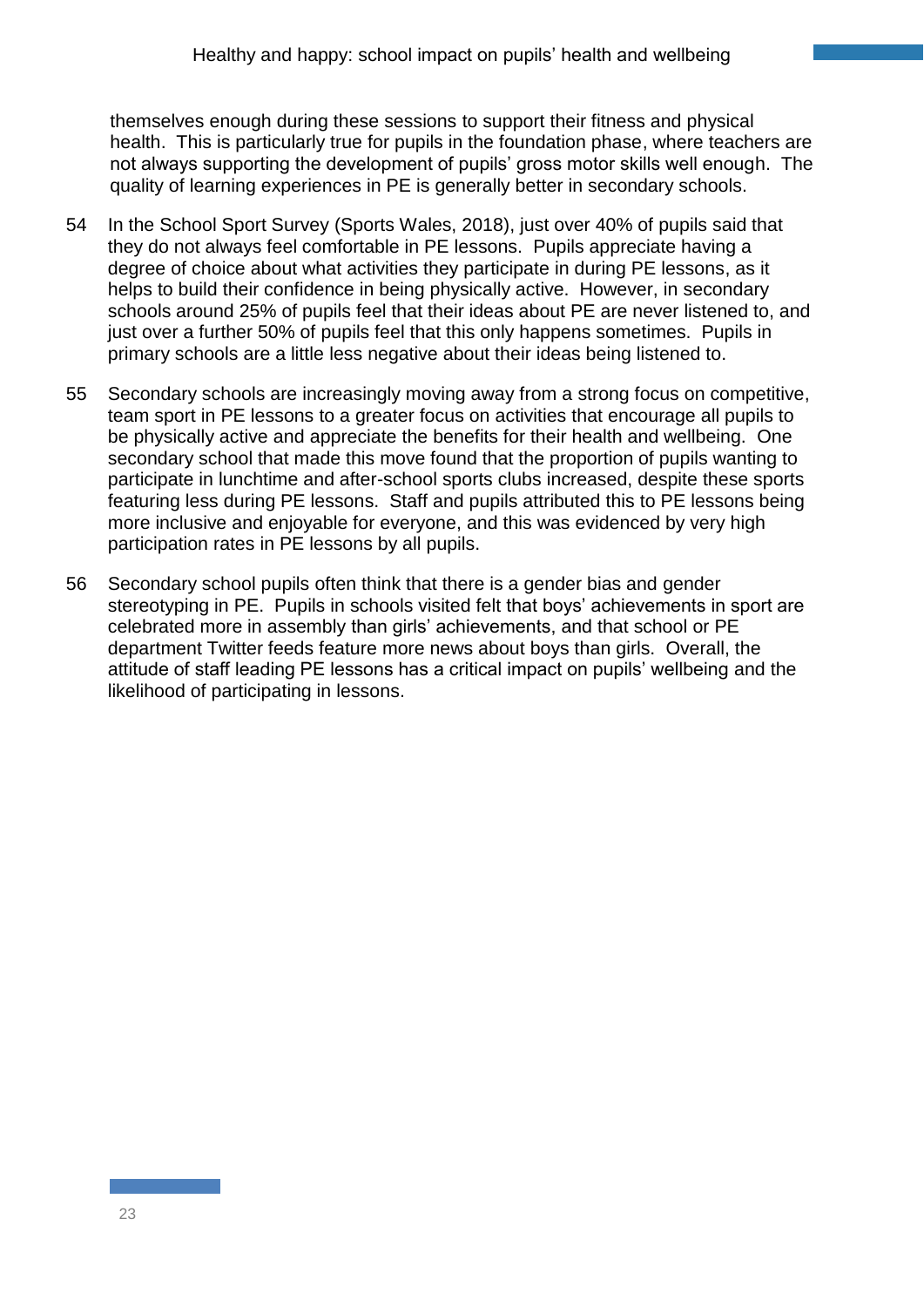# **Environment and facilities**

- 57 Most pupils feel safe in their school. Secure, monitored entrances help pupils to feel safe, and drills for fire alarms or lockdowns help them feel that the school is a safe place. A small number of schools have a public right of way on their site. While this is not ideal, most schools carry out appropriate risk assessments to ensure that pupils are protected and feel safe. Only a very few pupils cycle or scoot to school in Wales. The lack of a safe cycle route to school is one of the main reasons why this proportion is low.
- 58 The size, layout of the site and design of the building cause anxiety for some pupils, due to, for example, crowded narrow corridors, busy stairways and the need to move between multiple buildings across one or more sites. This is particularly the case in secondary schools. Good schools manage these situations well, provide strong supervision and monitoring and provide support to pupils who need it.
- 59 While incidents of poor behaviour occur in all schools to varying extents, in a few secondary schools and a very few primary schools, the degree of poor behaviour impacts negatively on pupils' wellbeing. Most secondary schools operate an internal facility for removing a pupil from their usual lessons following a behaviour incident and place them in a room that is often supervised by a senior or middle leader. In schools using restorative approaches, these pupils are, as far as possible, quickly supported to resolve the situation and returned to their classes. However, schools occasionally place pupils in individual booths in silence in these rooms and they may be in the booth for one or more school days, including during lunchtimes, isolated from their peers. This is not good for their wellbeing, irrespective of the reason for them being there.
- 60 Many schools offer zoned spaces for pupils to play, be physically active, socialise or relax during their break times, although this is often compromised in inclement weather. A few schools have limited outdoor space and have to restrict access to certain areas to groups of pupils at a time. Pupils in these schools are less physically active as a result, and can find it harder to relax quietly during break times which affects their wellbeing.
- 61 Schools where pupils are most physically active during break times provide a range of equipment that promotes active play. For example, two of the secondary schools visited offer table tennis at lunchtimes, which pupils can play without having to change into their sports kit.
- 62 Many primary schools offer a free healthy breakfast for pupils before the start of the school day, but primarily for financial and logistical reasons, only a very few secondary schools offer pupils breakfast. As some pupils have not developed a habit of eating breakfast at home before school, they may arrive at secondary school either not having eaten at all, or having eaten an unhealthy snack on the way to school. A lot of pupils in secondary schools eat a high carbohydrate 'brunch', such as white toast or a bacon roll, during their mid-morning break to make up for the lack of breakfast.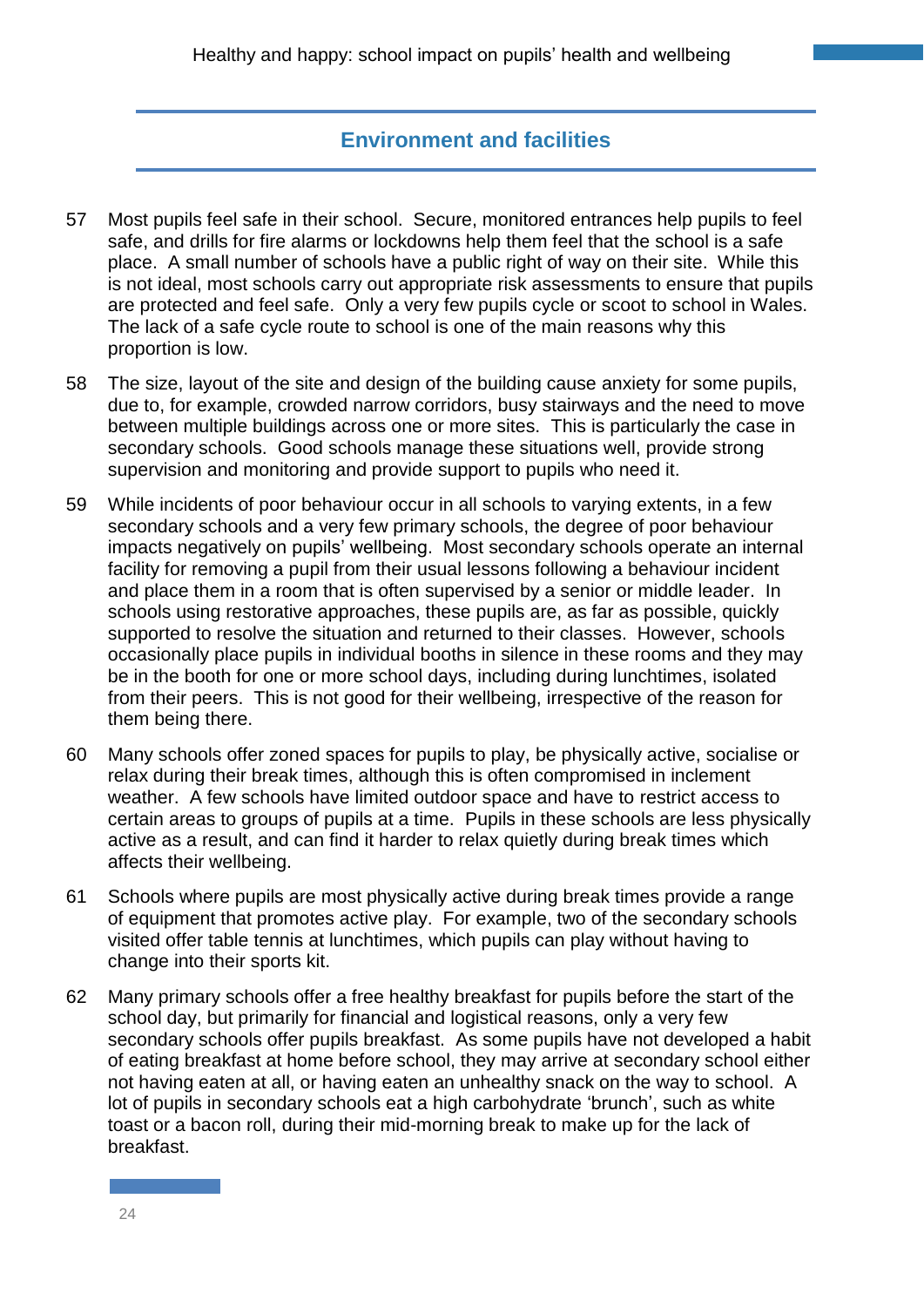- 63 One secondary school visited provided a breakfast club for vulnerable pupils in a quiet area of the school. This club was run well by support staff who have developed strong, trusting relationships with the pupils. The nurturing environment helped anxious pupils to settle and supported pupils in developing their social skills. However, while supporting the pupils' emotional wellbeing very well, the breakfast did not support pupils' physical health as well, as it included doughnuts and waffles with chocolate spread.
- 64 Pupils often help to run fruit tuck shops in primary schools which encourage lots of pupils to eat a healthy snack at break time. Very few pupils in secondary schools eat fruit at break time, despite it usually being an option they could choose.
- 65 Not all schools have enough space for pupils to sit and eat a meal at lunchtimes, including recently built schools. This is more notably a problem in secondary schools and contributes to pupils not eating a balanced meal including fruit and vegetables, but instead choosing fast food options that are high in carbohydrate such as chips, bacon rolls, pizza slices, paninis, baguettes, and pasta pots. Additionally, secondary schools have shortened the lunch break, and this also contributes to pupils choosing fast food, as well as limiting the social and emotional benefits of a good break.

To mitigate against unhealthy choices, **Coedcae School**, through its local authority catering service, and after consultation with pupils, improved the nutritional value of some fast food options by replacing white flour with wholemeal flour in bread products such as toast, paninis and baguettes.

- 66 Catering services run directly or commissioned by a local authority provide food and drink to pupils in most schools, using menus that comply with legal nutritional standards (National Assembly for Wales, 2013). A few secondary schools opt to make their own arrangements for catering services. In around half of these secondary schools, the governing body has not taken enough steps to assure themselves that their caterer complies with the legal nutritional standards.
- 67 All schools offer pupils free water and allow pupils to bring their own water bottles to school. Many teachers encourage pupils to drink water freely during the day, so long as it is in a safe environment. However, only a few secondary schools actively encourage pupils to have free drinking water in their canteens and instead sell bottled water, which is an unnecessary cost for pupils and creates waste.
- 68 All schools use displays to promote good health and wellbeing, celebrate pupils' successes and to signpost pupils to local and national services that can help them. These are most effective where pupils have been involved in creating the displays as the sense of ownership means that they value them more, and it reminds them to apply what they learn in the classroom to their daily life choices. Many schools use posters in toilets effectively to promote good hygiene and share important messages about health and wellbeing.
- 69 Not all schools were built to accommodate external support services, such as school-based counselling services, school nursing services and other therapeutic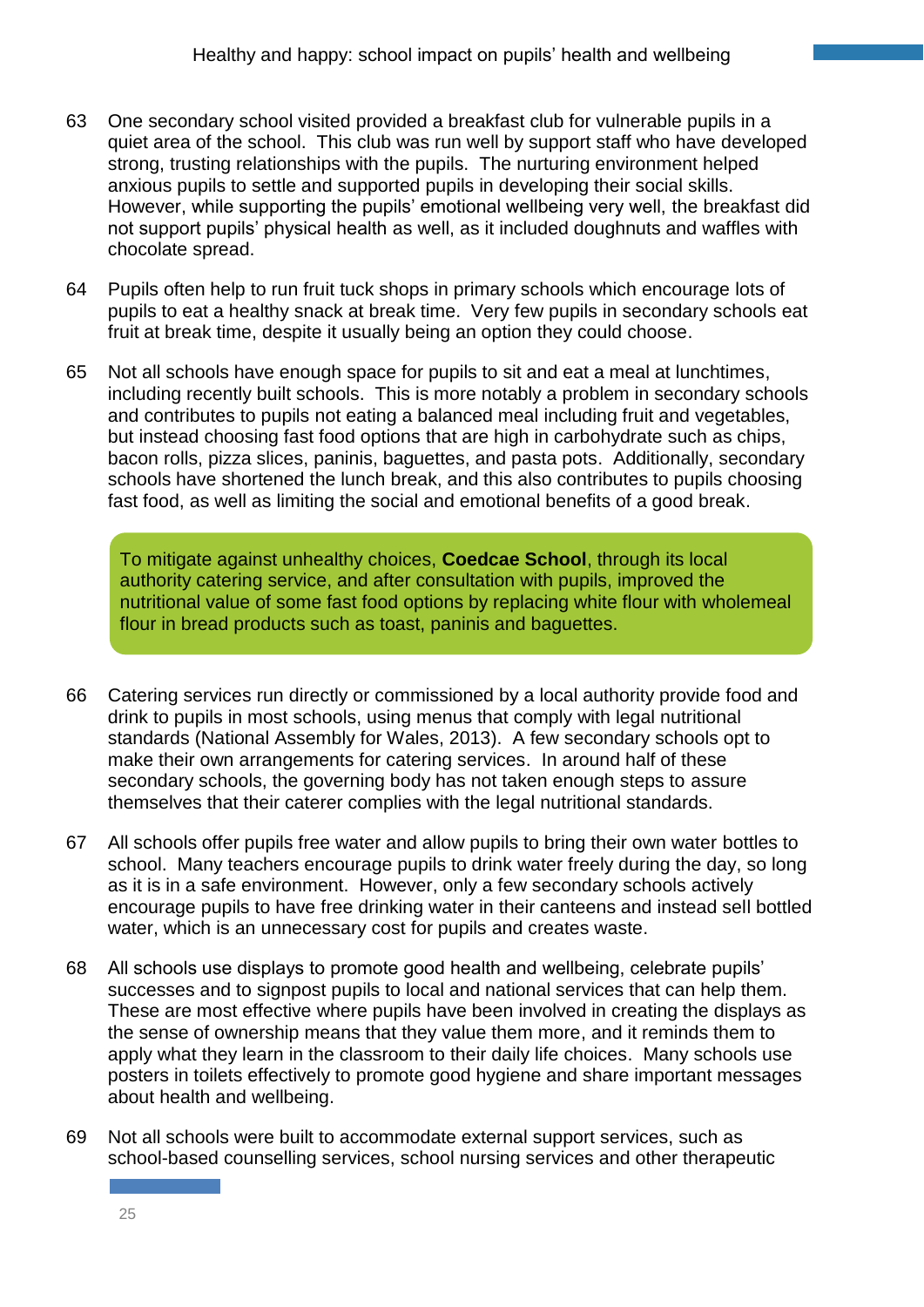services. Although schools all make use of such external services, the accessibility and confidentiality of services are compromised in some schools due to the constraints of the building. Where schools give these services a high priority, they adapt spaces successfully to provide suitable privacy in a relaxed and attractive environment.

- 70 Pupils are critical of school toilets that are not accessible, clean or safe. While difficult to quantify, pupils in around half of the schools surveyed – mainly secondary schools – expressed concern about their toilets. Concerns raised during survey visits included general uncleanliness, closed facilities, locks on cubicle doors that are missing or do not work, a lack of sanitary disposal facilities, no hot water or soap, and unsuitable arrangements for transgender pupils. In schools with separate toilet blocks for male and female pupils, pupils are also concerned about anti-social behaviour, which is very rarely a concern where pupils have access to single cubicle toilets attached to open washrooms that can be monitored easily. Pupils have strong views about toilets and schools have not always taken enough account of their views in developing the provision. For any of the reasons outlined here, too many pupils are reluctant to use the toilets in their school, and, as a result, do not drink enough during the day to reduce the need to use a toilet. This adversely affects pupils' health and wellbeing.
- 71 The facilities that schools have, or have access to, for physical education vary greatly depending on the size and age of the school building and grounds, and the proximity of other leisure facilities such as community sports centres, sports fields, swimming pools or athletics tracks. Most schools make good use of what is available to them, but pupils across Wales do not have equitable opportunities for physical activity as costs are a barrier to accessing facilities for some schools.
- 72 Many schools offer a range of extra-curricular clubs that promote physical activity. The highest participation rates for these clubs are in schools where staff and external agencies involve the pupils in deciding what clubs they would like and what activities to include within a club. In rural areas, in particular, pupils are less likely to participate in after-school clubs because they have limited options for transport home.

**Archbishop McGrath Catholic High School** has a Friday running club that is for both staff and pupils. This club provides a shared opportunity for staff and pupils of any ability to go for a run together in the local area during lunchtime. This promotes positive relationships and shared values, and benefits pupils' health and wellbeing.

73 Many schools often involve pupils in looking after the school grounds and growing produce, which promotes physical activity, emotional wellbeing and healthy eating. Schools often struggle to maintain momentum with these activities due to the availability of staff or volunteers to support the tasks.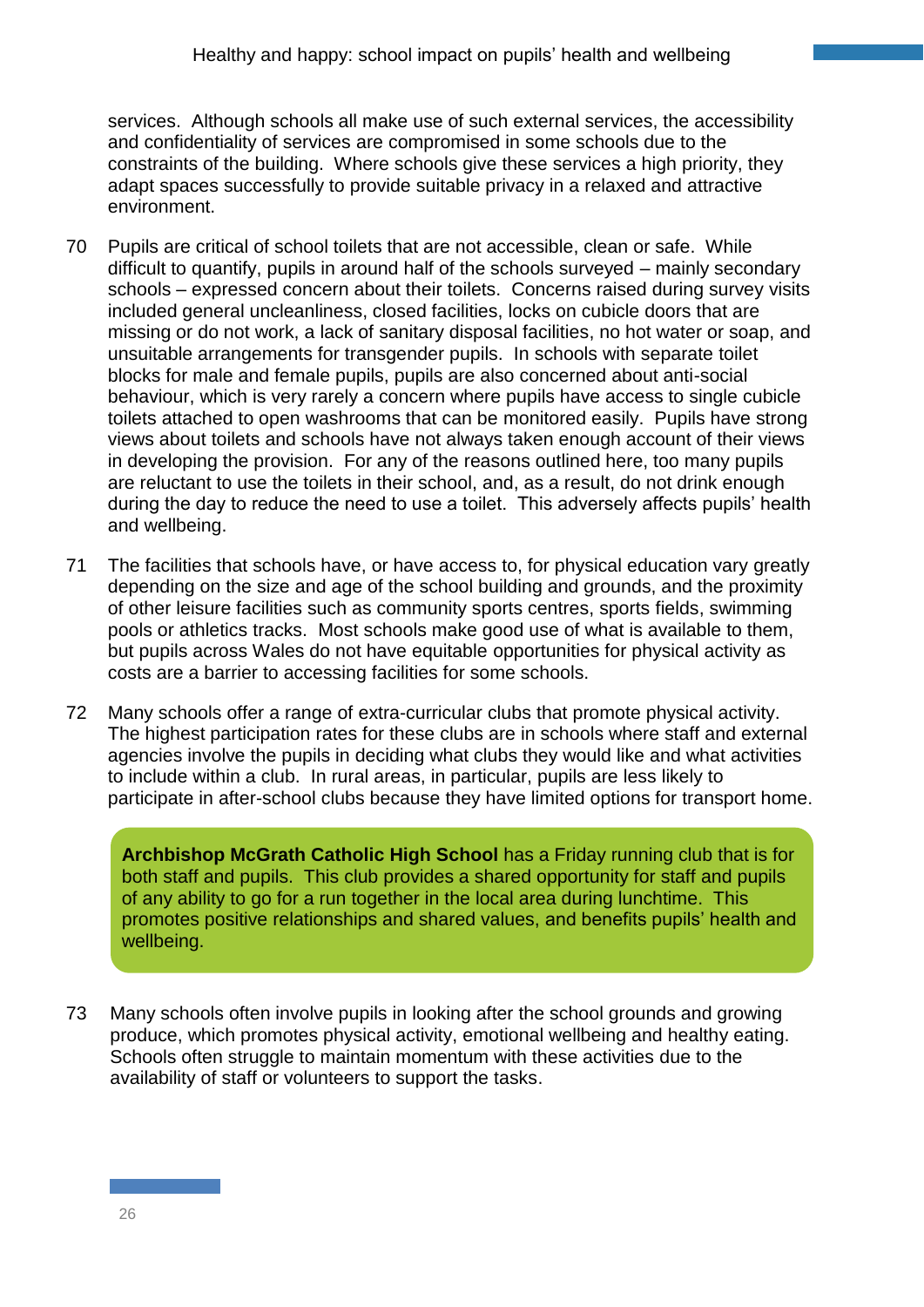## **School support services**

#### **Pastoral care for all pupils**

- 74 In the best schools, pastoral care is understood as the responsibility of every member of staff. In these schools, all members of staff take time to listen to pupils and support them at the initial point of contact rather than immediately referring them to a member of staff with a special responsibility relating to health and wellbeing.
- 75 Pupils who are worried or upset will speak to any adult that they trust enough, not necessarily those with designated responsibility for pastoral care. Almost all pupils in primary schools feel that they have someone they can talk to if they have concerns. However, pupils in secondary schools are three times more likely than pupils in primary schools to say that they do not have someone to talk to if they are worried or upset.

In one primary school, during Year 5, a pupil identified as a different gender from that assigned at their birth. The pupil trusted their class teacher and other staff in the school and felt able to discuss their gender change with them and discuss how they were feeling. The school worked sensitively with the pupil to support them. The school also worked sensitively with the rest of the pupil's class to ensure that they responded appropriately to the pupil's gender change. The school liaised with relevant external agencies to advise and guide them in their handling of the case.

76 In addition to using information management systems to share information around the school, staff with specific pastoral responsibilities meet regularly in many schools to discuss pupils' health and wellbeing.

In **Pontarddulais Comprehensive School**, the pastoral team, consisting of a lead member of staff for each year group, an attendance officer, the Special Educational Needs Co-ordinator, and a member of the school's senior leadership team, meets after school every day for around 15 minutes. Staff use these meetings effectively to debrief and discuss any significant issues arising during the day with individual pupils, agree actions, and share successes.

77 Many schools use peer support well. This can take various forms, such as reading buddies, supporting children to play together at break times and providing a listening service. Peer support schemes usually help the wellbeing of those providing the support as well as those receiving it by improving their confidence and social skills. Where peer support schemes work well, a member of staff provides supervision for the peer supporters and ensures that the pupils are suitably trained to carry out their

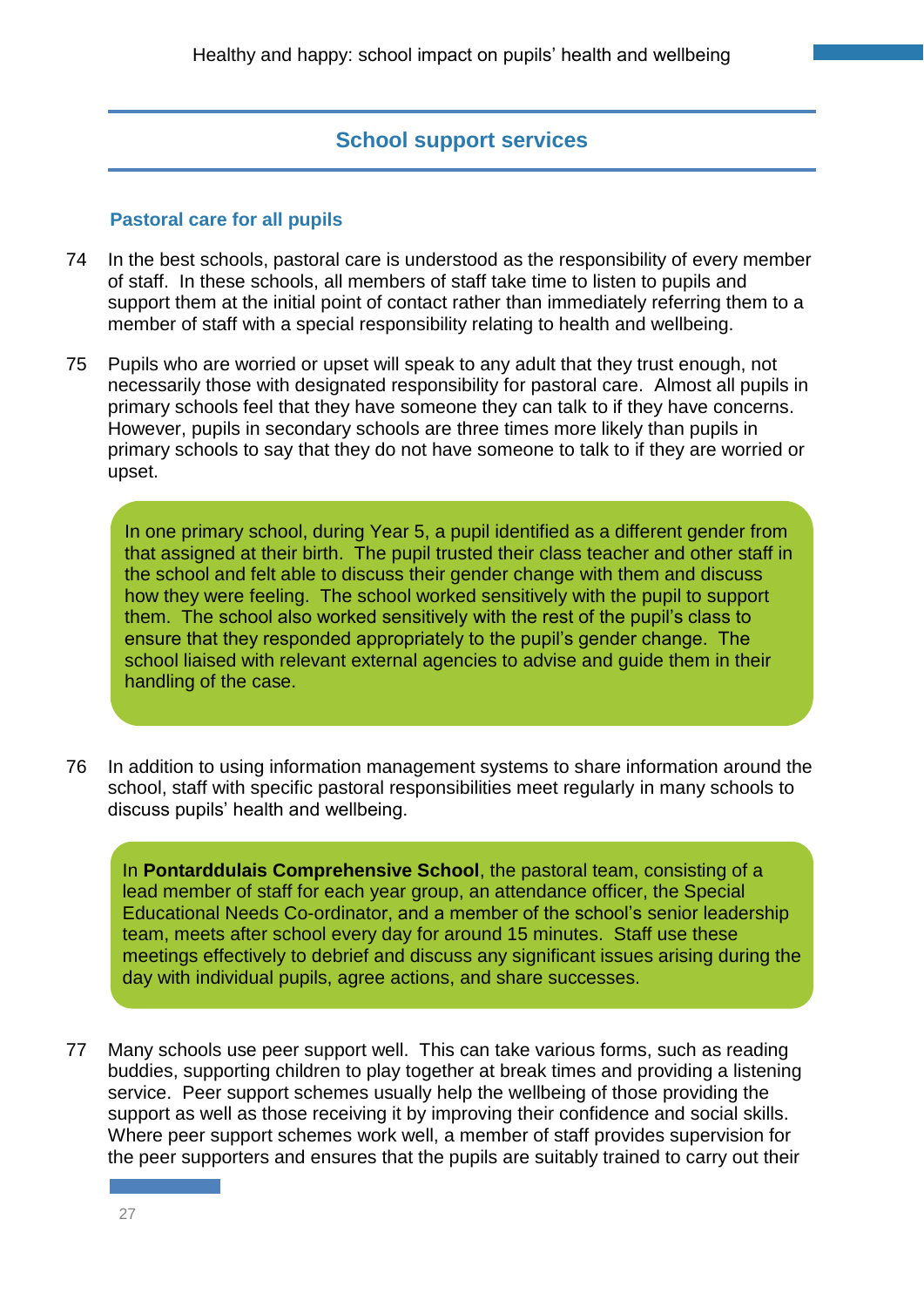role. They monitor closely the impact on the peer supporter and take effective steps to address any adverse effect on their wellbeing.

### **Targeted intervention services**

78 All schools, depending on their context, give some of their staff specific responsibilities for pastoral care. Good schools have over time built the capacity of their staff in using a range of strategies to support the individual health and wellbeing needs of pupils, particularly their support staff. The effectiveness of strategies is heavily dependent on the skills of the staff involved and the quality of the relationship between the staff and pupils.

3 In **Gilwern Primary School**, trained staff use the [Emotional Literacy Support](https://www.elsa-support.co.uk/)  [Assistant](https://www.elsa-support.co.uk/) (ELSA) approach to support vulnerable pupils effectively. The approach provides a reflective space where a pupil is able to share honestly their thoughts and feelings, and aims to understand the psychological need behind poor self-esteem or undesirable behaviour. Through the approach, a pupil in the school with significant behavioural and social needs was supported to relate better to their peers, to improve their decision-making in social contexts, and be better at identifying risky situations. Using the same approach, an anxious pupil who had transferred from a different school was helped to settle well, and a pupil with a history of poor attendance was supported, through a phased return, back to full engagement with school.

- 79 An increasing proportion of schools co-locate support staff who assist pupils with their health and wellbeing. This usually results in better communication and coordination between professionals, which leads to care that is more efficient and responsive for pupils. Good schools ensure that they have effective systems to support staff to work together to meet pupils' needs even if they cannot co-locate staff.
- 80 Primary and secondary schools increasingly use nurture groups as a key part of the intervention they provide for pupils with behavioural, social or emotional difficulties. Often pupils spend several hours a week as part of a structured nurture group of up to a dozen pupils. Sometimes pupils will attend a nurture group for just one session a week, which can provide a space for reflection for the pupils involved, but is not usually enough to have an impact on their personal and social development. When led well, nurture groups build positive relationships between adults and pupils as well as among the pupils, help pupils to develop their personal and social skills and increase pupils' emotional resilience.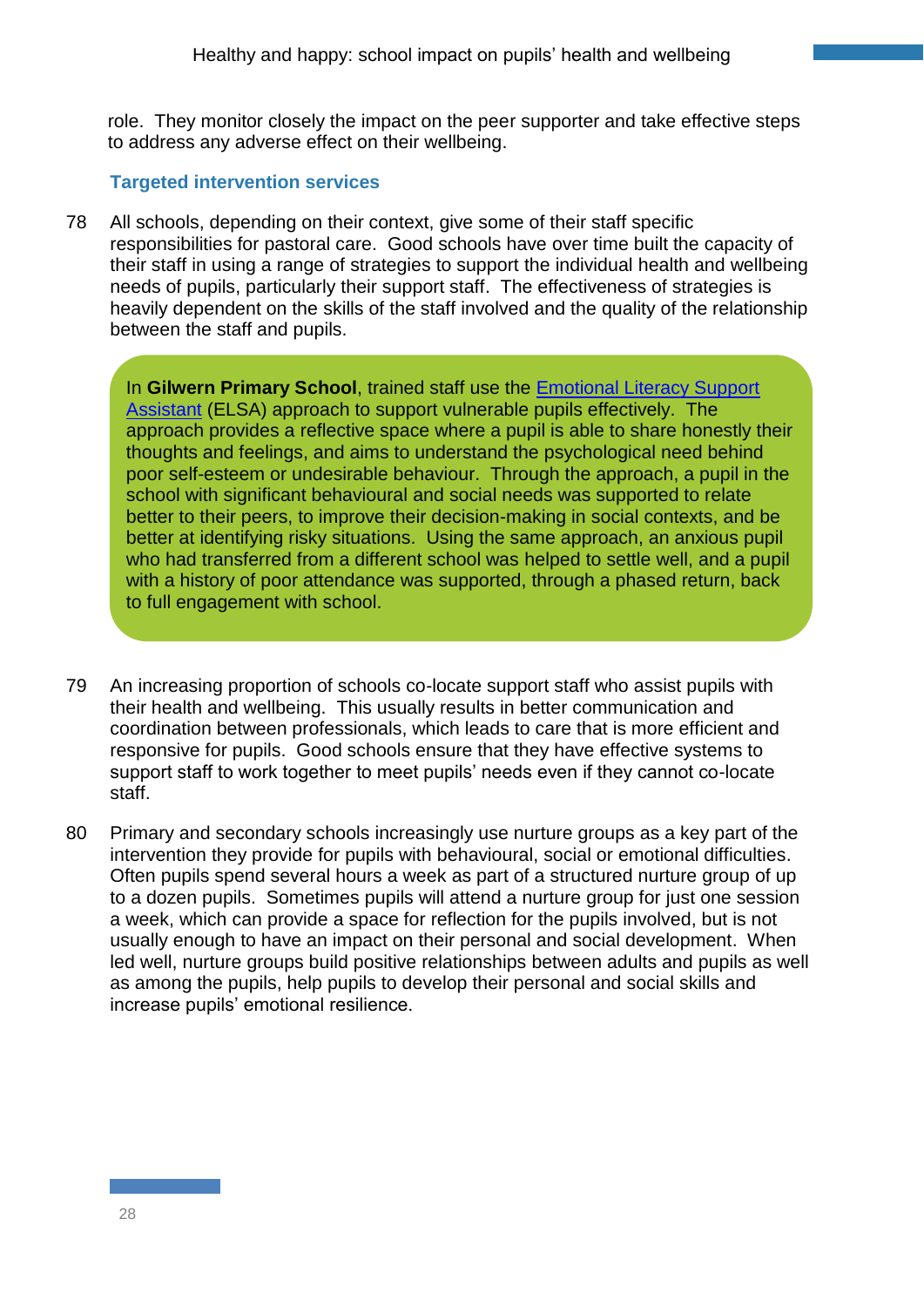## **External support services**

#### **Multi-agency working**

- 81 Every school has to work closely with external agencies to support pupils' health and wellbeing, whether this is to support an individual pupil's needs or to deliver national programmes. The best schools make the most of all the external support available locally. They ensure that key staff in the school build strong relationships with external agencies so that each party trusts each other and understands how they can work together in the pupils' best interests.
- 82 Schools often act as a hub for multi-agency meetings around a particular pupil and their family. This work is most effective when schools have consistent representatives at the meeting who have enough authority to make decisions about the school's role in coordinated work alongside other statutory and non-statutory agencies. Even when schools support such meetings consistently, they are sometimes let down by other agencies pulling out or sending different representatives who don't know the pupil or family.
- 83 Too often, schools look to refer a pupil to an external service to change their behaviour rather than seeking to understand why the pupil is behaving as they are and whether or not there is something more they can do in school first. Where schools know and understand their pupils really well, they are more likely to find in-house ways of supporting pupils and only turn to external support when it is appropriate to do so.

#### **Specific support services**

- 84 Local authorities provide a range of helpful support services for pupils, such as education welfare services, educational psychology services and behaviour support services. As services across Wales operate in different ways, with different referral thresholds or funding arrangements, it is difficult to know whether individual schools are using their local services appropriately.
- 85 Nearly all schools involve school nurses and school community police officers in providing direct services to pupils as well as supporting the curriculum. During lessons, good schools ensure that the pupils' usual teacher remains with the class throughout, as this means that they are well placed to follow-up on any discussions with pupils about issues raised. It also builds capacity for teachers who do not always feel confident teaching about the subject matter covered by police officers. In a minority of primary schools, sex and relationships education is seen as a one-off lesson on puberty delivered by a school nurse, rather than integrating the input of the nurse into a wider programme that focuses on relationships and sexuality.
- 86 All secondary schools host an independent counselling service provided, or commissioned, by their local authority. In a few cases, school staff control who accesses the service, despite access to the service being an equitable entitlement for all pupils in Wales. Depending on the local authority, primary schools sometimes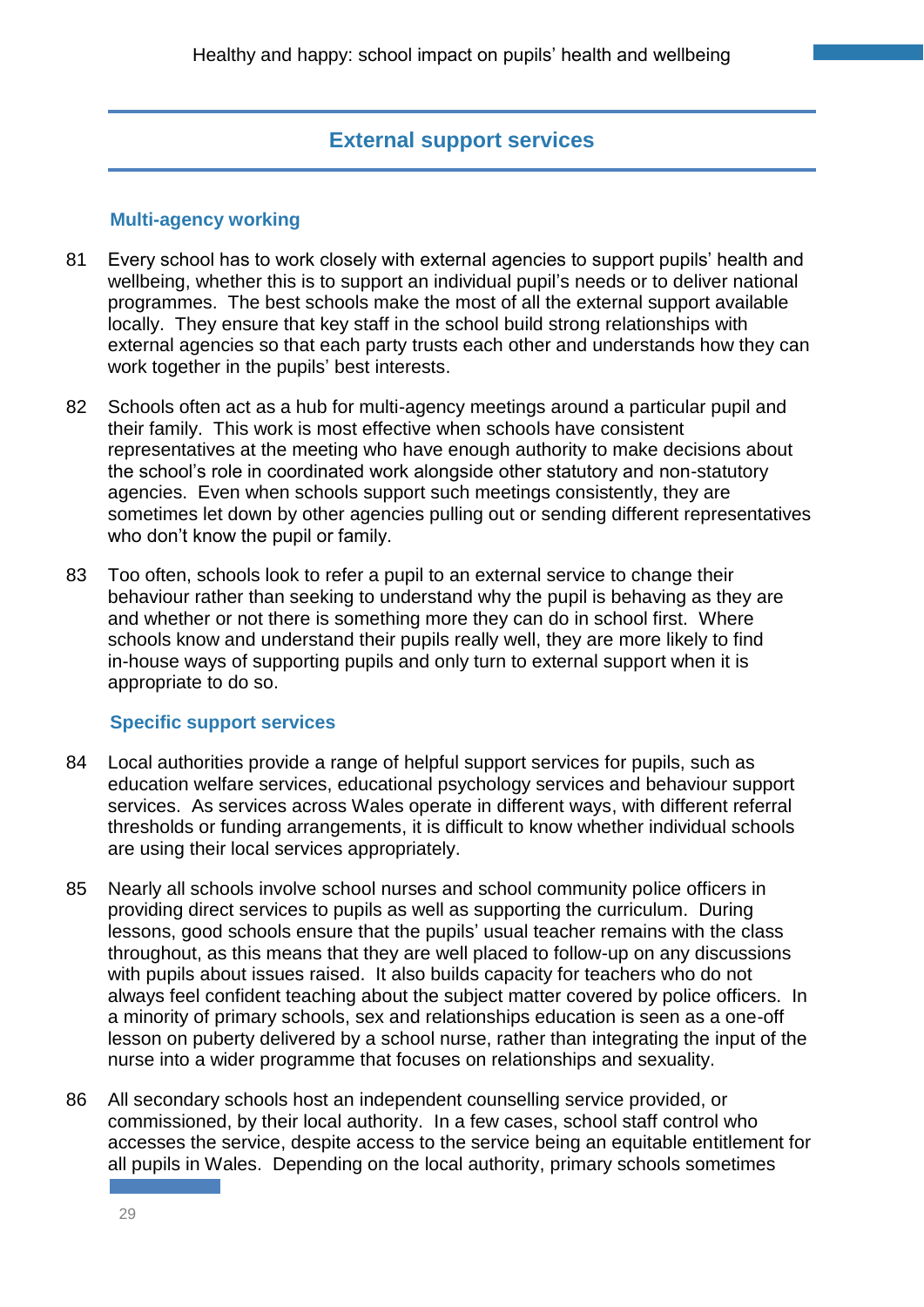have access to counselling services for Year 6 pupils and occasionally for younger pupils. Primary schools also sometimes have access to other therapeutic services, again depending on what is available locally. However, primary schools generally struggle to access counselling or other therapeutic services at the time of need for pupils following a bereavement or other traumatic circumstance.

- 87 For the very few children and young people with acute needs, access to specialist mental health services across Wales is not consistently timely, despite improvements in recent years. This is highlighted in the National Assembly for Wales (2018) report, ['Mind over matter'](https://www.assembly.wales/laid%20documents/cr-ld11522/cr-ld11522-e.pdf).
- 88 Through NHS Wales, all schools have a nominated school nurse. Part of the remit of these nurses is to promote emotional wellbeing and support the mental health needs of school age children, and to promote physical health by supporting education on obesity and substance misuse. However, in many schools the nurse has little capacity to support the school with this general support for pupils' health and wellbeing, as their time is taken up with other aspects of their remit such as delivering national screening and immunisation programmes, supporting safeguarding work and supporting the chronic health needs of individual pupils. Where nurses do support education, too often it is through one-off lessons about puberty rather than being part of a planned scheme of work.

4 **Cyfarthfa High School** is one of a small proportion of secondary schools that hosts a helpful school-based sexual health advice service. In this schools, the school nurse runs a condom card scheme on Wednesdays, which allows eligible pupils to receive free condoms alongside advice and support with sexual health issues. Research findings in Wales suggests that pupils who have access to such a service are almost 50% more likely to use a condom during sexual activity than pupils who do not, but are no more likely to be sexually active as a result of having a service in their school (SHRN, 2018, p.2).

- 89 Irrespective of whether or not they have such a school-based service, most secondary schools work sensitively with their school nurse or local sexual health clinic to support pupils who present at school with sexual health issues.
- 90 Schools often make good use of local charities, community groups and religious groups to enhance the support for pupils' health and wellbeing. Schools find that the support provided through such groups is not always reliable due to fluctuations in the resources that groups have.

5 **Coedcae School** works well with a local domestic abuse charity that provides valuable one-to-one support for individual pupils who are currently or recently affected by domestic abuse. The charity also runs helpful sessions over several weeks with small groups of vulnerable pupils in the school. This specialist support complements the school's own pastoral support work well.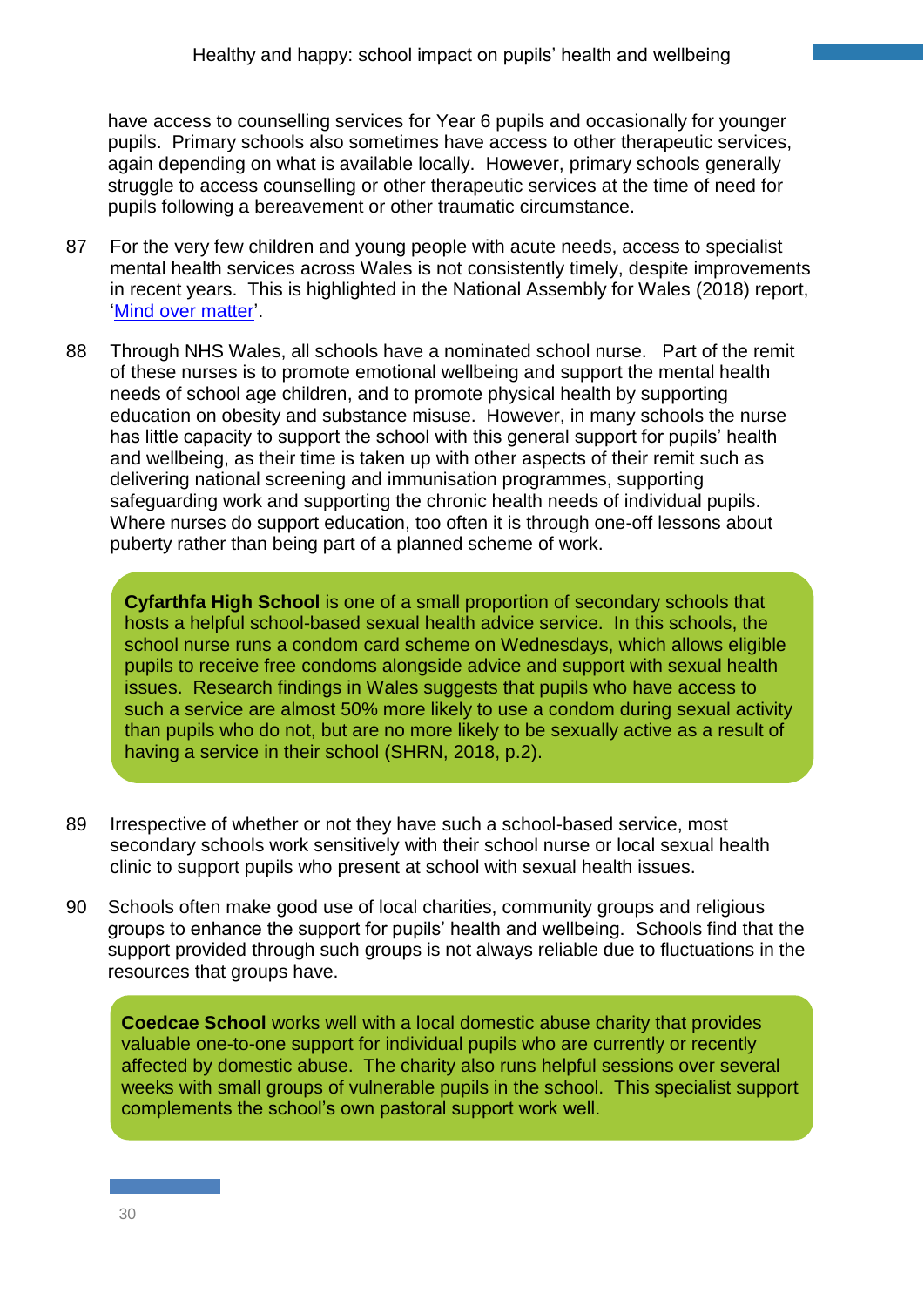## **Working with parents and carers**

91 All schools aim to work in partnership with parents. In schools where this partnership is fruitful, leaders, teachers and support staff invest time in getting to know parents, build their trust, and communicate effectively with them.

**Monkton Priory Community Primary School** has worked sensitively in partnership with a local Gypsy and Traveller community to gain their trust and their support for pupils' learning. These pupils are integrated fully into the life of the school. In addition to the benefits for their own pupils, the school supports key stage 4 learners from the local secondary school to continue their learning and sit exams on the primary school site if they are otherwise at risk of disengaging with their education. The school also works with a local higher education provider to deliver adult learning courses for parents to gain new skills and qualifications.

- 92 Almost all schools have pupils who require additional support with their wellbeing or who have physical or mental health that require specific care or attention. Good schools work closely in partnership with parents and external agencies to discuss individual pupils' needs, agree what support the school will provide and monitor carefully how the pupil progresses. Occasionally schools do not pay enough attention to pupils' specific needs, and this can have serious consequences to their health or affect their wellbeing adversely.
- 93 Many schools work well with parents in multi-agency meetings about a pupil, where the parents, school staff and representatives from relevant agencies meet together to discuss and agree collectively how best to support the pupil and the family.
- 94 All schools seek to help parents to support their children's health and wellbeing, often by sharing useful guidance, advice and information from other provides about health issues and by signposting parents to services that can support them. Schools increasingly try to provide support to parents directly.

7 In **Glan Usk Primary School**, the extensive, excellent support for parents includes a parenting programme, a support group for parents of pupils who have English as an additional language, a parent and toddler group, healthy cooking workshops and a foodbank run in partnership with a local supermarket.

95 Secondary schools have much less regular contact with most parents as pupils do not usually require parental supervision at the start or end of the school day. Nevertheless, pro-active secondary schools work with parents to provide relevant and helpful support.

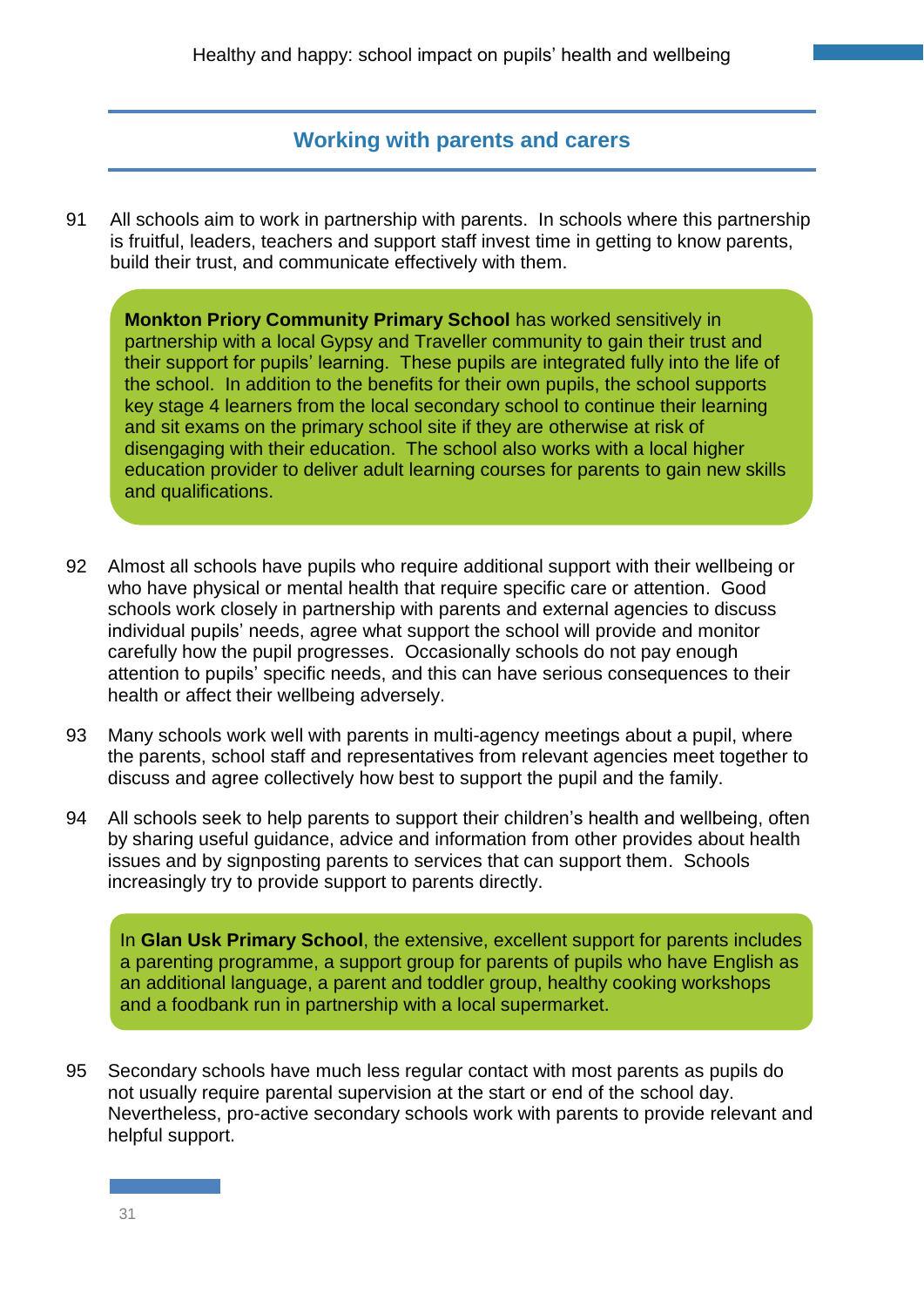**Olchfa School** has run three courses over several evenings for parents on the theme of parenting adolescents. The school has also provided individual seminars for parents on 'risk taking and substance misuse' and 'parenting in a world of screens'. These parenting sessions are led by a suitably qualified member of the school's pastoral team, and delivered in partnership with local agencies where this adds value to the session.

96 Estyn's (2018) report, *Involving parents – Communication between schools and* [parents of school-aged children,](https://www.estyn.gov.wales/thematic-reports/involving-parents-communication-between-schools-and-parents-school-aged-children) provides further information on effective partnership working between schools and parents.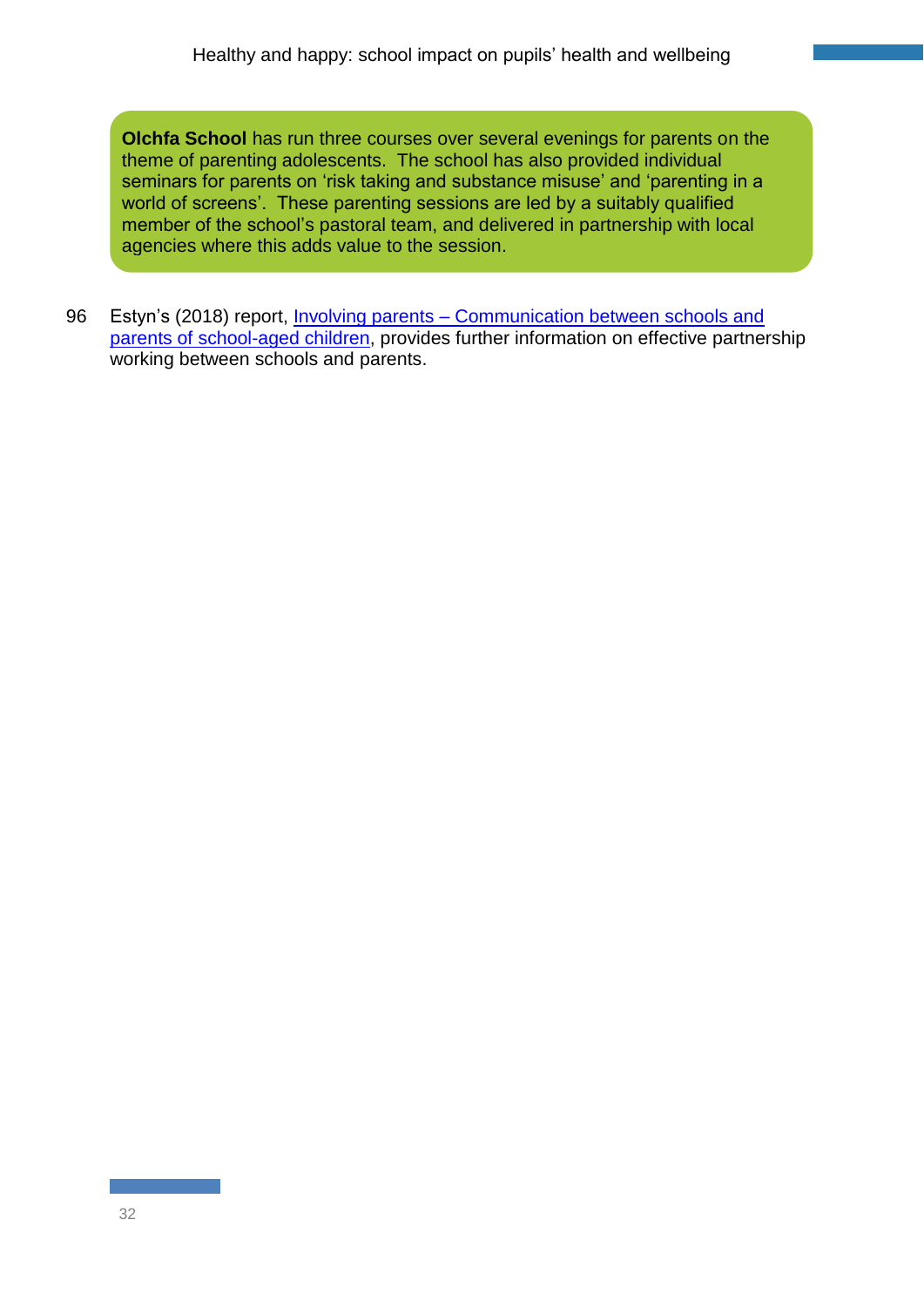# **Professional learning**

- 97 Few teachers enter the profession with substantial background training in child or adolescent development, or how best to support children's health and wellbeing. Only a minority of staff in schools think that the training or guidance they have received has helped them to support pupils with their wellbeing and mental health (National Assembly for Wales, CYPE Committee, 2017a).
- 98 All schools provide professional learning for teaching and non-teaching staff that is relevant to pupils' health and wellbeing, although the quality is very variable. However, this professional learning is often through participation in short training sessions rather than learning that requires staff to reflect on, and refine, their practice over time. Common training being delivered in schools currently covers attachment theory and adverse childhood experiences, and strategies to support pupils affected.
- 99 Purposeful professional learning can have a significant impact on pupils' health and wellbeing. For example, professional learning that supports staff to understand the effect of traumatic experiences on pupils can result in staff using more appropriate approaches to supporting relevant pupils in their school whose behaviour is a cause for concern. Similarly, whole-school professional learning on restorative approaches, accompanied by confident support for the approach by senior leaders, can lead to better behaviour and stronger wellbeing.
- 100 Schools with strong support for pupils' health and wellbeing often use action research to help them understand how different aspects of the school experience affect pupils. However, when planning curriculum activities on health and wellbeing or support services, few schools draw enough on research findings about effective pedagogies or approaches to supporting pupils.

**Glan Usk Primary School** makes excellent use of action research to continuously modify its strong support for pupils' health and wellbeing. For example, a triad of staff carried out research to answer the question 'Is there a mental health crisis in our school?' After thorough research, including engaging external experts to support this, the school noted what it called 'correct' language and 'damaging' language that was being used in the school. All staff discussed the findings. Teachers developed learning experiences to improve pupils' awareness of the impact of language, their understanding of emotions and their awareness of mental health. Since this work, there has been a reduction in negative incidents and staff feel more confident to support pupils and discuss mental health issues.

101 Many learning support workers in schools have a role to support specific learners with additional learning needs or behavioural issues. In the education workforce survey (Education Workforce Council, 2017, p.85), around 25% of these support

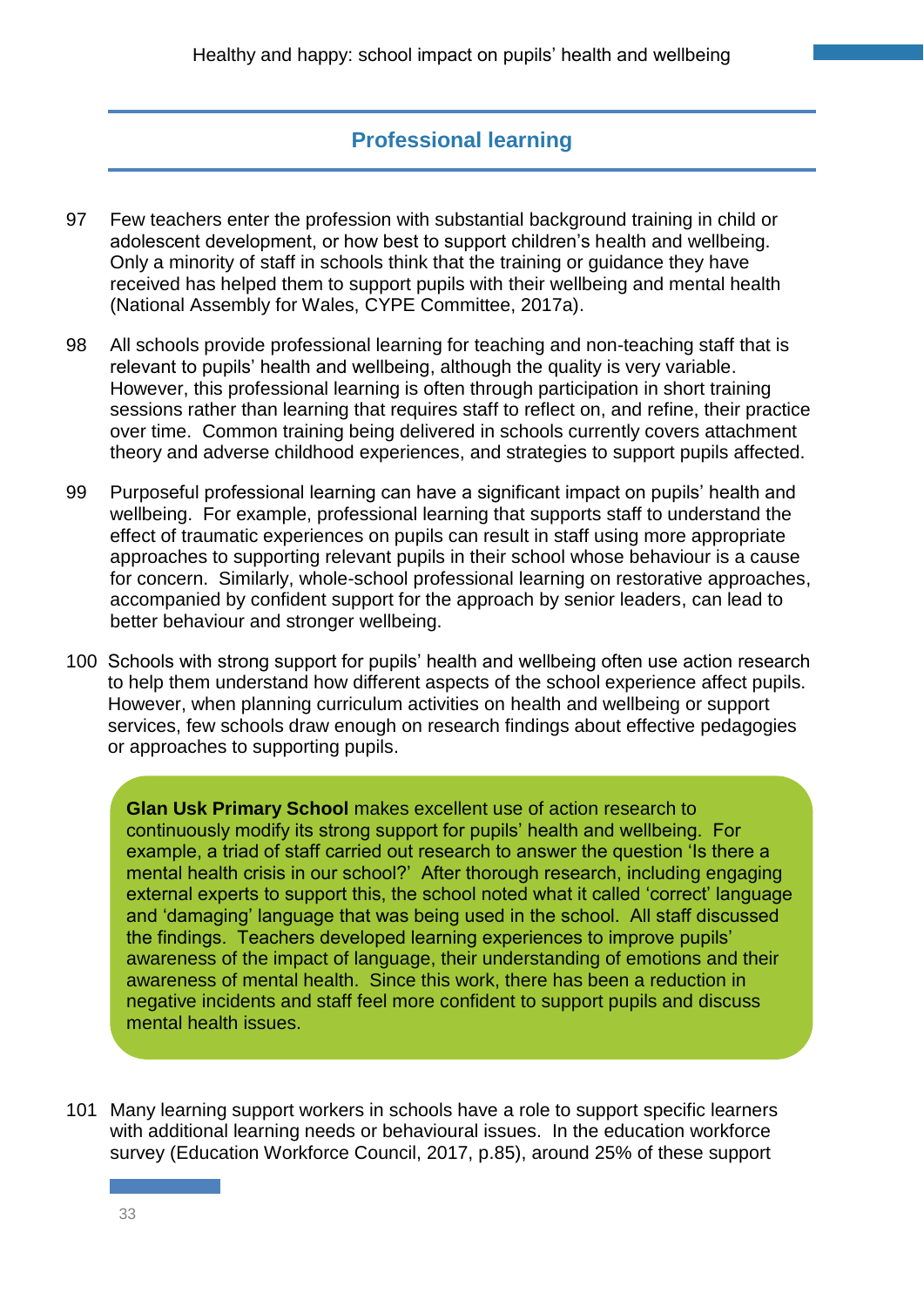workers said they would welcome further professional development on supporting pupils' wellbeing and around 50% would welcome further professional development on behaviour and classroom management.

- 102 Some teachers train as PE specialists and therefore have a strong understanding of the purpose of PE and appropriate pedagogies. However, children are not always taught PE by specialists, and some primary school teachers in particular lack confidence in teaching PE as they are not clear about the purpose of PE or the best way to teach it.
- 103 Although PSE has been statutory in Wales since 2003, initial teacher education does not provide an option for teachers to train as PSE specialists. As a result, teachers are very often expected to teach PSE without having had appropriate training.

Professional learning that supports pupils' health and wellbeing is sometimes about upskilling staff in the school to make sure that every child feels like an equally valued member of the school community. For example, in **Ysgol Gymunedol Llannerch-y-Medd**, all staff have received training in sign language to support a deaf pupil in the nursery. This means that all staff in the school can communicate with this pupil at a basic conversational level, for example by greeting them on arrival or checking they are well during break time.

104 When schools invest time and money in training a member of staff with particular expertise in delivering interventions with pupils to support their wellbeing, they increase the risk that they lose this member of staff to a higher position at another school. This does not usually stop schools investing in their staff, but does create problems for schools that plan to improve their provision but cannot implement their plan due to losing the staff identified to lead the work.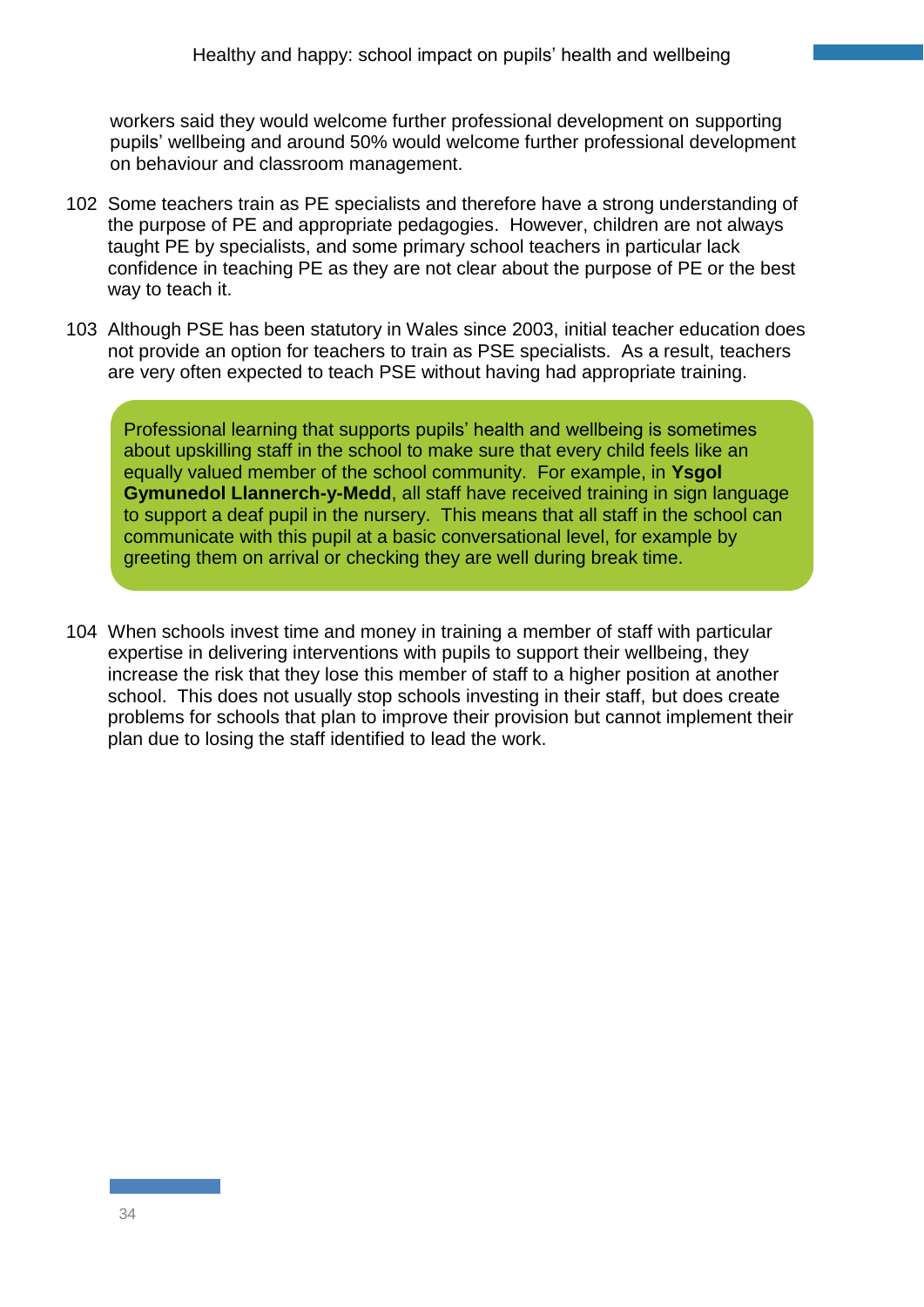# **Appendix 1: Evidence base**

The evidence base for the report includes:

- findings from visits to schools visited for this survey
- findings from recent school inspections
- findings from pupil questionnaires from recent inspections
- HMCI's annual report 2017-2018
- Estyn thematic surveys
- relevant data, as referred to in the report
- relevant research findings, as referred to in the report

Estyn would like to thank the following schools that supported this thematic review:

- Archbishop McGrath RC High School, Bridgend
- Bryn Hafod Primary School, Cardiff
- Cyfarthfa High School, Merthyr Tydfil
- Cantref Primary School, Monmouthshire
- Coedcae School, Carmarthenshire
- Cwmrhydyceirw Primary School, Swansea
- Eastern High School, Cardiff
- Gilwern Primary School, Monmouthshire
- Glan Usk Primary School, Newport
- Greenway Primary School, Cardiff
- King Henry VIII Comprehensive School, Monmouthshire
- Llangyfelach Primary School, Swansea
- Llantilio Pertholey CIW Primary School, Monmouthshire
- Monkton Priory CP School, Pembrokeshire
- Pengelli Primary School, Swansea
- Penllergaer Primary School, Swansea
- Pontarddulais Comprehensive School, Swansea
- Pontypridd High School, Rhondda Cynon Taf
- Rumney Primary School, Cardiff
- Sir Richard Gwyn RC High School, Flintshire
- Ysgol Gymunedol Llanerch-y-medd, Angelsey
- Ysgol Gynradd Pencarnisiog, Anglesey
- Ysgol Uwchradd Bodedern, Anglesey
- Ysgol yr Hendy, Carmarthenshire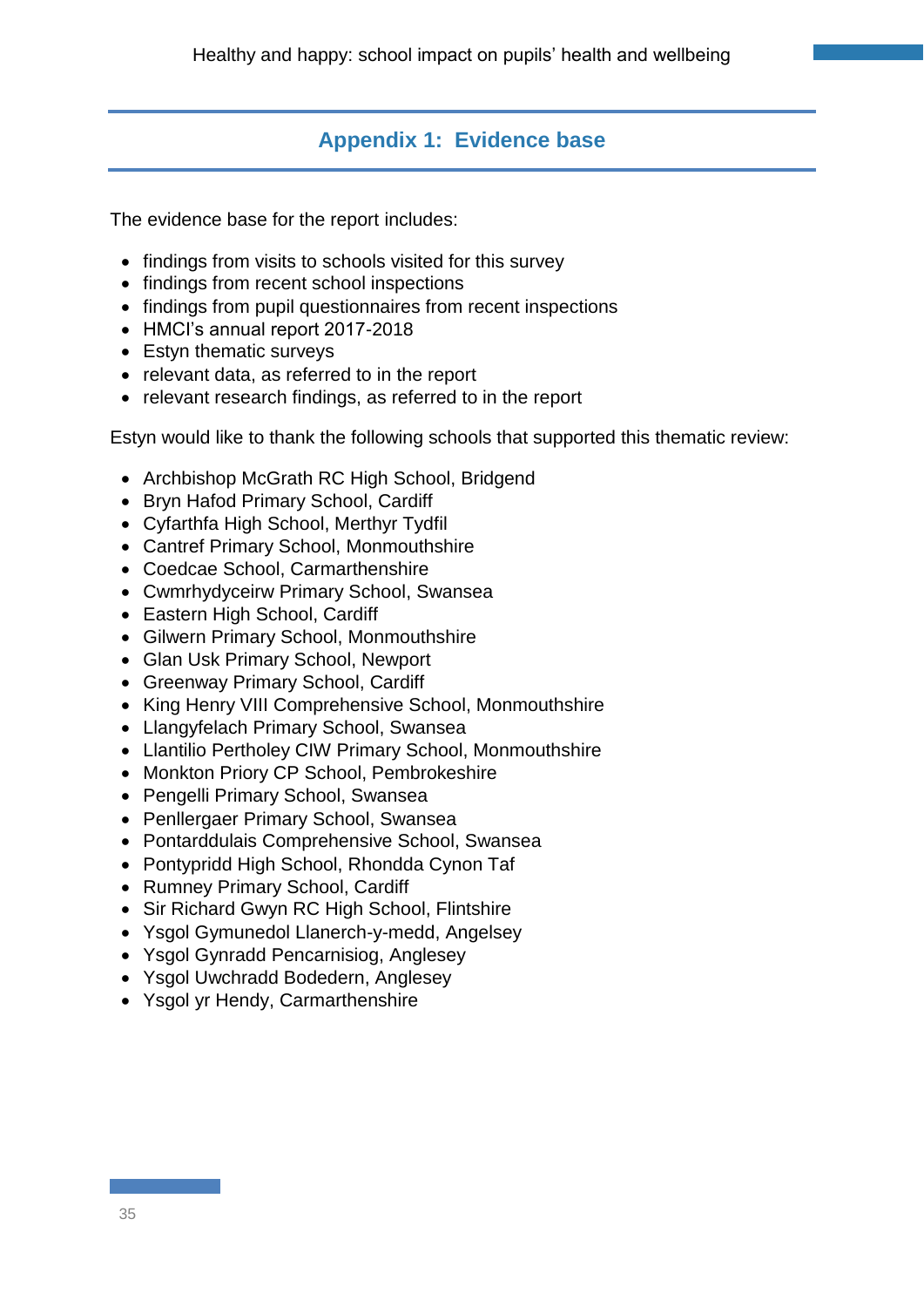# **Glossary**

| <b>Objective wellbeing</b>          | Wellbeing measured using facts rather than feelings or<br>opinions, such as school attendance or exclusion data                                                                                                                                                                                                                                                                                                                                                                                                                                                                                                                                                                         |
|-------------------------------------|-----------------------------------------------------------------------------------------------------------------------------------------------------------------------------------------------------------------------------------------------------------------------------------------------------------------------------------------------------------------------------------------------------------------------------------------------------------------------------------------------------------------------------------------------------------------------------------------------------------------------------------------------------------------------------------------|
| <b>Protected</b><br>characteristics | The Equality Act 2010 sets out the following protected<br>characteristics: age, disability, gender reassignment, race,<br>religion or belief, sex, sexual orientation, marriage and civil<br>partnership and pregnancy and maternity.                                                                                                                                                                                                                                                                                                                                                                                                                                                   |
| <b>Restorative</b><br>approaches    | A restorative approach is a way of resolving conflict that<br>focuses on repairing the harm that has been done. The<br>approach requires all parties involved in the conflict to share<br>with each other what their involvement was, how the conflict<br>has affected them, and to agree what needs to be done for<br>things to be put right.                                                                                                                                                                                                                                                                                                                                          |
| <b>Subjective</b><br>wellbeing      | Wellbeing measured on the basis of how pupils feel about<br>themselves and how they are doing                                                                                                                                                                                                                                                                                                                                                                                                                                                                                                                                                                                           |
| <b>Vulnerable learner</b>           | Vulnerable learners include: minority ethnic groups, refugee<br>and asylum seekers, looked-after children, young parents<br>and pregnant young women, children and families in difficult<br>circumstances, young offenders, learners at risk of gender<br>or sexuality based bullying, learners with Basic Skills needs,<br>learners educated otherwise than at school, learners with<br>English as an additional language, young carers, children of<br>service families, gypsies and travellers, learners who are<br>excluded from school, learners with medical needs<br>(including those with mental health needs), children that are<br>adopted, and learners with low attendance. |

# **Numbers – quantities and proportions**

| nearly $all =$  | with very few exceptions |
|-----------------|--------------------------|
| $most =$        | 90% or more              |
| $many =$        | 70% or more              |
| a majority $=$  | over 60%                 |
| $half =$        | 50%                      |
| around half $=$ | close to 50%             |
| a minority $=$  | below 40%                |
| $few =$         | below 20%                |
| very few $=$    | less than 10%            |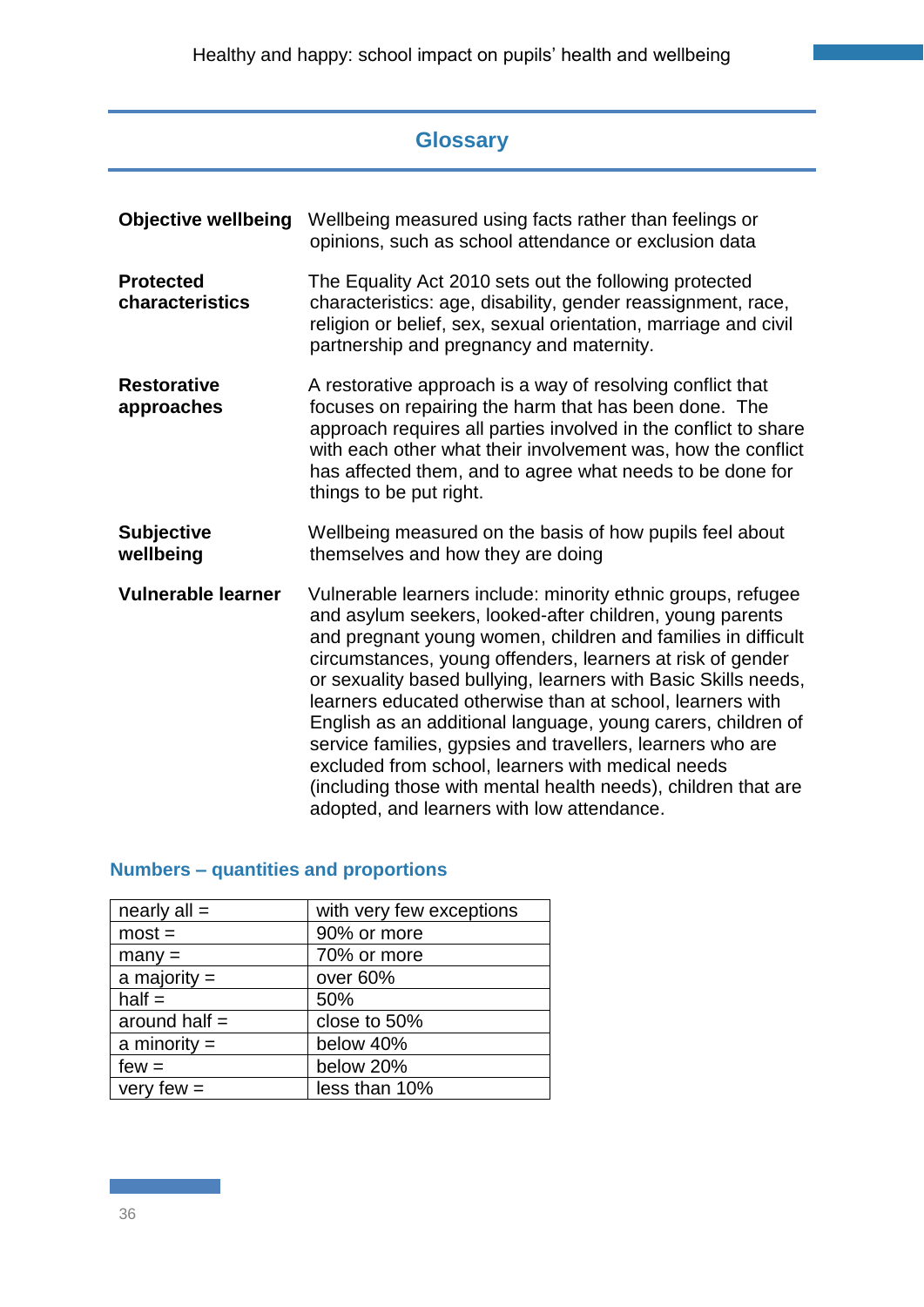# **References**

Banerjee, R., McLaughlin, C., Cotney, J., Roberts, L. and Peereboom, C. (2016) *Promoting Emotional Health, Well-being, and Resilience in Primary Schools*. Cardiff: Public Policy Institute for Wales. [Online]. Available from: [http://ppiw.org.uk/files/2016/02/PPIW-Report-Promoting-Emotional-Health-Well](http://ppiw.org.uk/files/2016/02/PPIW-Report-Promoting-Emotional-Health-Well-being-and-Resilience-in-Primary-Schools-Final.pdf)[being-and-Resilience-in-Primary-Schools-Final.pdf](http://ppiw.org.uk/files/2016/02/PPIW-Report-Promoting-Emotional-Health-Well-being-and-Resilience-in-Primary-Schools-Final.pdf) [Accessed 14 May 2018]

Blakemore, S. (2018) *Inventing Ourselves: The Secret Life of the Teenage Brain*. London: Doubleday

Donaldson, G. (2015) *Successful Futures: Independent Review of Curriculum and Assessment Arrangements in Wales*. Cardiff: Welsh Government. [Online]. Available from: [https://gweddill.gov.wales/docs/dcells/publications/150225-successful-futures](https://gweddill.gov.wales/docs/dcells/publications/150225-successful-futures-en.pdf)[en.pdf](https://gweddill.gov.wales/docs/dcells/publications/150225-successful-futures-en.pdf) [Accessed 14 May 2018]

Education Workforce Council (2017) *National Education Workforce Survey.* Cardiff: Education Workforce Council. [Online]. Available from: [https://www.ewc.wales/site/index.php/en/policy-hub/national-education-workforce](https://www.ewc.wales/site/index.php/en/policy-hub/national-education-workforce-survey.html)[survey.html](https://www.ewc.wales/site/index.php/en/policy-hub/national-education-workforce-survey.html) [Accessed 14 May 2018]

Estyn (2007) *Sex and relationships guidance*. Cardiff: Estyn. [Online]. Available from: [https://www.estyn.gov.wales/thematic-reports/sex-and-relationships-guidance-march-](https://www.estyn.gov.wales/thematic-reports/sex-and-relationships-guidance-march-2007)[2007](https://www.estyn.gov.wales/thematic-reports/sex-and-relationships-guidance-march-2007) [Accessed 10 May 2018]

Estyn (2012) *Physical education in secondary schools*. Cardiff: Estyn. [Online]. Available from: [https://www.estyn.gov.wales/thematic-reports/physical-education](https://www.estyn.gov.wales/thematic-reports/physical-education-secondary-schools-february-2012)[secondary-schools-february-2012](https://www.estyn.gov.wales/thematic-reports/physical-education-secondary-schools-february-2012) [Accessed 10 May 2018]

Estyn (2014) *Action on bullying: A review of the effectiveness of action taken by schools to address bullying on the grounds of pupils' protected characteristics.*  Cardiff: Estyn. [Online]. Available from: [https://www.estyn.gov.wales/thematic](https://www.estyn.gov.wales/thematic-reports/action-bullying-june-2014)[reports/action-bullying-june-2014](https://www.estyn.gov.wales/thematic-reports/action-bullying-june-2014) [Accessed 10 May 2018]

Estyn (2016) *Pupil participation: a best practice guide*. Cardiff: Estyn. [Online]. Available from: [https://www.estyn.gov.wales/thematic-reports/pupil-participation-best](https://www.estyn.gov.wales/thematic-reports/pupil-participation-best-practice-guide)[practice-guide](https://www.estyn.gov.wales/thematic-reports/pupil-participation-best-practice-guide) [Accessed 10 May 2018]

Estyn (2017) *A review of healthy relationships education*. Cardiff: Estyn. [Online]. Available from: [https://www.estyn.gov.wales/thematic-reports/review-healthy](https://www.estyn.gov.wales/thematic-reports/review-healthy-relationships-education)[relationships-education](https://www.estyn.gov.wales/thematic-reports/review-healthy-relationships-education) [Accessed 10 May 2018]

Estyn (2018) *Involving parents – Communication between schools and parents of school-aged children*. Cardiff: Estyn. [Online]. Available from: [https://www.estyn.gov.wales/thematic-reports/involving-parents-communication](https://www.estyn.gov.wales/thematic-reports/involving-parents-communication-between-schools-and-parents-school-aged-children)[between-schools-and-parents-school-aged-children](https://www.estyn.gov.wales/thematic-reports/involving-parents-communication-between-schools-and-parents-school-aged-children) [Accessed 2 July 2018]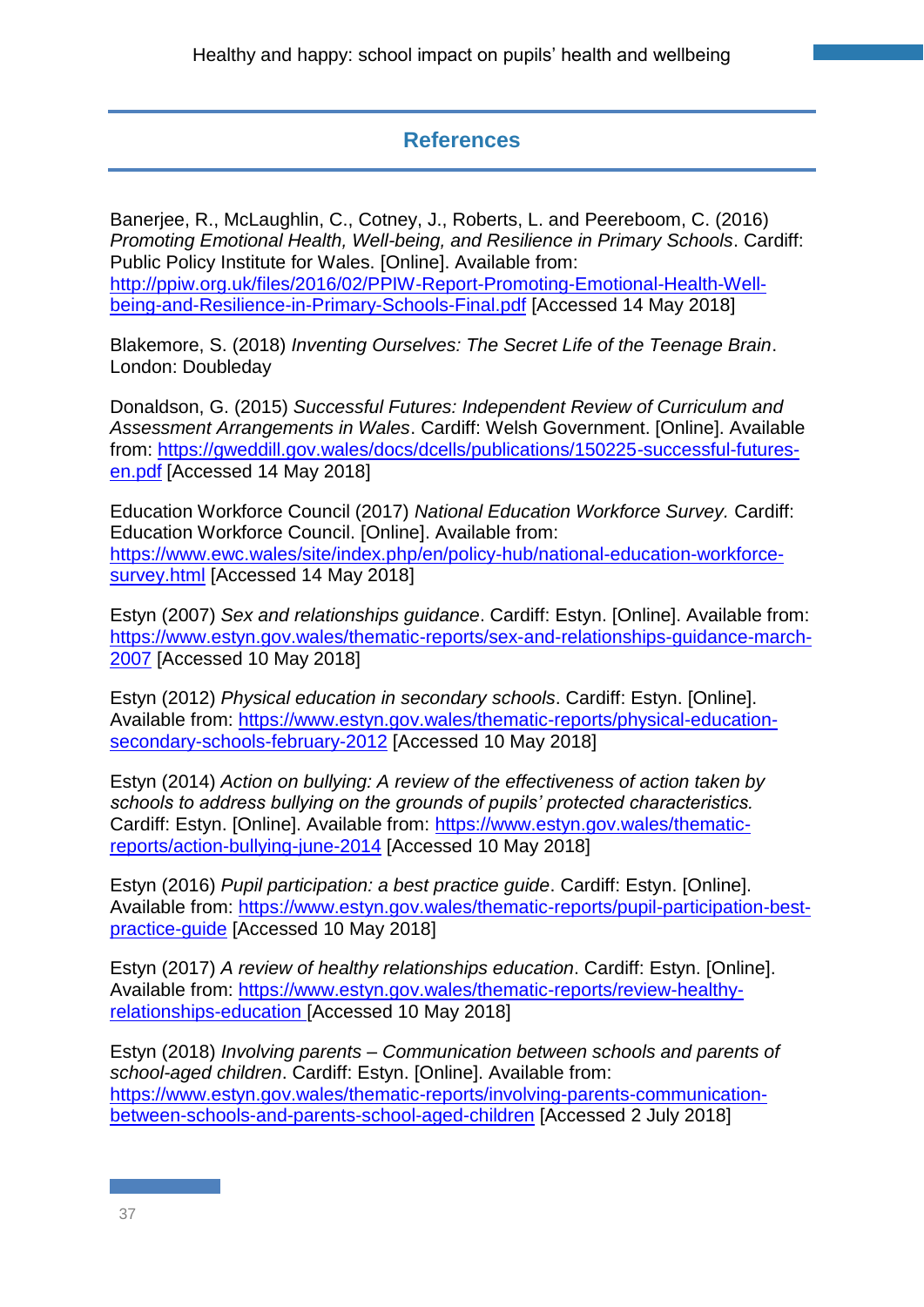Humphrey, N., Lendrum, A. and Wigelsworth, M. (2010) *Social and emotional aspects of learning (SEAL) programme in secondary schools: national evaluation*. London: Department for Education. [Online]. Available from: [https://assets.publishing.service.gov.uk/government/uploads/system/uploads/attachm](https://assets.publishing.service.gov.uk/government/uploads/system/uploads/attachment_data/file/181718/DFE-RR049.pdf) [ent\\_data/file/181718/DFE-RR049.pdf](https://assets.publishing.service.gov.uk/government/uploads/system/uploads/attachment_data/file/181718/DFE-RR049.pdf) [Accessed 15 May 2018]

Jesuit Institute (2013) *Jesuit Pupil Profile*. London: Jesuit Institute. [Online]. Available from:<http://jesuitinstitute.org/Pages/JesuitPupilProfile.htm> [Accessed 22 January 2019]

McLaughlin, C. and Clarke, B. (2010) Relational matters: A review of the impact of school experience on mental health in early adolescence. [Online]. *Educational and Child Psychology* **27** (1), 91–103. Available from: [https://www.nuffieldfoundation.org/sites/default/files/McLaughlin%20%20Clarke%20-](https://www.nuffieldfoundation.org/sites/default/files/McLaughlin%20%20Clarke%20-%20relational%20matters%202010.pdf) [%20relational%20matters%202010.pdf](https://www.nuffieldfoundation.org/sites/default/files/McLaughlin%20%20Clarke%20-%20relational%20matters%202010.pdf) [Accessed 15 May 2018]

National Assembly for Wales (2005) *The School Councils (Wales) Regulations 2005*. London: The Stationery Office. [Online]. Available from: <http://www.legislation.gov.uk/wsi/2005/3200/contents/made> [Accessed 11 May 2018]

National Assembly for Wales (2013) *The Healthy Eating in Schools (Nutritional Standards and Requirements) (Wales) Regulations 2013.* London: The Stationery Office. [Online]. Available from: <http://www.legislation.gov.uk/wsi/2013/1984/made> [Accessed 11 May 2018]

National Assembly for Wales (2014) *Social Services and Well-being (Wales) Act 2014.* London: The Stationery Office. [Online]. Available from: <https://www.legislation.gov.uk/anaw/2014/4/contents> [Accessed 11 May 2018]

National Assembly for Wales, Children, Young People and Education Committee (2017a) *Emotional well-being and mental health in schools and colleges survey summary – education professionals.* [Online]. Available from: [http://senedd.assembly.wales/documents/s69007/CYPE5-33-17%20-](http://senedd.assembly.wales/documents/s69007/CYPE5-33-17%20-%20Paper%201b%20-%20Summary%20of%20survey%20results%20-%20education%20professionals.pdf) [%20Paper%201b%20-%20Summary%20of%20survey%20results%20-](http://senedd.assembly.wales/documents/s69007/CYPE5-33-17%20-%20Paper%201b%20-%20Summary%20of%20survey%20results%20-%20education%20professionals.pdf) [%20education%20professionals.pdf](http://senedd.assembly.wales/documents/s69007/CYPE5-33-17%20-%20Paper%201b%20-%20Summary%20of%20survey%20results%20-%20education%20professionals.pdf) [Accessed 10 May 2018]

National Assembly for Wales, Children, Young People and Education Committee (2017b) *Emotional well-being and mental health in schools and colleges survey summary – young people in secondary schools and colleges.* [Online]. Available from: [http://senedd.assembly.wales/documents/s69006/CYPE5-33-17%20-](http://senedd.assembly.wales/documents/s69006/CYPE5-33-17%20-%20Paper%201a%20-%20Summary%20of%20survey%20results%20-%20young%20people%20in%20secondary%20schools%20and%20college.pdf) [%20Paper%201a%20-%20Summary%20of%20survey%20results%20-](http://senedd.assembly.wales/documents/s69006/CYPE5-33-17%20-%20Paper%201a%20-%20Summary%20of%20survey%20results%20-%20young%20people%20in%20secondary%20schools%20and%20college.pdf) [%20young%20people%20in%20secondary%20schools%20and%20college.pdf](http://senedd.assembly.wales/documents/s69006/CYPE5-33-17%20-%20Paper%201a%20-%20Summary%20of%20survey%20results%20-%20young%20people%20in%20secondary%20schools%20and%20college.pdf) [Accessed 10 May 2018]

National Assembly for Wales, Children, Young People and Education Committee (2018) *Mind over matter: A report on the step change needed in emotional and mental health support for children and young people in Wales*. Cardiff: National Assembly for Wales. [Online]. Available from:

<http://www.assembly.wales/laid%20documents/cr-ld11522/cr-ld11522-e.pdf> [Accessed 10 May 2018]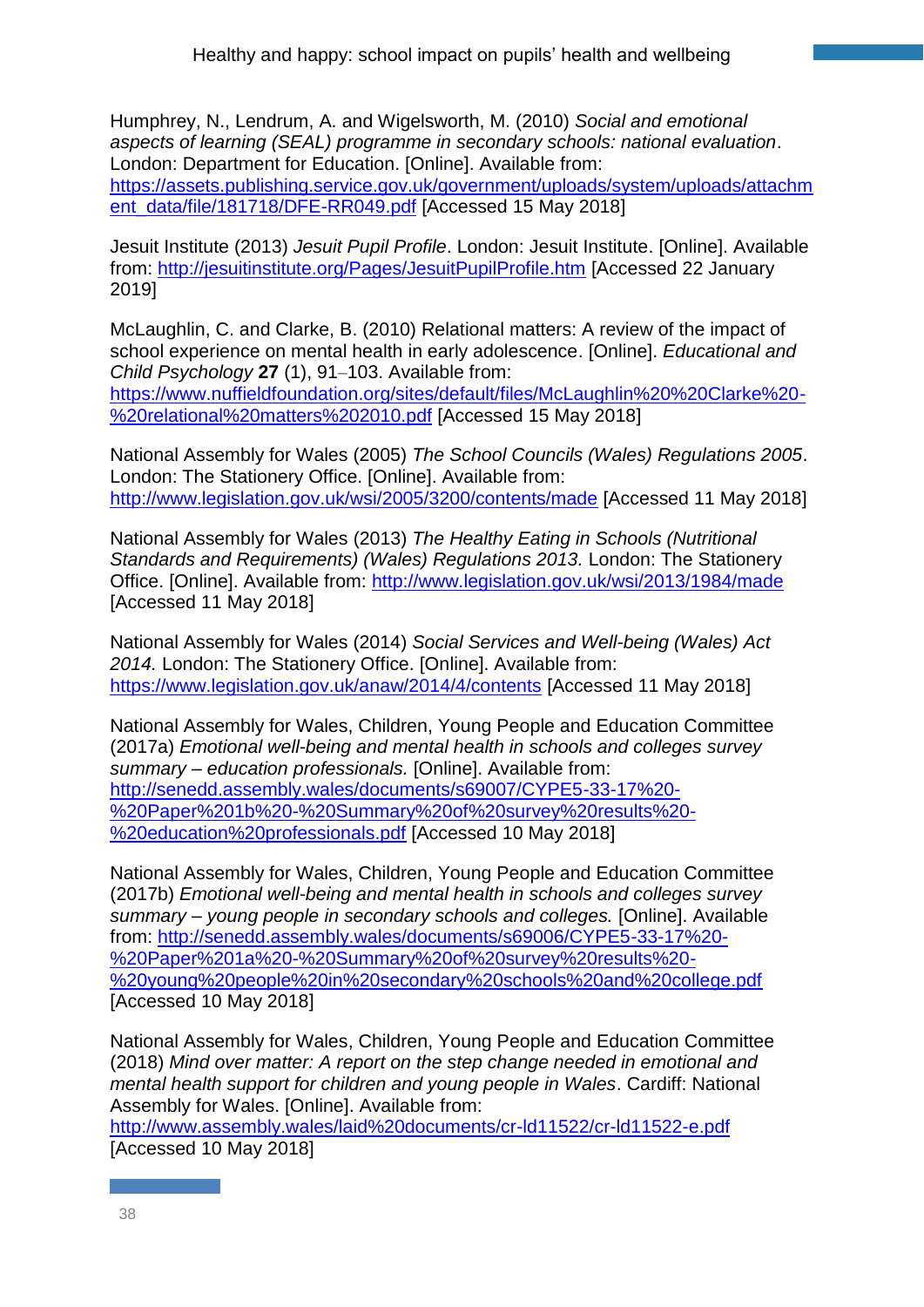NHS Wales (2018) *New drive to improve in-school mental health support for North Wales pupils*. [Online]. Available from:<http://www.wales.nhs.uk/news/49534> [Accessed 22 October 2018]

Public Health Wales (2018) *Welsh Network of Healthy Schools Scheme*. [Online]. Available from: [http://www.wales.nhs.uk/sitesplus/888/page/82249.](http://www.wales.nhs.uk/sitesplus/888/page/82249) [Accessed 18 May 2018]

School Health Research Network (2018) *School practices important for young people's sexual health*. [Online]. Available from: [http://www.shrn.org.uk/wp](http://www.shrn.org.uk/wp-content/uploads/2016/09/Young_SRE_English.pdf)[content/uploads/2016/09/Young\\_SRE\\_English.pdf](http://www.shrn.org.uk/wp-content/uploads/2016/09/Young_SRE_English.pdf) [Accessed 18 May 2018]

School Health Research Network (2019a) *Student Wellbeing in Wales: Initial Findings from the 2017/18 Health Behaviour in School-aged Children Survey and School Health Research Network Student Health and Wellbeing Survey*. School Health Research Network. [Online]. Available from: [http://www.shrn.org.uk/wp](http://www.shrn.org.uk/wp-content/uploads/2019/05/Wellbeing-Briefing-Paper_FINAL_070319.pdf)[content/uploads/2019/05/Wellbeing-Briefing-Paper\\_FINAL\\_070319.pdf](http://www.shrn.org.uk/wp-content/uploads/2019/05/Wellbeing-Briefing-Paper_FINAL_070319.pdf) [Accessed 10 May 2019]

School Health Research Network (2019b) *Student Health and Wellbeing in Wales: Report of the 2017/18 Health Behaviour in School-aged Children Survey and School Health Research Network Student Health and Wellbeing Survey*. School Health Research Network. [Online] Available from: [http://www.shrn.org.uk/wp](http://www.shrn.org.uk/wp-content/uploads/2019/05/SHRN-HBSC-NR_31.05.2019.pdf)[content/uploads/2019/05/SHRN-HBSC-NR\\_31.05.2019.pdf](http://www.shrn.org.uk/wp-content/uploads/2019/05/SHRN-HBSC-NR_31.05.2019.pdf) [Accessed 24 May 2019]

Sports Wales (2018) *School Sport Survey: State of the Nation*. [Online]. Available from:<http://sport.wales/research--policy/surveys-and-statistics/statistics.aspx> [Accessed 21 January 2019]

United Nations (1989) *Convention on the Rights of the Child*. [Online]. Available from: <https://www.ohchr.org/Documents/ProfessionalInterest/crc.pdf> [Accessed 11 May 2018]

Weare, K. and Nind, M. (2011) Mental Health Promotion and Problem Prevention in Schools: What Does the Evidence Say? [Online]. *Health Promotion International*, **26**, i29–i69. Available from: [https://www.healthevidence.org/view-article.aspx?a=mental](https://www.healthevidence.org/view-article.aspx?a=mental-health-promotion-problem-prevention-schools-evidence-25220)[health-promotion-problem-prevention-schools-evidence-25220](https://www.healthevidence.org/view-article.aspx?a=mental-health-promotion-problem-prevention-schools-evidence-25220) [Accessed 9 May 2018]

Welsh Assembly Government, Department for Children, Education, Lifelong Learning and Skills (2008) *Physical education in the National Curriculum for Wales: Key Stages 2*–*4*. Cardiff: Welsh Assembly Government. [Online]. Available from: [https://learning.gov.wales/docs/learningwales/publications/130425-physical](https://learning.gov.wales/docs/learningwales/publications/130425-physical-education-inthe-national-curriculum-en.pdf)[education-inthe-national-curriculum-en.pdf](https://learning.gov.wales/docs/learningwales/publications/130425-physical-education-inthe-national-curriculum-en.pdf) [Accessed 9 May 2018]

Welsh Assembly Government (2010a) *Nurture groups: a handbook for schools*. Cardiff: Welsh Assembly Government, (Doc 091/2010). [Online]. Available from: [https://gov.wales/sites/default/files/publications/2018-12/nurture-groups-a-handbook](https://gov.wales/sites/default/files/publications/2018-12/nurture-groups-a-handbook-for-schools.pdf)[for-schools.pdf](https://gov.wales/sites/default/files/publications/2018-12/nurture-groups-a-handbook-for-schools.pdf) [Accessed 9 May 2018]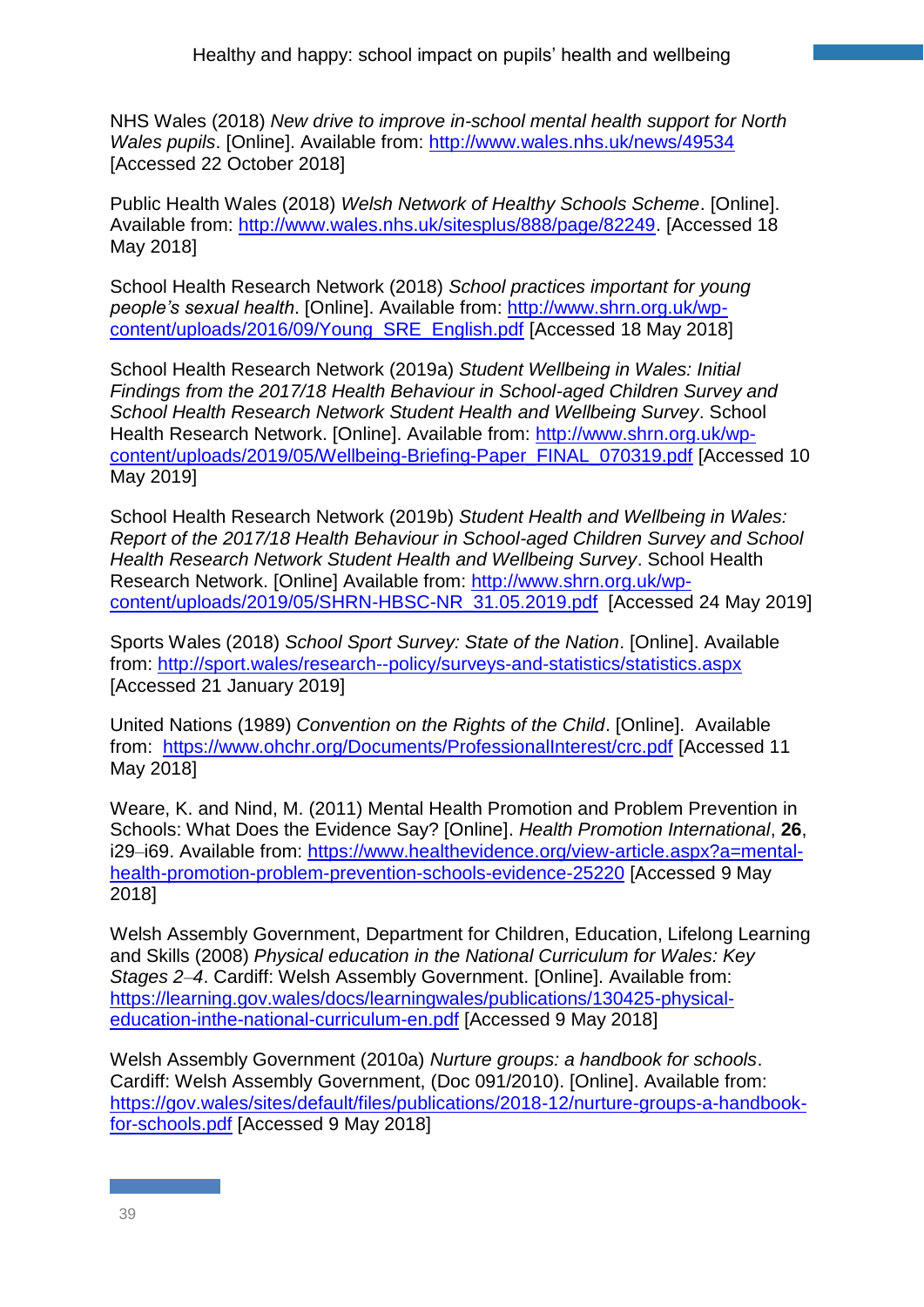Welsh Assembly Government (2010b) *Sex and relationships education in schools*. Cardiff: Welsh Assembly Government, (Doc 019/2010). [Online]. Available from: [https://learning.gov.wales/docs/learningwales/publications/130425-sex-and](https://learning.gov.wales/docs/learningwales/publications/130425-sex-and-relationships-education-in-schools-en.pdf)[relationships-education-in-schools-en.pdf](https://learning.gov.wales/docs/learningwales/publications/130425-sex-and-relationships-education-in-schools-en.pdf) [Accessed 9 May 2018]

Welsh Assembly Government, Department for Children, Education and Lifelong Learning and Skills (2013) *Personal and social education framework for 7 to 19-year olds in Wales.* Cardiff: Welsh Assembly Government. [Online]. Available from: [https://learning.gov.wales/docs/learningwales/publications/130425-personal-and](https://learning.gov.wales/docs/learningwales/publications/130425-personal-and-social-education-framework-en.pdf)[social-education-framework-en.pdf](https://learning.gov.wales/docs/learningwales/publications/130425-personal-and-social-education-framework-en.pdf) [Accessed 9 May 2018]

Welsh Government (2011a) *Respecting others: Anti-bullying overview*. Cardiff: Welsh Government, (Doc 050/2011). [Online]. Available from: [https://gov.wales/sites/default/files/publications/2018-03/respecting-others-anti](https://gov.wales/sites/default/files/publications/2018-03/respecting-others-anti-bullying-overview.pdf)[bullying-overview.pdf](https://gov.wales/sites/default/files/publications/2018-03/respecting-others-anti-bullying-overview.pdf) [Accessed 9 May 2018]

Welsh Government (2011b) *All Wales School Liaison Core Programme (AWSLCP)*  Cardiff: Welsh Government. [Online]. Available from: [https://gweddill.gov.wales/statistics-and-research/all-wales-school-liaison-core](https://gweddill.gov.wales/statistics-and-research/all-wales-school-liaison-core-programme-evaluation-report/?lang=en)[programme-evaluation-report/?lang=en](https://gweddill.gov.wales/statistics-and-research/all-wales-school-liaison-core-programme-evaluation-report/?lang=en) [Accessed 18 May 2018]

Welsh Government (2012) *School toilets: Good practice guidance for schools in Wales*. Cardiff: Welsh Government, (Doc 053/2011). [Online]. Available from: [https://gov.wales/sites/default/files/publications/2018-03/school-toilets-good-practice](https://gov.wales/sites/default/files/publications/2018-03/school-toilets-good-practice-guidance-for-schools-in-wales.pdf)[guidance-for-schools-in-wales.pdf](https://gov.wales/sites/default/files/publications/2018-03/school-toilets-good-practice-guidance-for-schools-in-wales.pdf) [Accessed 9 May 2018]

Welsh Government (2013a) *Guidance for substance misuse education*. Cardiff: Welsh Government, (Doc 107/2013). [Online]. Available from: [https://gov.wales/sites/default/files/publications/2018-03/guidance-for-substance](https://gov.wales/sites/default/files/publications/2018-03/guidance-for-substance-misuse-education.pdf)[misuse-education.pdf](https://gov.wales/sites/default/files/publications/2018-03/guidance-for-substance-misuse-education.pdf) [Accessed 9 May 2018]

Welsh Government (2013b) *Statutory guidance to Welsh local authorities on the provision of independent counselling services*. Cardiff: Welsh Government, (Doc 106/2013). [Online]. Available from:

[https://gov.wales/sites/default/files/publications/2018-03/statutory-guidance-to-welsh](https://gov.wales/sites/default/files/publications/2018-03/statutory-guidance-to-welsh-local-authorities-on-the-provision-of-independent-counselling-services.pdf)[local-authorities-on-the-provision-of-independent-counselling-services.pdf](https://gov.wales/sites/default/files/publications/2018-03/statutory-guidance-to-welsh-local-authorities-on-the-provision-of-independent-counselling-services.pdf) [Accessed 9 May 2018]

Welsh Government (2014) *Healthy eating in maintained schools*. Cardiff: Welsh Government, (Doc 146/2014). [Online]. Available from: [https://gov.wales/sites/default/files/publications/2018-12/healthy-eating-in](https://gov.wales/sites/default/files/publications/2018-12/healthy-eating-in-maintained-schools-statutory-guidance-for-local-authorities-and-governing-bodies.pdf)[maintained-schools-statutory-guidance-for-local-authorities-and-governing-bodies.pdf](https://gov.wales/sites/default/files/publications/2018-12/healthy-eating-in-maintained-schools-statutory-guidance-for-local-authorities-and-governing-bodies.pdf) [Accessed 10 May 2018]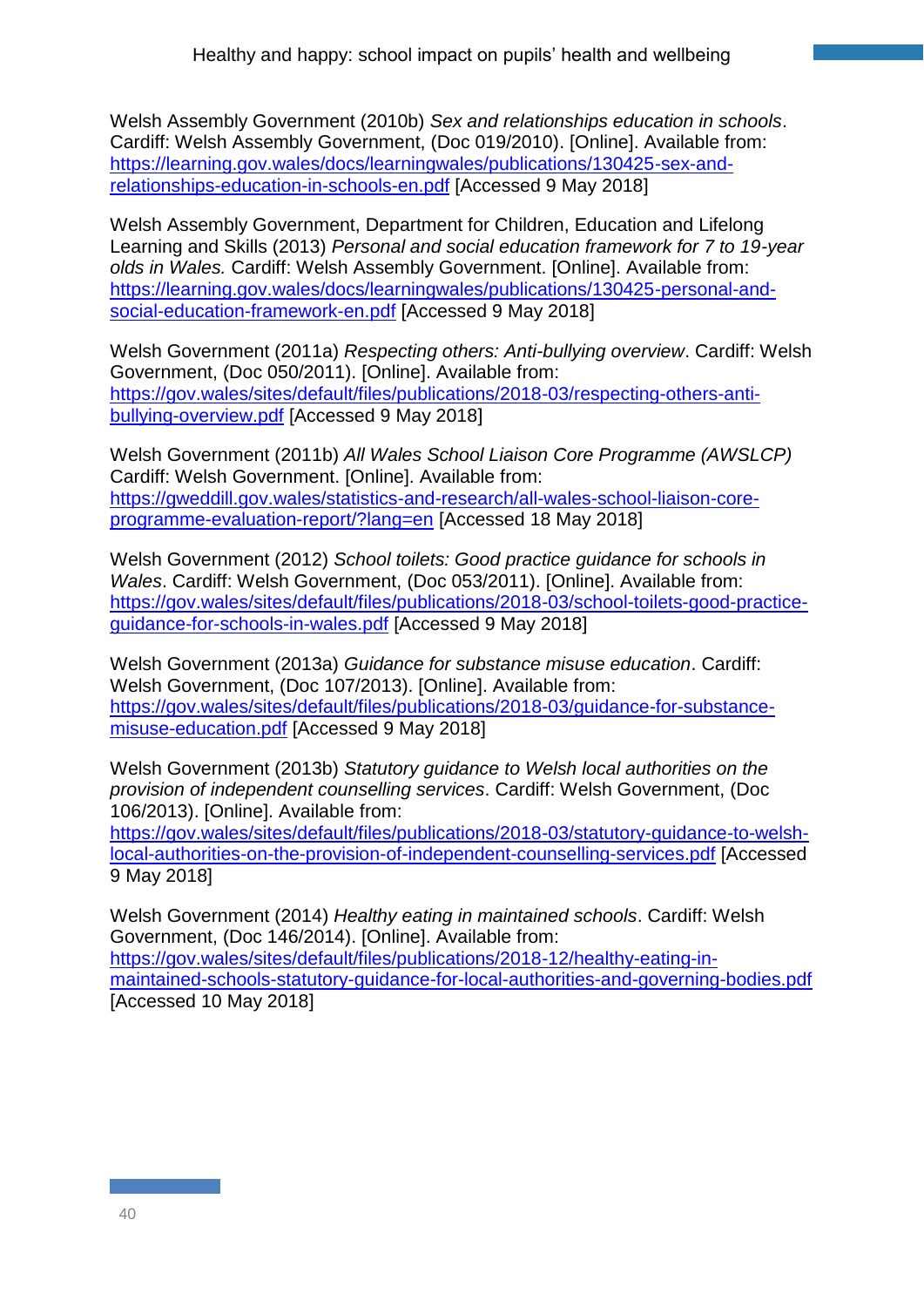Welsh Government (2015a) *Foundation Phase Framework*. Cardiff: Welsh Government. [Online]. Available from: [https://gov.wales/sites/default/files/publications/2018-02/foundation-phase](https://gov.wales/sites/default/files/publications/2018-02/foundation-phase-framework-revised-2015.pdf)[framework-revised-2015.pdf](https://gov.wales/sites/default/files/publications/2018-02/foundation-phase-framework-revised-2015.pdf) [Accessed 9 May 2018]

Welsh Government (2015b) *Inclusion and pupil support*. Cardiff: Welsh Government, (Doc 195/2015). [Online]. Available from: [https://gov.wales/sites/default/files/consultations/2018-01/151216-inclusion-and](https://gov.wales/sites/default/files/consultations/2018-01/151216-inclusion-and-pupil-support-draft-guidance-en.pdf)[pupil-support-draft-guidance-en.pdf](https://gov.wales/sites/default/files/consultations/2018-01/151216-inclusion-and-pupil-support-draft-guidance-en.pdf) [Accessed 9 May 2018]

Welsh Government (2016a) *Learning Wales: Drinking water in schools.* Cardiff: Welsh Government. [Online]. Available from: [https://learning.gov.wales/docs/learningwales/publications/access-to-drinkingwater](https://learning.gov.wales/docs/learningwales/publications/access-to-drinkingwater-en.pdf)[en.pdf](https://learning.gov.wales/docs/learningwales/publications/access-to-drinkingwater-en.pdf) [Accessed 14 May 2018]

Welsh Government (2016b) *Learning Wales: Well-being.* [Online]. Available from: <https://learning.gov.wales/resources/improvementareas/Well-being/?lang=en> [Accessed 14 May 2018]

Welsh Government (2016c) *Respect and resilience: Developing community cohesion*. Cardiff: Welsh Government, (Doc 196/2016). [Online]. Available from: [https://gov.wales/sites/default/files/publications/2018-03/respect-and-resilience](https://gov.wales/sites/default/files/publications/2018-03/respect-and-resilience-developing-community-cohesion.pdf)[developing-community-cohesion.pdf](https://gov.wales/sites/default/files/publications/2018-03/respect-and-resilience-developing-community-cohesion.pdf) [Accessed 11 May 2018]

Welsh Government (2017a) *Supporting learners with healthcare needs*. Cardiff: Welsh Government, (Doc 215/2017). [Online]. Available from: [https://gov.wales/sites/default/files/publications/2018-12/supporting-learners-with](https://gov.wales/sites/default/files/publications/2018-12/supporting-learners-with-healthcare-needs.pdf)[healthcare-needs.pdf](https://gov.wales/sites/default/files/publications/2018-12/supporting-learners-with-healthcare-needs.pdf) [Accessed 9 May 2018]

Welsh Government (2017b) *The Future of the Sex and Relationships Education Curriculum in Wales: Recommendations of the Sex and Relationships Education Expert Panel*. Cardiff: Welsh Government. [Online]. Available from: [https://gov.wales/sites/default/files/publications/2018-03/the-future-of-the-sex-and](https://gov.wales/sites/default/files/publications/2018-03/the-future-of-the-sex-and-relationships-education-curriculum-in-wales.pdf)[relationships-education-curriculum-in-wales.pdf](https://gov.wales/sites/default/files/publications/2018-03/the-future-of-the-sex-and-relationships-education-curriculum-in-wales.pdf) [Accessed 9 May 2018]

Welsh Government (2018a) *Well-being of Wales 2017-18: what do we know about children's well-being?* Cardiff: Welsh Government. [Online]. Available from: [https://gov.wales/docs/statistics/2018/180920-well-being-wales-2017-18-what-do-we](https://gov.wales/docs/statistics/2018/180920-well-being-wales-2017-18-what-do-we-know-about-childrens-well-being-en.pdf)[know-about-childrens-well-being-en.pdf](https://gov.wales/docs/statistics/2018/180920-well-being-wales-2017-18-what-do-we-know-about-childrens-well-being-en.pdf) [Accessed 10 December 2018]

Welsh Government (2018b) *Well-being of Wales: national indicator technical descriptions and data links*. [Online]. Available from: [https://gov.wales/well-being](https://gov.wales/well-being-wales-national-indicator-technical-descriptions-and-data-links)[wales-national-indicator-technical-descriptions-and-data-links](https://gov.wales/well-being-wales-national-indicator-technical-descriptions-and-data-links) [Accessed 10 December 2018]

Welsh Government (2019a) *Preparing for the new curriculum.* [Online]. Available from:<https://gov.wales/preparing-new-curriculum> [Accessed 25 February 2019]